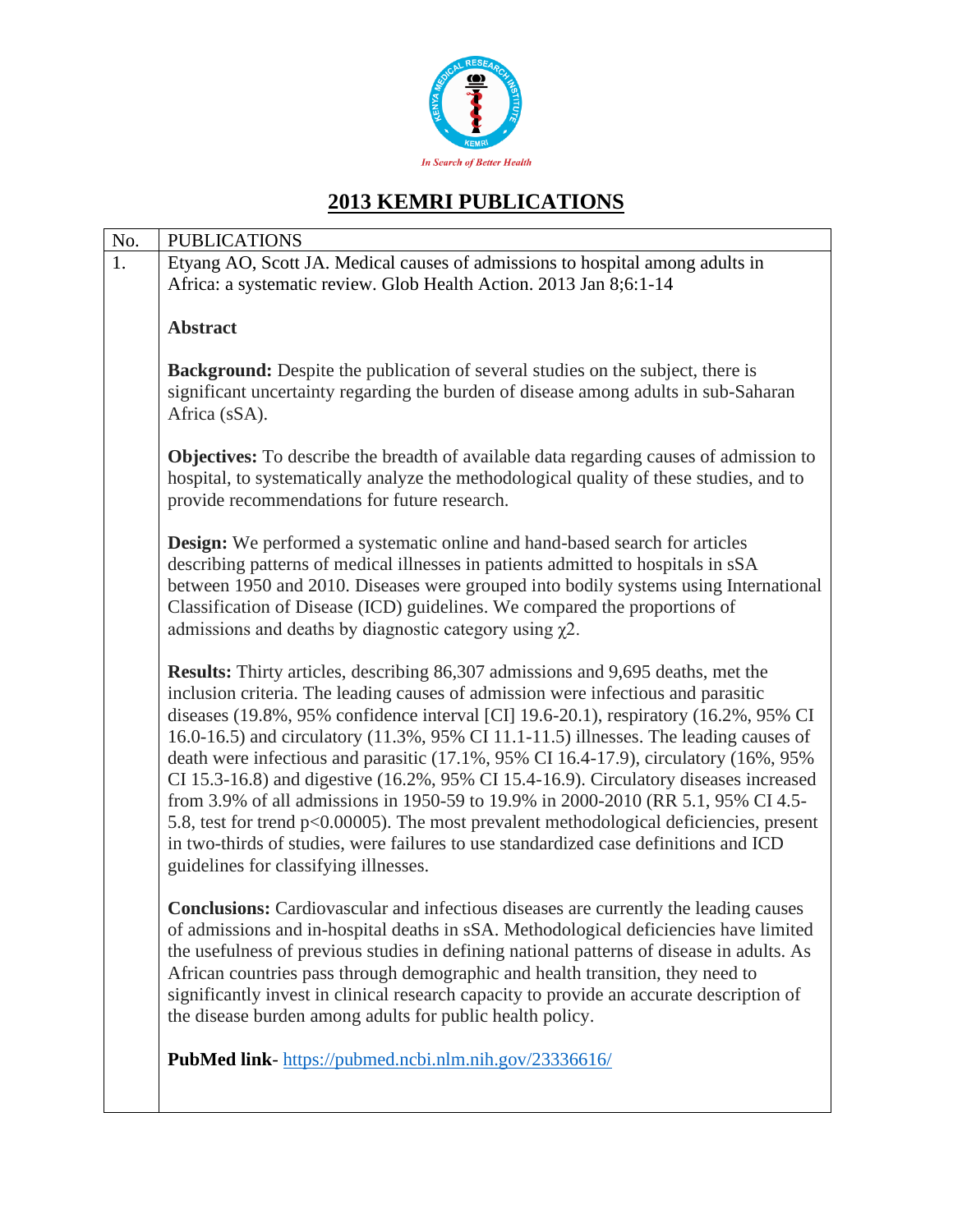

2. Satzke C, Turner P, Virolainen-Julkunen A, Adrian PV, Antonio M, Hare KM, Henao-Restrepo AM, Leach AJ, Klugman KP, Porter BD, Sá-Leão R, Scott JA, Nohynek H, O'Brien KL; WHO Pneumococcal Carriage Working Group. Standard method for detecting upper respiratory carriage of Streptococcus pneumoniae: updated recommendations from the World Health Organization Pneumococcal Carriage Working Group. Vaccine. 2013 Dec 17;32(1):165-79 **Abstract** In 2003 the World Health Organization (WHO) convened a working group and published a set of standard methods for studies measuring nasopharyngeal carriage of Streptococcus pneumoniae (the pneumococcus). The working group recently reconvened under the auspices of the WHO and updated the consensus standard methods. These methods describe the collection, transport and storage of nasopharyngeal samples, as well as provide recommendations for the identification and serotyping of pneumococci using culture and non-culture based approaches. We outline the consensus position of the working group, the evidence supporting this position, areas worthy of future research, and the epidemiological role of carriage studies. Adherence to these methods will reduce variability in the conduct of pneumococcal carriage studies undertaken in the context of pneumococcal vaccine trials, implementation studies, and epidemiology studies more generally so variability in methodology does not confound the interpretation of study findings. **PubMed link**- <https://pubmed.ncbi.nlm.nih.gov/24331112/> 3. Seale AC, Blencowe H, Zaidi A, Ganatra H, Syed S, Engmann C, Newton CR, Vergnano S, Stoll BJ, Cousens SN, Lawn JE; Neonatal Infections Estimation Team. Neonatal severe bacterial infection impairment estimates in South Asia, sub-Saharan Africa, and Latin America for 2010. Pediatr Res. 2013 Dec;74 Suppl 1(Suppl 1):73-85. **Abstract Background:** Survivors of neonatal infections are at risk of neurodevelopmental impairment (NDI), a burden not previously systematically quantified and yet important for program priority setting. Systematic reviews and meta-analyses were undertaken and applied in a three-step compartmental model to estimate NDI cases after severe neonatal bacterial infection in South Asia, sub-Saharan Africa, and Latin America in neonates of  $>32$  wk gestation (or  $>1,500$  g). **Methods:** We estimated cases of sepsis, meningitis, pneumonia, or no severe bacterial infection from among estimated cases of possible severe bacterial infection ((pSBI) step 1). We applied respective case fatality risks ((CFRs) step 2) and the NDI risk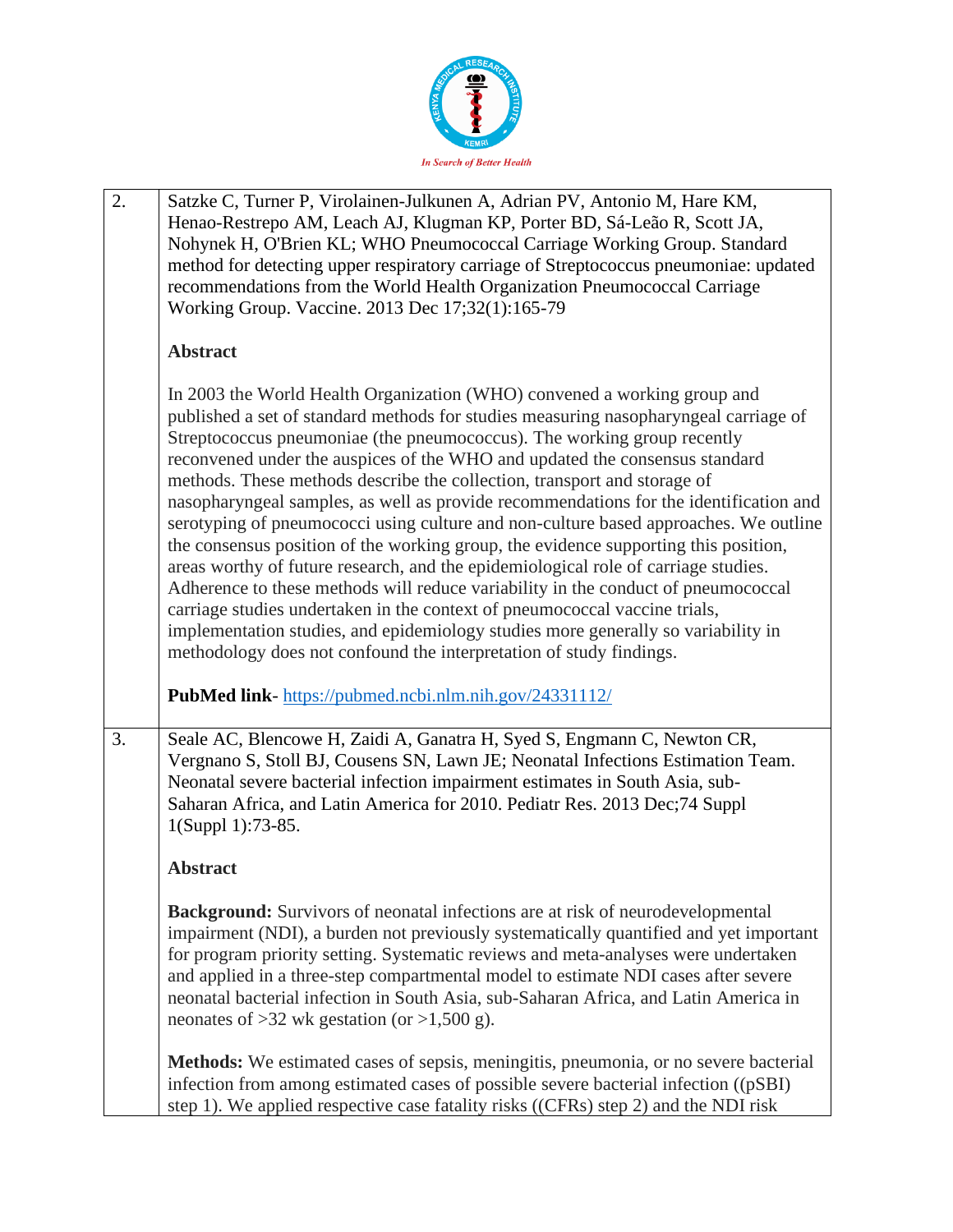

|                  | among survivors (step 3). For neonatal tetanus, incidence estimates were based on the<br>estimated deaths, CFRs, and risk of subsequent NDI.                                                                                                                                                                                                                                                                                                                                                                                                                                                               |
|------------------|------------------------------------------------------------------------------------------------------------------------------------------------------------------------------------------------------------------------------------------------------------------------------------------------------------------------------------------------------------------------------------------------------------------------------------------------------------------------------------------------------------------------------------------------------------------------------------------------------------|
|                  | <b>Results:</b> For 2010, we estimated 1.7 million (uncertainty range: 1.1-2.4 million) cases<br>of neonatal sepsis, 200,000 (21,000-350,000) cases of meningitis, 510,000 cases<br>$(150,000-930,000)$ of pneumonia, and 79,000 cases $(70,000-930,000)$ of tetanus in<br>neonates >32 wk gestation (or >1,500 g). Among the survivors, we estimated moderate<br>to severe NDI after neonatal meningitis in 23% (95% confidence interval: 19-26%) of<br>survivors, 18,000 (2,700-35,000) cases, and after neonatal tetanus in 16% (6-27%),<br>4,700 cases (1,700-8,900).                                  |
|                  | Conclusion: Data are lacking for impairment after neonatal sepsis and pneumonia,<br>especially among those of >32 wk gestation. Improved recognition and treatment of<br>pSBI will reduce neonatal mortality. Lack of follow-up data for survivors of severe<br>bacterial infections, particularly sepsis, was striking. Given the high incidence of<br>sepsis, even minor NDI would be of major public health importance. Prevention of<br>neonatal infection, improved case management, and support for children with NDI are<br>all important strategies, currently receiving limited policy attention. |
|                  | <b>PubMed link-</b> https://pubmed.ncbi.nlm.nih.gov/24366464/                                                                                                                                                                                                                                                                                                                                                                                                                                                                                                                                              |
| $\overline{4}$ . | Ngugi AK, Bottomley C, Scott JA, Mung'ala-Odera V, Bauni E, Sander JW,<br>Kleinschmidt I, Newton CR. Incidence of convulsive epilepsy in a rural area in<br>Kenya. Epilepsia. 2013 Aug; 54(8): 1352-9                                                                                                                                                                                                                                                                                                                                                                                                      |
|                  | <b>Abstract</b>                                                                                                                                                                                                                                                                                                                                                                                                                                                                                                                                                                                            |
|                  | <b>Purpose:</b> There are only a few studies of incidence of epilepsy in low and middle<br>income countries (LMICs). These are often small and conducted in specific age groups<br>or areas where the prevalence of risk factors is high; therefore, these studies are not<br>representative of the wider populations. We determined the incidence of convulsive<br>epilepsy (CE) in a large rural population in Kenya.                                                                                                                                                                                    |
|                  | <b>Methods:</b> We conducted two cross-sectional surveys 5 years apart within a health and<br>demographic surveillance system. Initially we identified residents without epilepsy<br>who were then reexamined in the follow-up survey to determine incidence. We<br>estimated the overall incidence of CE and incidence by age-group, sex, and by<br>administrative location. Estimates were adjusted for attrition during case identification<br>and for the sensitivity of the screening method.                                                                                                         |
|                  | Key findings: In a cohort of 151,408 people, 194 developed CE over the 5 years. The<br>minimum crude incidence rate was 37.6/100,000 persons per year (95% confidence<br>interval (CI) 32.7-43.3) and adjusted for loss to follow-up, and the sensitivity of the                                                                                                                                                                                                                                                                                                                                           |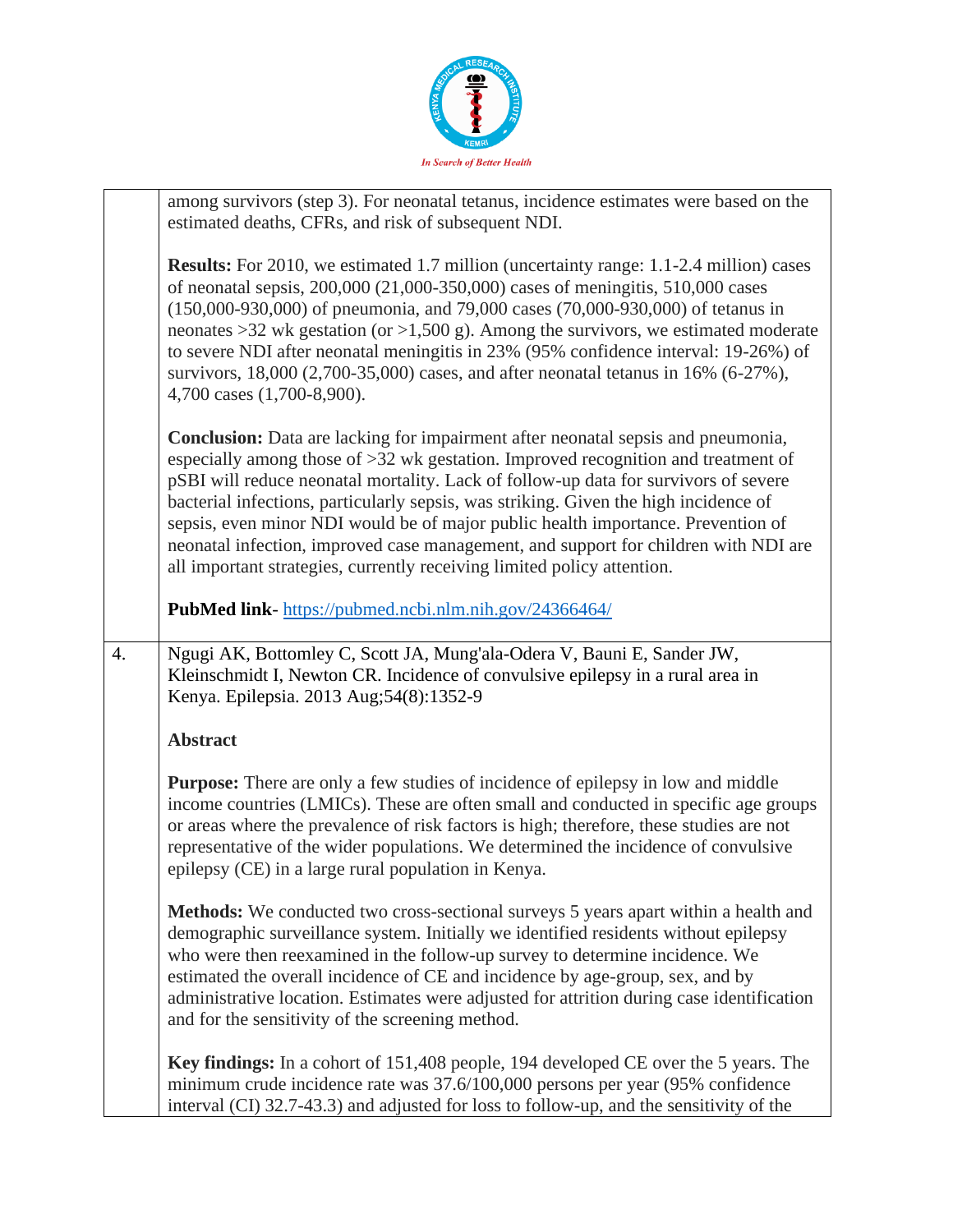

|    | survey methodology was 77.0/100,000 persons per year (95% CI 67.7-87.4). Incidence<br>was highest in children 6-12 years (96.1/100,000 persons per year; 95% CI 78.4-<br>117.9), and was lowest in the 29-49 year age group $(37.4/100,000)$ persons per year;<br>95% CI 25.7-54.7).                                                                                                                                                                                                                                                                                                                                                                                                                                                                                                                                                                                                                                                                                                                                                                                                           |
|----|------------------------------------------------------------------------------------------------------------------------------------------------------------------------------------------------------------------------------------------------------------------------------------------------------------------------------------------------------------------------------------------------------------------------------------------------------------------------------------------------------------------------------------------------------------------------------------------------------------------------------------------------------------------------------------------------------------------------------------------------------------------------------------------------------------------------------------------------------------------------------------------------------------------------------------------------------------------------------------------------------------------------------------------------------------------------------------------------|
|    | <b>Significance:</b> We estimated a high incidence of convulsive epilepsy in this population.<br>Incidence was highest early and late in life, suggesting that preventive interventions<br>should target exposures that occur in these age groups. Incidence of focal epilepsy was<br>more than twice that of generalized epilepsy, suggesting that etiologies that are<br>amenable to intervention were most important in this population. It is likely that<br>incidence is underestimated because of the early mortality of incident cases.                                                                                                                                                                                                                                                                                                                                                                                                                                                                                                                                                 |
|    | PubMed link-https://pubmed.ncbi.nlm.nih.gov/23750825/                                                                                                                                                                                                                                                                                                                                                                                                                                                                                                                                                                                                                                                                                                                                                                                                                                                                                                                                                                                                                                          |
| 5. | Olotu A, Fegan G, Wambua J, Nyangweso G, Awuondo KO, Leach A, Lievens M,<br>Leboulleux D, Njuguna P, Peshu N, Marsh K, Bejon P. Four-year efficacy of<br>RTS, S/AS01E and its interaction with malaria exposure. N Engl J Med. 2013 Mar<br>21;368(12):1111-20.                                                                                                                                                                                                                                                                                                                                                                                                                                                                                                                                                                                                                                                                                                                                                                                                                                 |
|    | <b>Abstract</b>                                                                                                                                                                                                                                                                                                                                                                                                                                                                                                                                                                                                                                                                                                                                                                                                                                                                                                                                                                                                                                                                                |
|    | <b>Background:</b> The candidate malaria vaccine RTS, S/AS01E has entered phase 3 trials,<br>but data on long-term outcomes are limited.                                                                                                                                                                                                                                                                                                                                                                                                                                                                                                                                                                                                                                                                                                                                                                                                                                                                                                                                                       |
|    | <b>Methods:</b> For 4 years, we followed children who had been randomly assigned, at 5 to<br>17 months of age, to receive three doses of RTS, S/AS01E vaccine (223 children) or<br>rabies vaccine (224 controls). The end point was clinical malaria (temperature of<br>$\geq$ 37.5°C and Plasmodium falciparum parasitemia density of >2500 parasites per cubic<br>millimeter). Each child's exposure to malaria was estimated with the use of the<br>distance-weighted local prevalence of malaria.                                                                                                                                                                                                                                                                                                                                                                                                                                                                                                                                                                                          |
|    | <b>Results:</b> Over a period of 4 years, 118 of 223 children who received the RTS, S/AS01E<br>vaccine and 138 of 224 of the controls had at least 1 episode of clinical malaria.<br>Vaccine efficacies in the intention-to-treat and per-protocol analyses were 29.9% (95%)<br>confidence interval [CI], 10.3 to 45.3; P=0.005) and 32.1% (95% CI, 11.6 to 47.8;<br>P=0.004), respectively, calculated by Cox regression. Multiple episodes were common,<br>with 551 and 618 malarial episodes in the RTS, S/AS01E and control groups,<br>respectively; vaccine efficacies in the intention-to-treat and per-protocol analyses were<br>16.8% (95% CI, -8.6 to 36.3; P=0.18) and 24.3% (95% CI, 1.9 to 41.6; P=0.04),<br>respectively, calculated by the Andersen-Gill extension of the Cox model. For every<br>100 vaccinated children, 65 cases of clinical malaria were averted. Vaccine efficacy<br>declined over time ( $P=0.004$ ) and with increasing exposure to malaria ( $P=0.001$ ) in the<br>per-protocol analysis. Vaccine efficacy was 43.6% (95% CI, 15.5 to 62.3) in the first |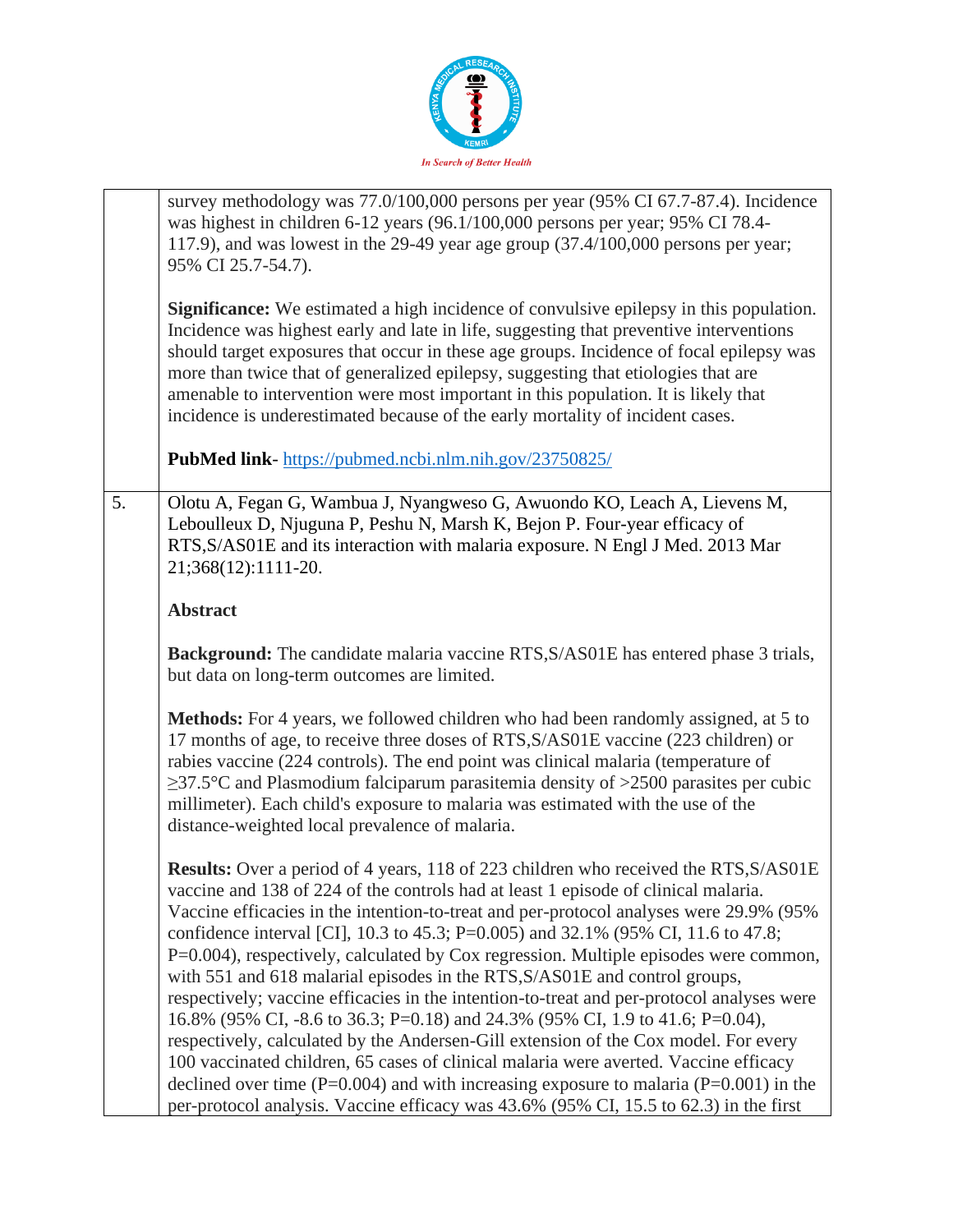

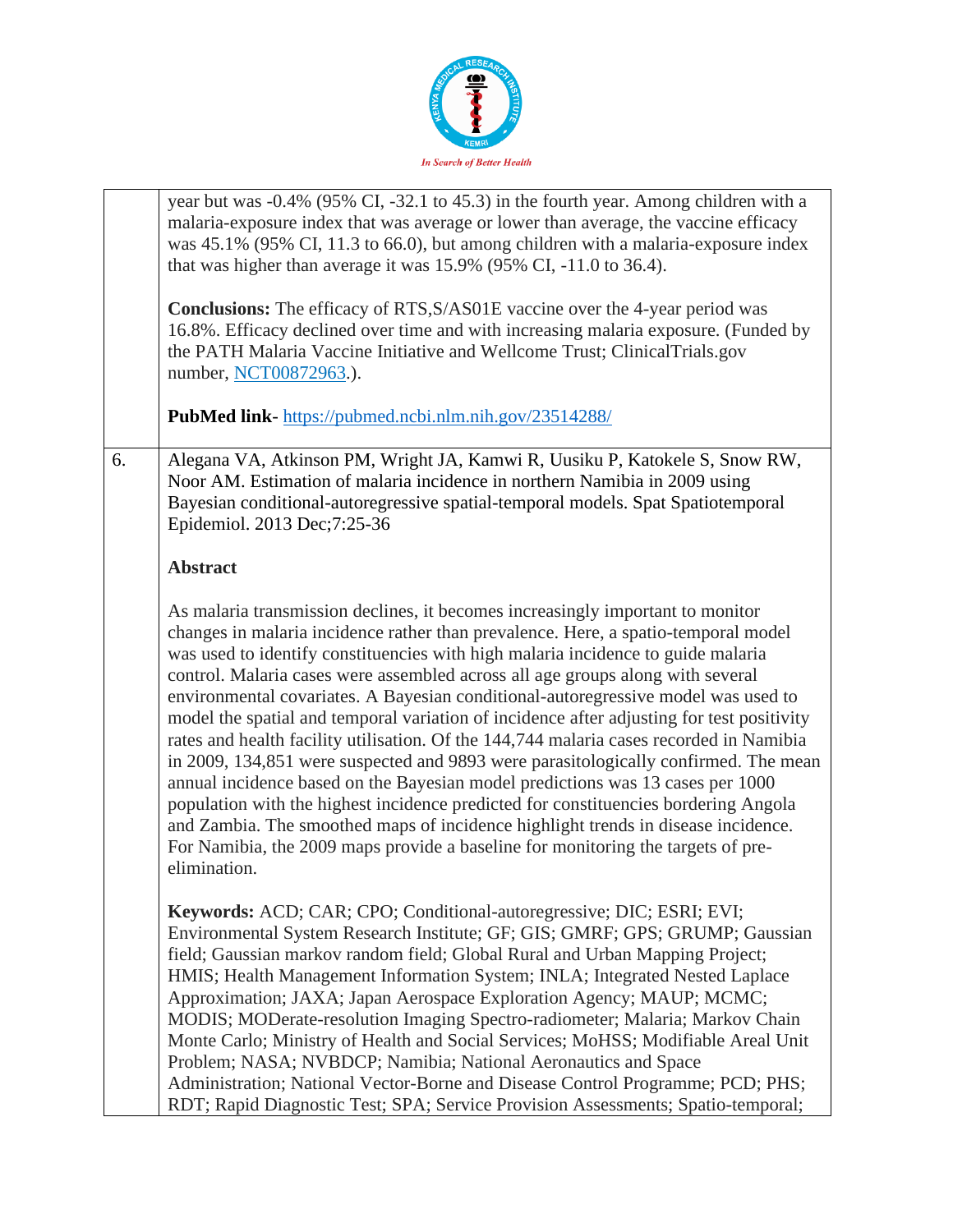

|    | TRMM; TSI; Tropical Rainfall Measuring Mission; WHO; World Health Organisation;<br>ZIP; Zero-Inflated Poisson; active case detection; conditional auto-regressive;<br>conditional predictive ordinate; deviance information criterion; enhanced vegetation<br>index; geographic information system; global positioning system; passive case<br>detection; public health sector; temperature suitability index.<br><b>PubMed link-</b> https://pubmed.ncbi.nlm.nih.gov/24238079/                                                                                                                                                                                                                                                                                                                                                                                                                                                                                                                                                                                                                                                                                                      |
|----|--------------------------------------------------------------------------------------------------------------------------------------------------------------------------------------------------------------------------------------------------------------------------------------------------------------------------------------------------------------------------------------------------------------------------------------------------------------------------------------------------------------------------------------------------------------------------------------------------------------------------------------------------------------------------------------------------------------------------------------------------------------------------------------------------------------------------------------------------------------------------------------------------------------------------------------------------------------------------------------------------------------------------------------------------------------------------------------------------------------------------------------------------------------------------------------|
|    |                                                                                                                                                                                                                                                                                                                                                                                                                                                                                                                                                                                                                                                                                                                                                                                                                                                                                                                                                                                                                                                                                                                                                                                      |
| 7. | Gitau EN, Kokwaro GO, Karanja H, Newton CR, Ward SA. Plasma and cerebrospinal<br>proteomes from children with cerebral malaria differ from those of children with<br>other encephalopathies. J Infect Dis. 2013 Nov 1;208(9):1494-503                                                                                                                                                                                                                                                                                                                                                                                                                                                                                                                                                                                                                                                                                                                                                                                                                                                                                                                                                |
|    | <b>Abstract</b>                                                                                                                                                                                                                                                                                                                                                                                                                                                                                                                                                                                                                                                                                                                                                                                                                                                                                                                                                                                                                                                                                                                                                                      |
|    | Clinical signs and symptoms of cerebral malaria in children are nonspecific and are<br>seen in other common encephalopathies in malaria-endemic areas. This makes accurate<br>diagnosis difficult in resource-poor settings. Novel malaria-specific diagnostic and<br>prognostic methods are needed. We have used 2 proteomic strategies to identify<br>differentially expressed proteins in plasma and cerebrospinal fluid from children with a<br>diagnosis of cerebral malaria, compared with those with a diagnosis of malaria-slide-<br>negative acute bacterial meningitis and other nonspecific encephalopathies. Here we<br>report the presence of differentially expressed proteins in cerebral malaria in both<br>plasma and cerebrospinal fluid that could be used to better understand pathogenesis<br>and help develop more-specific diagnostic methods. In particular, we report the<br>expression of 2 spectrin proteins that have known Plasmodium falciparum-binding<br>partners involved in the stability of the infected red blood cell, suppressing further<br>invasion and possibly enhancing the red blood cell's ability to sequester in<br>microvasculature. |
|    | PubMed link- https://pubmed.ncbi.nlm.nih.gov/23888081/                                                                                                                                                                                                                                                                                                                                                                                                                                                                                                                                                                                                                                                                                                                                                                                                                                                                                                                                                                                                                                                                                                                               |
| 8. | Borrmann S, Straimer J, Mwai L, Abdi A, Rippert A, Okombo J, Muriithi S, Sasi<br>P, Kortok MM, Lowe B, Campino S, Assefa S, Auburn S, Manske M, Maslen G,<br>Peshu N, Kwiatkowski DP, Marsh K, Nzila A, Clark TG. Genome-wide screen<br>identifies new candidate genes associated with artemisinin susceptibility in<br>Plasmodium falciparum in Kenya. Sci Rep. 2013 Nov 25;3:3318.                                                                                                                                                                                                                                                                                                                                                                                                                                                                                                                                                                                                                                                                                                                                                                                                 |
|    | <b>Abstract</b>                                                                                                                                                                                                                                                                                                                                                                                                                                                                                                                                                                                                                                                                                                                                                                                                                                                                                                                                                                                                                                                                                                                                                                      |
|    | Early identification of causal genetic variants underlying antimalarial drug resistance<br>could provide robust epidemiological tools for timely public health interventions.<br>Using a novel natural genetics strategy for mapping novel candidate genes we analyzed<br>$>75,000$ high quality single nucleotide polymorphisms selected from high-resolution                                                                                                                                                                                                                                                                                                                                                                                                                                                                                                                                                                                                                                                                                                                                                                                                                       |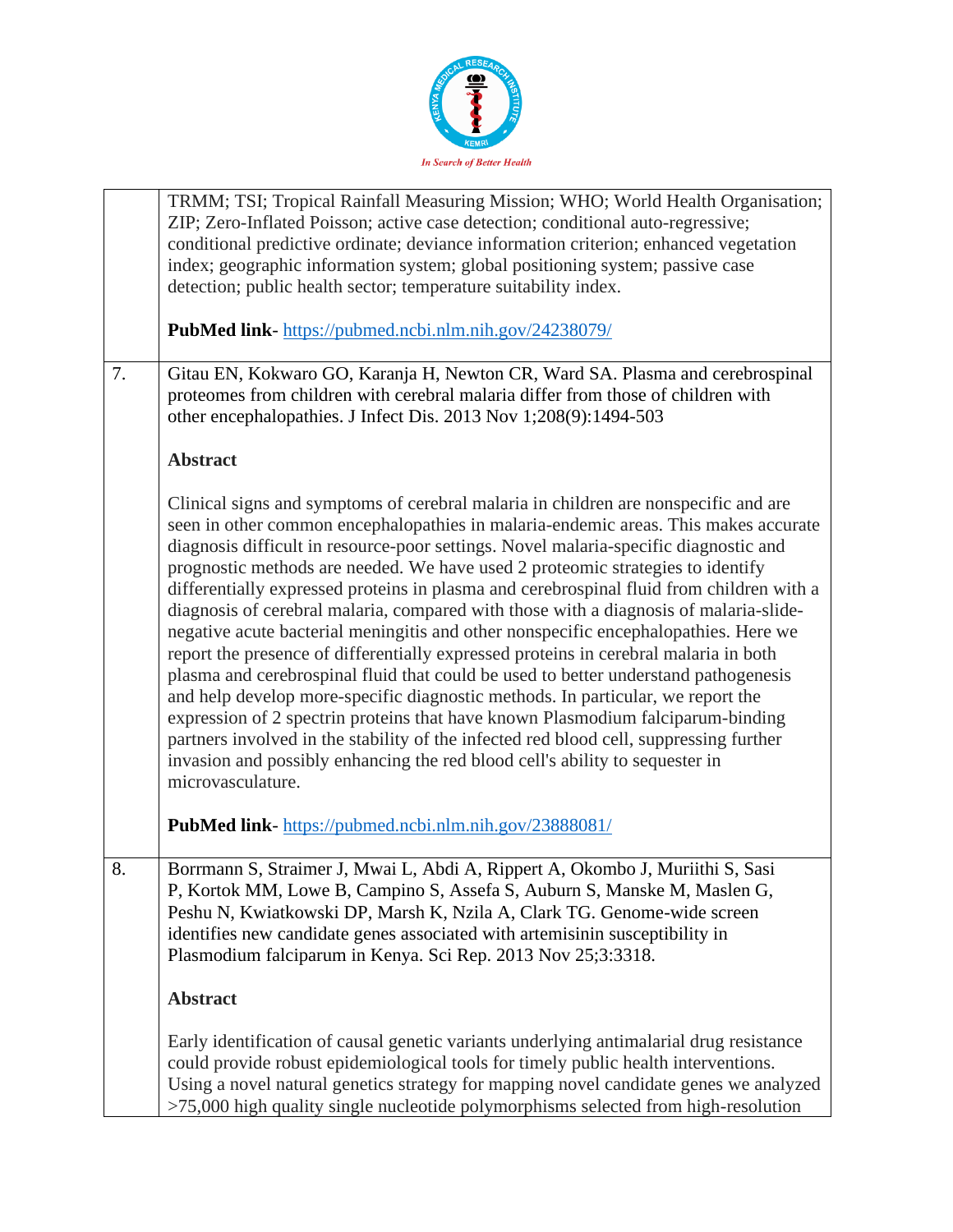

|     | whole-genome sequencing data in 27 isolates of Plasmodium falciparum. We identified<br>genetic variants associated with susceptibility to dihydroartemisinin that implicate one<br>region on chromosome 13, a candidate gene on chromosome 1 (PFA0220w, a UBP1<br>ortholog) and others (PFB0560w, PFB0630c, PFF0445w) with putative roles in protein<br>homeostasis and stress response. There was a strong signal for positive selection on<br>PFA0220w, but not the other candidate loci. Our results demonstrate the power of full-<br>genome sequencing-based association studies for uncovering candidate genes that<br>determine parasite sensitivity to artemisinins. Our study provides a unique reference<br>for the interpretation of results from resistant infections.                                                                                                                                                                                                                                                                                                                                     |
|-----|------------------------------------------------------------------------------------------------------------------------------------------------------------------------------------------------------------------------------------------------------------------------------------------------------------------------------------------------------------------------------------------------------------------------------------------------------------------------------------------------------------------------------------------------------------------------------------------------------------------------------------------------------------------------------------------------------------------------------------------------------------------------------------------------------------------------------------------------------------------------------------------------------------------------------------------------------------------------------------------------------------------------------------------------------------------------------------------------------------------------|
|     | PubMed link-https://pubmed.ncbi.nlm.nih.gov/24270944/                                                                                                                                                                                                                                                                                                                                                                                                                                                                                                                                                                                                                                                                                                                                                                                                                                                                                                                                                                                                                                                                  |
| 9.  | Munywoki PK, Ohuma EO, Ngama M, Bauni E, Scott JA, Nokes DJ. Severe lower<br>respiratory tract infection in early infancy and pneumonia hospitalizations<br>among children, Kenya. Emerg Infect Dis. 2013 Feb;19(2):223-9                                                                                                                                                                                                                                                                                                                                                                                                                                                                                                                                                                                                                                                                                                                                                                                                                                                                                              |
|     | <b>Abstract</b>                                                                                                                                                                                                                                                                                                                                                                                                                                                                                                                                                                                                                                                                                                                                                                                                                                                                                                                                                                                                                                                                                                        |
|     | Severe lower respiratory tract infection (LRTI) in infants caused by respiratory<br>syncytial virus (RSV) has been associated with later pneumonia hospitalization among<br>children. To determine risk for pneumonia after RSV hospitalization in infancy, we<br>conducted a retrospective cohort analysis of 2,813 infants admitted to a hospital in<br>Kenya and identified readmissions for pneumonia among this group during early<br>childhood (<60 months of age). Incidence of readmission for pneumonia was higher<br>for children whose first admission as infants was for LRTI and who were $\leq$ 3 months of<br>age than for children who were first admitted as infants for non-LRTI, irrespective of<br>RSV status. Incidence of readmission for pneumonia with wheeze was higher for<br>children whose first admission involved RSV compared with those who had non-RSV<br>LRTI. Excess pneumonia risk persisted for 2 years after the initial hospitalization.<br>Close postdischarge follow-up of infants with LRTI, with or without RSV, could help<br>prevent severe pneumonia later in childhood. |
|     | PubMed link- https://pubmed.ncbi.nlm.nih.gov/23347702/                                                                                                                                                                                                                                                                                                                                                                                                                                                                                                                                                                                                                                                                                                                                                                                                                                                                                                                                                                                                                                                                 |
| 10. | Bejon P, White MT, Olotu A, Bojang K, Lusingu JP, Salim N, Otsyula NN,<br>Agnandji ST, Asante KP, Owusu-Agyei S, Abdulla S, Ghani AC. Efficacy of RTS, S<br>malaria vaccines: individual-participant pooled analysis of phase 2 data. Lancet<br>Infect Dis. 2013 Apr;13(4):319-27                                                                                                                                                                                                                                                                                                                                                                                                                                                                                                                                                                                                                                                                                                                                                                                                                                      |
|     | <b>Abstract</b>                                                                                                                                                                                                                                                                                                                                                                                                                                                                                                                                                                                                                                                                                                                                                                                                                                                                                                                                                                                                                                                                                                        |
|     | <b>Background:</b> The efficacy of RTS, S/AS01 as a vaccine for malaria is being tested in a<br>phase 3 clinical trial. Early results show significant, albeit partial, protection against                                                                                                                                                                                                                                                                                                                                                                                                                                                                                                                                                                                                                                                                                                                                                                                                                                                                                                                             |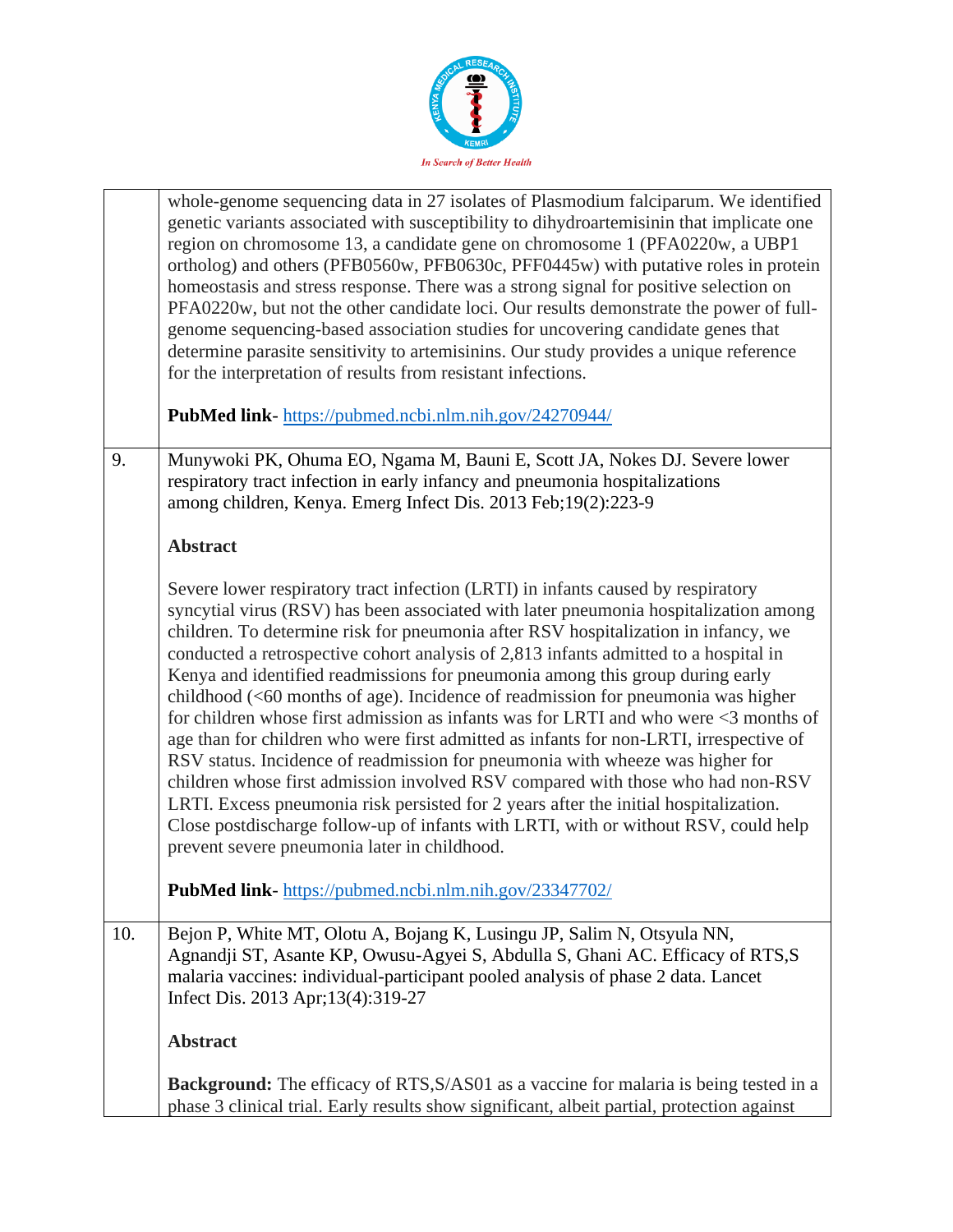

clinical malaria and severe malaria. To ascertain variations in vaccine efficacy according to covariates such as transmission intensity, choice of adjuvant, age at vaccination, and bednet use, we did an individual-participant pooled analysis of phase 2 clinical data.

**Methods:** We analysed data from 11 different sites in Africa, including 4453 participants. We measured heterogeneity in vaccine efficacy by estimating the interactions between covariates and vaccination in pooled multivariable Cox regression and Poisson regression analyses. Endpoints for measurement of vaccine efficacy were infection, clinical malaria, severe malaria, and death. We defined transmission intensity levels according to the estimated local parasite prevalence in children aged 2-10 years (PrP<sub>2-10</sub>), ranging from 5% to 80%. Choice of adjuvant was either AS01 or AS02.

**Findings:** Vaccine efficacy against all episodes of clinical malaria varied by transmission intensity ( $p=0.001$ ). At low transmission (PrP<sub>2-10</sub> 10%) vaccine efficacy was  $60\%$  (95% CI 54 to 67), at moderate transmission (PrP<sub>2-10</sub> 20%) it was  $41\%$  (21 to 57), and at high transmission (PrP<sub>2-10</sub> 70%) the efficacy was  $4\%$  (-10 to 22). Vaccine efficacy also varied by adjuvant choice  $(p<0.0001)$ --eg, at low transmission (PrP<sub>2-10</sub>) 10%), efficacy varied from 60% (95% CI 54 to 67) for AS01 to 47% (14 to 75) for AS02. Variations in efficacy by age at vaccination were of borderline significance  $(p=0.038)$ , and bednet use and sex were not significant covariates. Vaccine efficacy (pooled across adjuvant choice and transmission intensity) varied significantly (p<0·0001) according to time since vaccination, from 36% efficacy (95% CI 24 to 45) at time of vaccination to 0% (-38 to 38) after 3 years.

**Interpretation:** Vaccine efficacy against clinical disease was of limited duration and was not detectable 3 years after vaccination. Furthermore, efficacy fell with increasing transmission intensity. Outcomes after vaccination cannot be gauged accurately on the basis of one pooled efficacy figure. However, predictions of public-health outcomes of vaccination will need to take account of variations in efficacy by transmission intensity and by time since vaccination.

**PubMed link**- <https://pubmed.ncbi.nlm.nih.gov/23454164/>

11. Murungi LM, Kamuyu G, Lowe B, Bejon P, Theisen M, Kinyanjui SM, Marsh K, Osier FH. A threshold concentration of anti-merozoite antibodies is required for protection from clinical episodes of malaria. Vaccine. 2013 Aug 20;31(37):3936-42

### **Abstract**

Antibodies to selected Plasmodium falciparum merozoite antigens are often reported to be associated with protection from malaria in one epidemiological cohort, but not in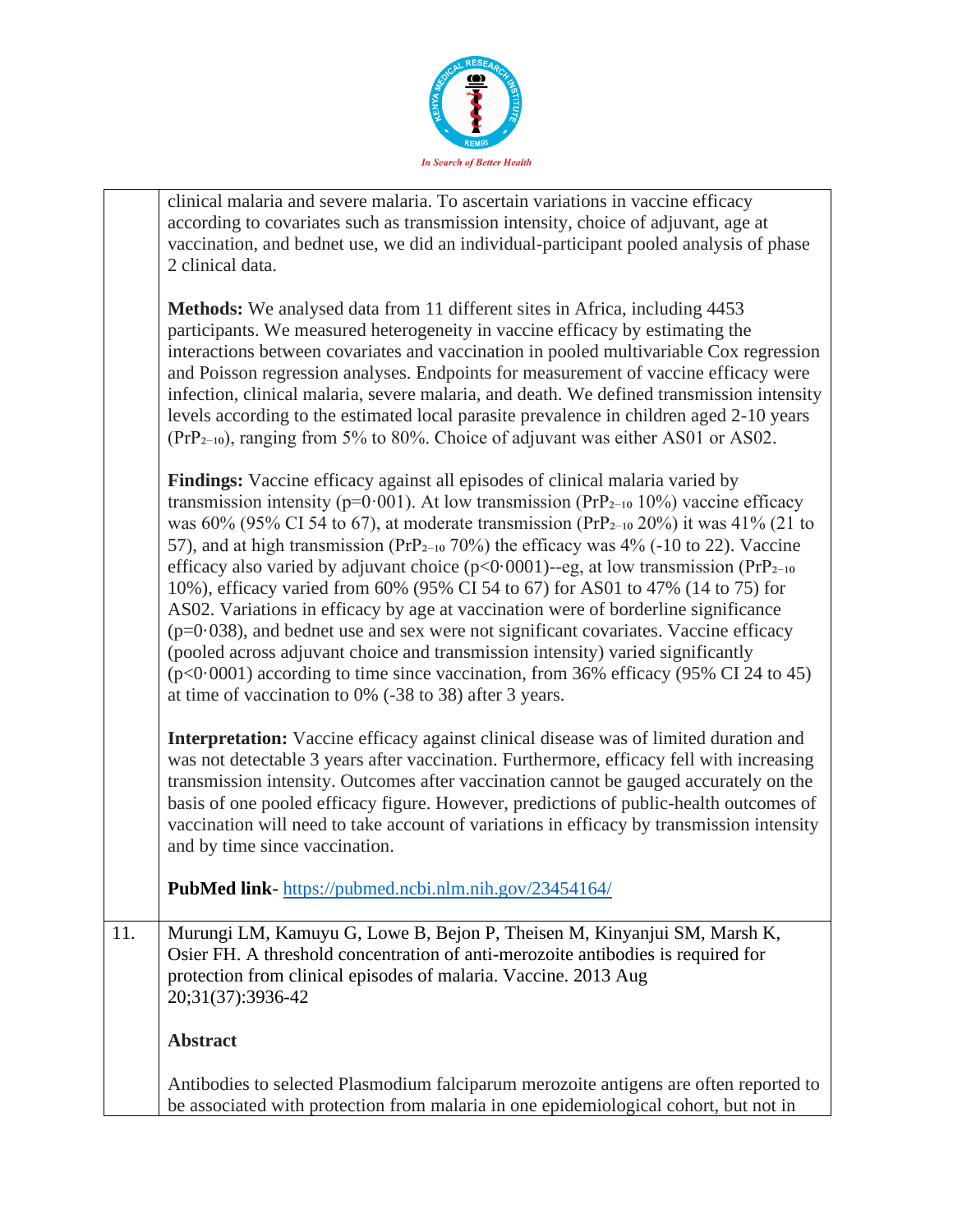

|     | another. Here, we sought to understand this paradox by exploring the hypothesis that a<br>threshold concentration of antibodies is necessary for protection. We analyzed data<br>from two independent cohorts along the Kenyan coast, one in which antibodies to<br>AMA1, MSP-2 and MSP-3 were associated with protection from malaria (Chonyi) and<br>another in which this association was not observed (Junju). We used a malaria<br>reference reagent to standardize antibody measurements across both cohorts, and<br>applied statistical methods to derive the threshold concentration of antibodies against<br>each antigen that best correlated with a reduced risk of malaria (the protective<br>threshold), in the Chonyi cohort. We then tested whether antibodies in Junju reached<br>the protective threshold concentrations observed in the Chonyi cohort. Except for<br>children under 3 years, the age-matched proportions of children achieving protective<br>threshold concentrations of antibodies against AMA1 and MSP-2 were significantly<br>lower in Junju compared to Chonyi (Fishers exact test, P<0.01). For MSP-3, this<br>difference was significant only among 4-5 year olds. We conclude that although<br>antibodies are commonly detected in malaria endemic populations, they may be present<br>in concentrations that are insufficient for protection. Our results have implications for<br>the analysis and interpretation of similar data from immuno-epidemiological studies. |
|-----|-------------------------------------------------------------------------------------------------------------------------------------------------------------------------------------------------------------------------------------------------------------------------------------------------------------------------------------------------------------------------------------------------------------------------------------------------------------------------------------------------------------------------------------------------------------------------------------------------------------------------------------------------------------------------------------------------------------------------------------------------------------------------------------------------------------------------------------------------------------------------------------------------------------------------------------------------------------------------------------------------------------------------------------------------------------------------------------------------------------------------------------------------------------------------------------------------------------------------------------------------------------------------------------------------------------------------------------------------------------------------------------------------------------------------------------------------------------------------------------------------------------------|
|     | PubMed link- https://pubmed.ncbi.nlm.nih.gov/23800539/                                                                                                                                                                                                                                                                                                                                                                                                                                                                                                                                                                                                                                                                                                                                                                                                                                                                                                                                                                                                                                                                                                                                                                                                                                                                                                                                                                                                                                                            |
| 12. | Kariuki SM, Rockett K, Clark TG, Reyburn H, Agbenyega T, Taylor TE, Birbeck<br>GL, Williams TN, Newton CR. The genetic risk of acute seizures in African<br>children with falciparum malaria. Epilepsia. 2013 Jun;54(6):990-1001                                                                                                                                                                                                                                                                                                                                                                                                                                                                                                                                                                                                                                                                                                                                                                                                                                                                                                                                                                                                                                                                                                                                                                                                                                                                                  |
|     | <b>Abstract</b>                                                                                                                                                                                                                                                                                                                                                                                                                                                                                                                                                                                                                                                                                                                                                                                                                                                                                                                                                                                                                                                                                                                                                                                                                                                                                                                                                                                                                                                                                                   |
|     | <b>Purpose:</b> It is unclear why some children with falciparum malaria develop acute<br>seizures and what determines the phenotype of seizures. We sought to determine if<br>polymorphisms of malaria candidate genes are associated with acute seizures.                                                                                                                                                                                                                                                                                                                                                                                                                                                                                                                                                                                                                                                                                                                                                                                                                                                                                                                                                                                                                                                                                                                                                                                                                                                        |
|     | Methods: Logistic regression was used to investigate genetic associations with<br>malaria-associated seizures (MAS) and complex MAS (repetitive, prolonged, or focal<br>seizures) in four MalariaGEN African sites, namely: Blantyre, Malawi; Kilifi, Kenya;<br>Kumasi, Ghana; and Muheza, Tanzania. The analysis was repeated for five inheritance<br>models (dominant, heterozygous, recessive, additive, and general) and adjusted for<br>potential confounders and multiple testing.                                                                                                                                                                                                                                                                                                                                                                                                                                                                                                                                                                                                                                                                                                                                                                                                                                                                                                                                                                                                                          |
|     | Key findings: Complex phenotypes of seizures constituted 71% of all admissions with<br>MAS across the sites. MAS were strongly associated with cluster of differentiation-<br>ligand-rs3092945 in females in Kilifi ( $p = 0.00068$ ) and interleukin (IL)-17 receptor E-<br>rs708567 in the pooled analysis across the sites ( $p = 0.00709$ ). Complex MAS were<br>strongly associated with epidermal growth factor module-containing mucin-like<br>hormone receptor (EMR)1-rs373533 in Kumasi ( $p = 0.00033$ ), but none in the pooled                                                                                                                                                                                                                                                                                                                                                                                                                                                                                                                                                                                                                                                                                                                                                                                                                                                                                                                                                                        |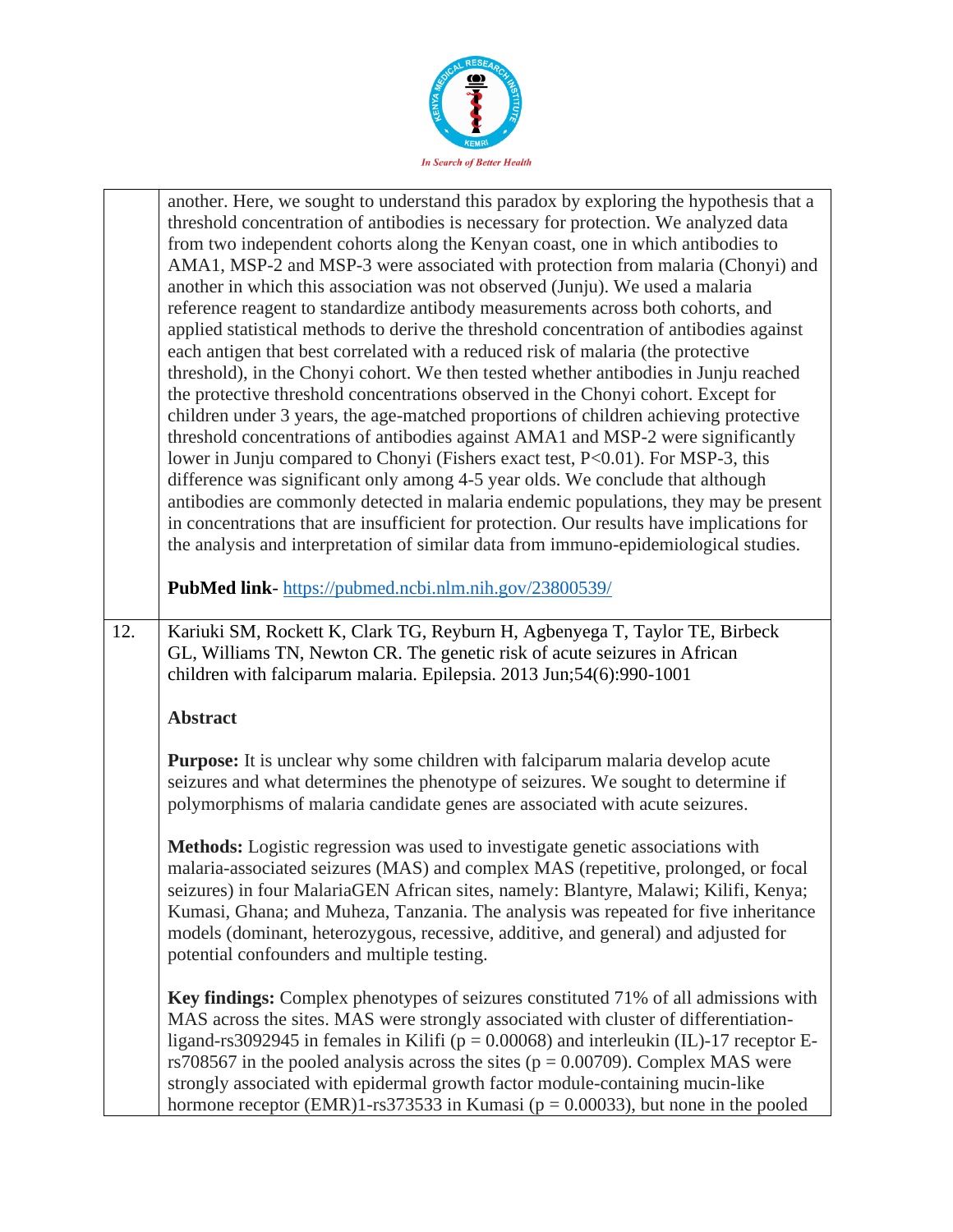

|     | analysis. Focal MAS were strongly associated with IL-20 receptor A-rs1555498 in<br>Muheza ( $p = 0.00016$ ), but none in the pooled analysis. Prolonged MAS were strongly<br>associated with complement receptor 1-rs17047660 in Kilifi ( $p = 0.00121$ ) and<br>glucose-6-phosphate dehydrogenase-rs1050828 in females in the pooled analysis ( $p =$<br>0.00155). Repetitive MAS were strongly associated with EMR1-rs373533 in Kumasi<br>$(p = 0.00003)$ and cystic fibrosis transmembrane conductance receptor-rs17140229 in<br>the pooled analysis ( $p = 0.00543$ ). MAS with coma/cerebral malaria were strongly<br>associated with EMR1-rs373533 in Kumasi ( $p = 0.00019$ ) and IL10-rs3024500 in the<br>pooled analysis across the sites ( $p = 0.00064$ ). |
|-----|-----------------------------------------------------------------------------------------------------------------------------------------------------------------------------------------------------------------------------------------------------------------------------------------------------------------------------------------------------------------------------------------------------------------------------------------------------------------------------------------------------------------------------------------------------------------------------------------------------------------------------------------------------------------------------------------------------------------------------------------------------------------------|
|     | <b>Significance:</b> We have identified a number of genetic associations that may explain the<br>risk of seizures in >2,000 cases admitted to hospitals with MAS across four sites in<br>Africa. These associations differed according to phenotype of seizures and site.                                                                                                                                                                                                                                                                                                                                                                                                                                                                                             |
|     | PubMed link-https://pubmed.ncbi.nlm.nih.gov/23614351/                                                                                                                                                                                                                                                                                                                                                                                                                                                                                                                                                                                                                                                                                                                 |
| 13. | Gona JK, Newton CR, Geere JA, Hartley S. Users' experiences of physiotherapy<br>treatment in a semi-urban public hospital in Kenya. Rural Remote Health.<br>2013;13(3):2210. Epub 2013 Sep 5. PMID: 24007268.                                                                                                                                                                                                                                                                                                                                                                                                                                                                                                                                                         |
|     | <b>Abstract</b>                                                                                                                                                                                                                                                                                                                                                                                                                                                                                                                                                                                                                                                                                                                                                       |
|     | <b>Introduction:</b> Physiotherapy practice in Africa faces a number of challenges, one of<br>which is the limited number of therapists in most public hospitals. In Africa,<br>physiotherapy is still mainly institution based with very little community-based<br>practice, leading to lack of access to services for a large part of the population. This<br>study explores users' perceptions of physiotherapy, challenges faced by users, possible<br>options for management, and determines whether current physiotherapy practice in a<br>rural Kilifi District general hospital in Kenya facilitates future self-management of<br>chronic conditions.                                                                                                         |
|     | Methods: Eight in-depth interviews, 3 focus groups discussions and 4 participant<br>observations were conducted for data collection. All interviews and focus group<br>discussions were recorded using a digital recorder, transcribed into the Swahili<br>language and then translated into English. The transcriptions were imported to NVivo 9<br>(www.qsrinternational.com) for management and storage. Inductive data analysis was<br>used to generate themes from the rich-text data of the transcriptions.                                                                                                                                                                                                                                                     |
|     | <b>Results:</b> Many of the users perceived physiotherapy as being effective. Challenges<br>included distance from health facilities, negative experiences with some therapists, and<br>lack of staff and equipment. Rehabilitation options included community- and home-<br>based programs fostering self-management of chronic conditions. Current hospital<br>practice lacks emphasis on self-management skills for patients with chronic conditions                                                                                                                                                                                                                                                                                                               |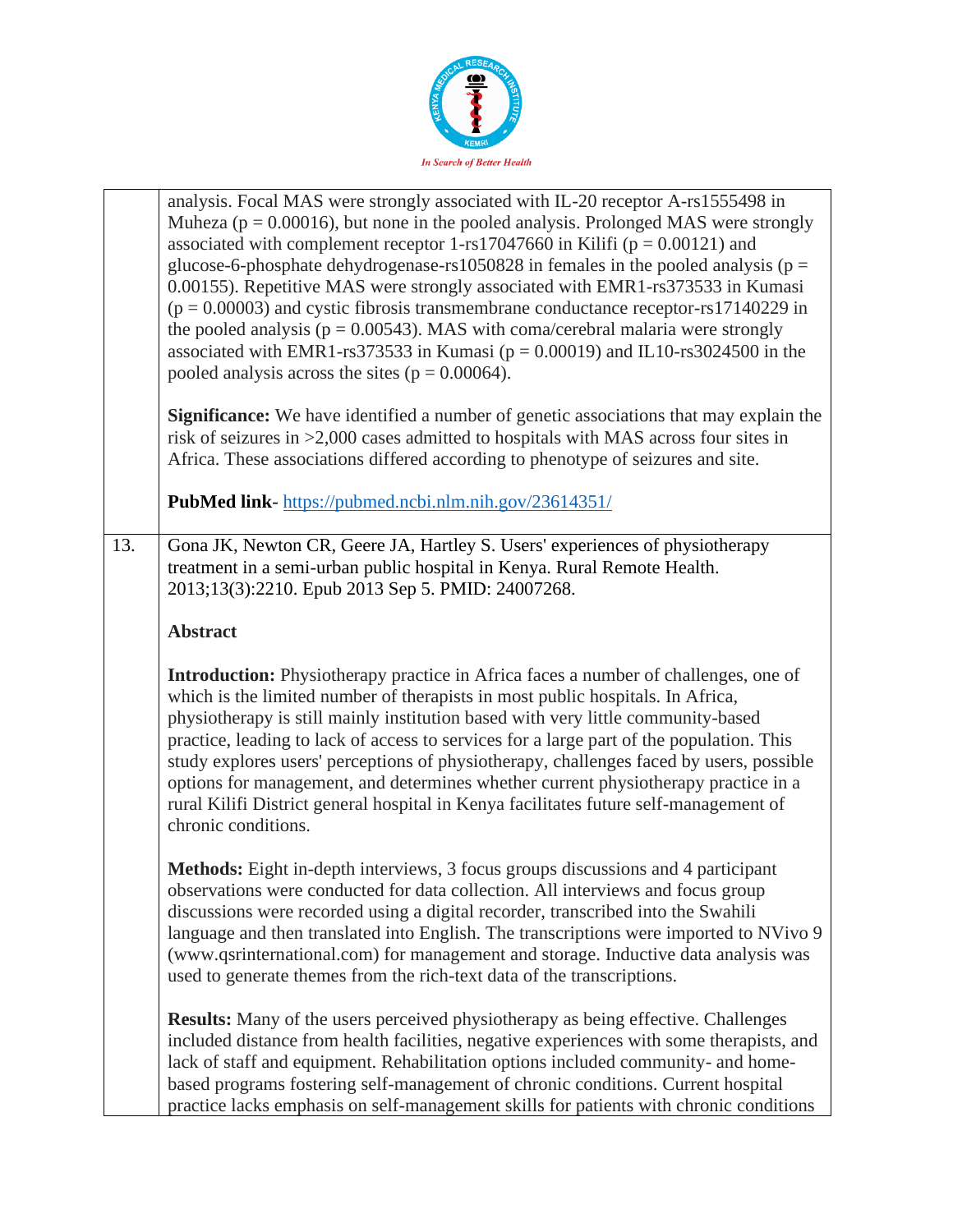

|     | who can do their physiotherapy at home.                                                                                                                                                                                                                                                                                                                                                                                                                                                                                                                                                                                                                                                                                                                                                                                                                                                                                                                                                                                                                                                                                                                                                                                 |
|-----|-------------------------------------------------------------------------------------------------------------------------------------------------------------------------------------------------------------------------------------------------------------------------------------------------------------------------------------------------------------------------------------------------------------------------------------------------------------------------------------------------------------------------------------------------------------------------------------------------------------------------------------------------------------------------------------------------------------------------------------------------------------------------------------------------------------------------------------------------------------------------------------------------------------------------------------------------------------------------------------------------------------------------------------------------------------------------------------------------------------------------------------------------------------------------------------------------------------------------|
|     | <b>Conclusions:</b> Users' experiences of physiotherapy treatment in this rural hospital<br>indicate that a host of challenges exist. In the face of these challenges, the needs of the<br>users seemed to be compromised, especially those with chronic conditions <b><i>&gt;&gt;&gt;&gt;.<br/><math>\langle</math>i&gt;<math>\langle</math>b&gt;Rehabilitation services that are accessible and affordable would be better<br/>options in rural and low-resource settings. There is therefore need for community-<br/>based services that place emphasis on self-management of chronic conditions for<br/>fostering better health outcomes in rural communities.</i></b>                                                                                                                                                                                                                                                                                                                                                                                                                                                                                                                                              |
|     | <b>PubMed link-</b> https://pubmed.ncbi.nlm.nih.gov/24007268/                                                                                                                                                                                                                                                                                                                                                                                                                                                                                                                                                                                                                                                                                                                                                                                                                                                                                                                                                                                                                                                                                                                                                           |
|     |                                                                                                                                                                                                                                                                                                                                                                                                                                                                                                                                                                                                                                                                                                                                                                                                                                                                                                                                                                                                                                                                                                                                                                                                                         |
| 14. | Abubakar A, Van Baar A, Fischer R, Bomu G, Gona JK, Newton CR. Socio-<br>cultural determinants of health-seeking behaviour on the Kenyan coast: a<br>qualitative study. PLoS One. 2013 Nov 18;8(11):e71998                                                                                                                                                                                                                                                                                                                                                                                                                                                                                                                                                                                                                                                                                                                                                                                                                                                                                                                                                                                                              |
|     | <b>Abstract</b>                                                                                                                                                                                                                                                                                                                                                                                                                                                                                                                                                                                                                                                                                                                                                                                                                                                                                                                                                                                                                                                                                                                                                                                                         |
|     | <b>Background:</b> Severe childhood illnesses present a major public health challenge for<br>Africa, which is aggravated by a suboptimal response to the child's health problems<br>with reference to the health-seeking behaviour of the parents or guardians. We<br>examined the health-seeking behaviour of parents at the Kenyan coast because<br>understanding impediments to optimal health-seeking behaviour could greatly<br>contribute to reducing the impact of severe illness on children's growth and<br>development.                                                                                                                                                                                                                                                                                                                                                                                                                                                                                                                                                                                                                                                                                       |
|     | Methods and results: Health-seeking behaviour, and the factors influencing this<br>behaviour, were examined in two traditional communities. We held in-depth interviews<br>with 53 mothers, fathers and caregivers from two rural clinics at the Kenyan Coast.<br>Biomedical medicine (from health facilities and purchased over the counter) was found<br>to be the most popular first point of treatment. However, traditional healing still plays a<br>salient role in the health care within these two communities. Traditional healers were<br>consulted for various reasons: a) attribution of causation of ill-health to supernatural<br>sources, b) chronic illness (inability of modern medicine to cure the problem) and c) as<br>prevention against possible ill-health. In developing an explanatory model of decision-<br>making, we observed that this was a complex process involving consultation at various<br>levels, with elders, but also between both parents, depending on the perceived nature<br>and chronicity of the illness. However, it was reported that fathers were the ultimate<br>decision makers in relation to decisions concerning where the child would be taken for<br>treatment. |
|     | <b>Conclusions:</b> Health systems need to see traditional healing as a complementary                                                                                                                                                                                                                                                                                                                                                                                                                                                                                                                                                                                                                                                                                                                                                                                                                                                                                                                                                                                                                                                                                                                                   |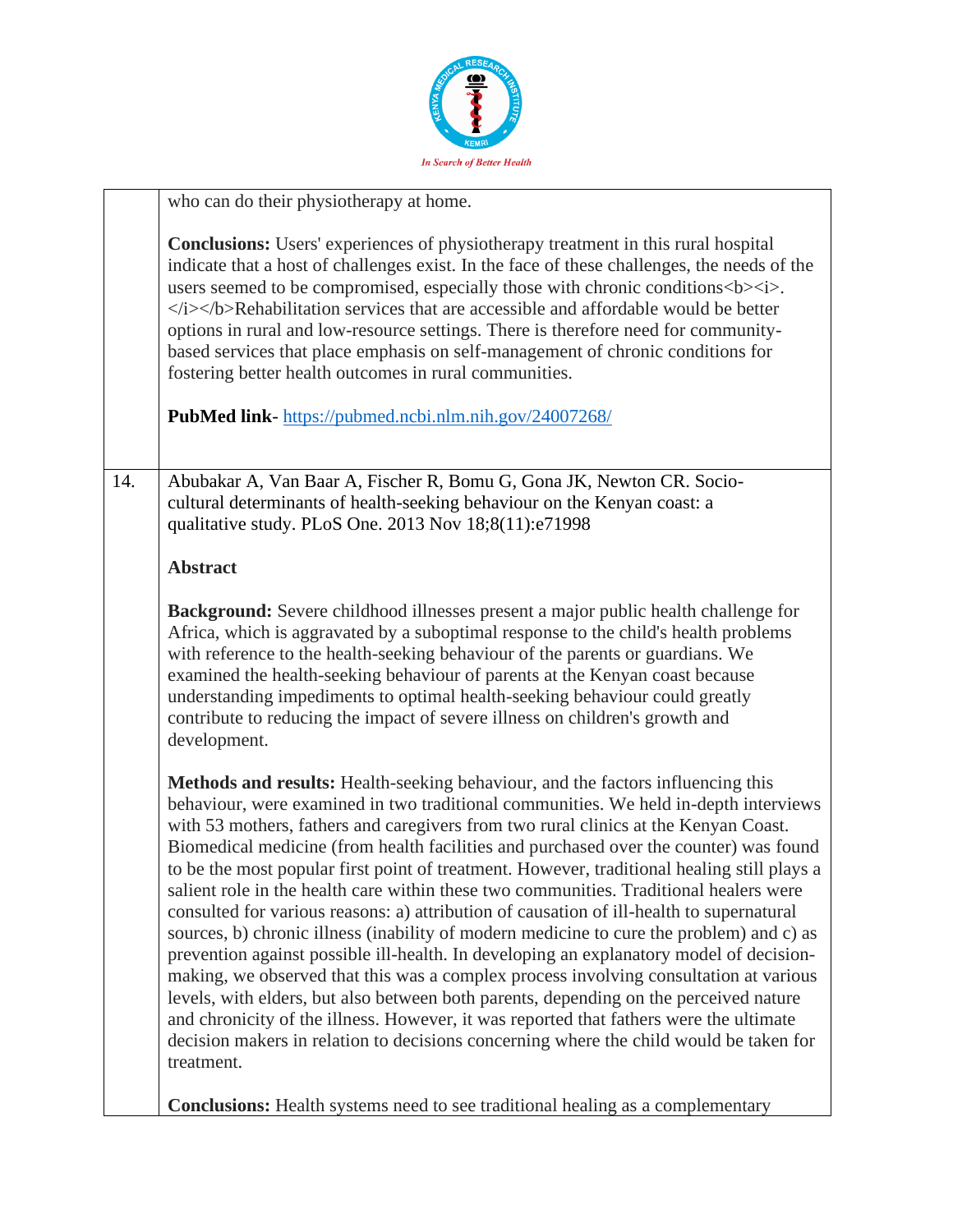

|     | system in order to ensure adequate access to health care. Importantly, fathers also need<br>to be addressed in intervention and education programs.                                                                                                                                                                                                                                                                                                                                                                                                                                                                                                                           |
|-----|-------------------------------------------------------------------------------------------------------------------------------------------------------------------------------------------------------------------------------------------------------------------------------------------------------------------------------------------------------------------------------------------------------------------------------------------------------------------------------------------------------------------------------------------------------------------------------------------------------------------------------------------------------------------------------|
|     | <b>PubMed link-</b> https://pubmed.ncbi.nlm.nih.gov/24260094/                                                                                                                                                                                                                                                                                                                                                                                                                                                                                                                                                                                                                 |
| 15. | Noor AM, Alegana VA, Kamwi RN, Hansford CF, Ntomwa B, Katokele S, Snow RW.<br>Malaria control and the intensity of Plasmodium falciparum transmission in<br>Namibia 1969-1992. PLoS One. 2013 May 7;8(5):e63350                                                                                                                                                                                                                                                                                                                                                                                                                                                               |
|     | <b>Abstract</b>                                                                                                                                                                                                                                                                                                                                                                                                                                                                                                                                                                                                                                                               |
|     | <b>Background:</b> Historical evidence of the levels of intervention scale up and its<br>relationships to changing malaria risks provides important contextual information for<br>current ambitions to eliminate malaria in various regions of Africa today.                                                                                                                                                                                                                                                                                                                                                                                                                  |
|     | Methods: Community-based Plasmodium falciparum prevalence data from 3,260 geo-<br>coded time-space locations between 1969 and 1992 were assembled from archives<br>covering an examination of 230,174 individuals located in northern Namibia. These<br>data were standardized the age-range 2 to less than 10 years and used within a<br>Bayesian model-based geo-statistical framework to examine the changes of malaria<br>risk in the years 1969, 1974, 1979, 1984 and 1989 at $5\times 5$ km spatial resolution. This<br>changing risk was described against rainfall seasons and the wide-scale use of indoor-<br>residual house-spraying and mass drug administration. |
|     | <b>Results:</b> Most areas of Northern Namibia experienced low intensity transmission<br>during a ten-year period of wide-scale control activities between 1969 and 1979. As<br>control efforts waned, flooding occurred, drug resistance emerged and the war for<br>independence intensified the spatial extent of moderate-to-high malaria transmission<br>expanded reaching a peak in the late 1980s.                                                                                                                                                                                                                                                                      |
|     | <b>Conclusions:</b> Targeting vectors and parasite in northern Namibia was likely to have<br>successfully sustained a situation of low intensity transmission, but unraveled quickly<br>to a peak of transmission intensity following a sequence of events by the early 1990s.                                                                                                                                                                                                                                                                                                                                                                                                |
|     | PubMed link- https://pubmed.ncbi.nlm.nih.gov/23667604/                                                                                                                                                                                                                                                                                                                                                                                                                                                                                                                                                                                                                        |
| 16. | Okiro EA, Kazembe LN, Kabaria CW, Ligomeka J, Noor AM, Ali D, Snow RW.<br>Childhood malaria admission rates to four hospitals in Malawi between 2000 and<br>2010. PLoS One. 2013 Apr 26;8(4):e62214                                                                                                                                                                                                                                                                                                                                                                                                                                                                           |
|     | <b>Abstract</b>                                                                                                                                                                                                                                                                                                                                                                                                                                                                                                                                                                                                                                                               |
|     | <b>Introduction:</b> The last few years have witnessed rapid scaling-up of key malaria                                                                                                                                                                                                                                                                                                                                                                                                                                                                                                                                                                                        |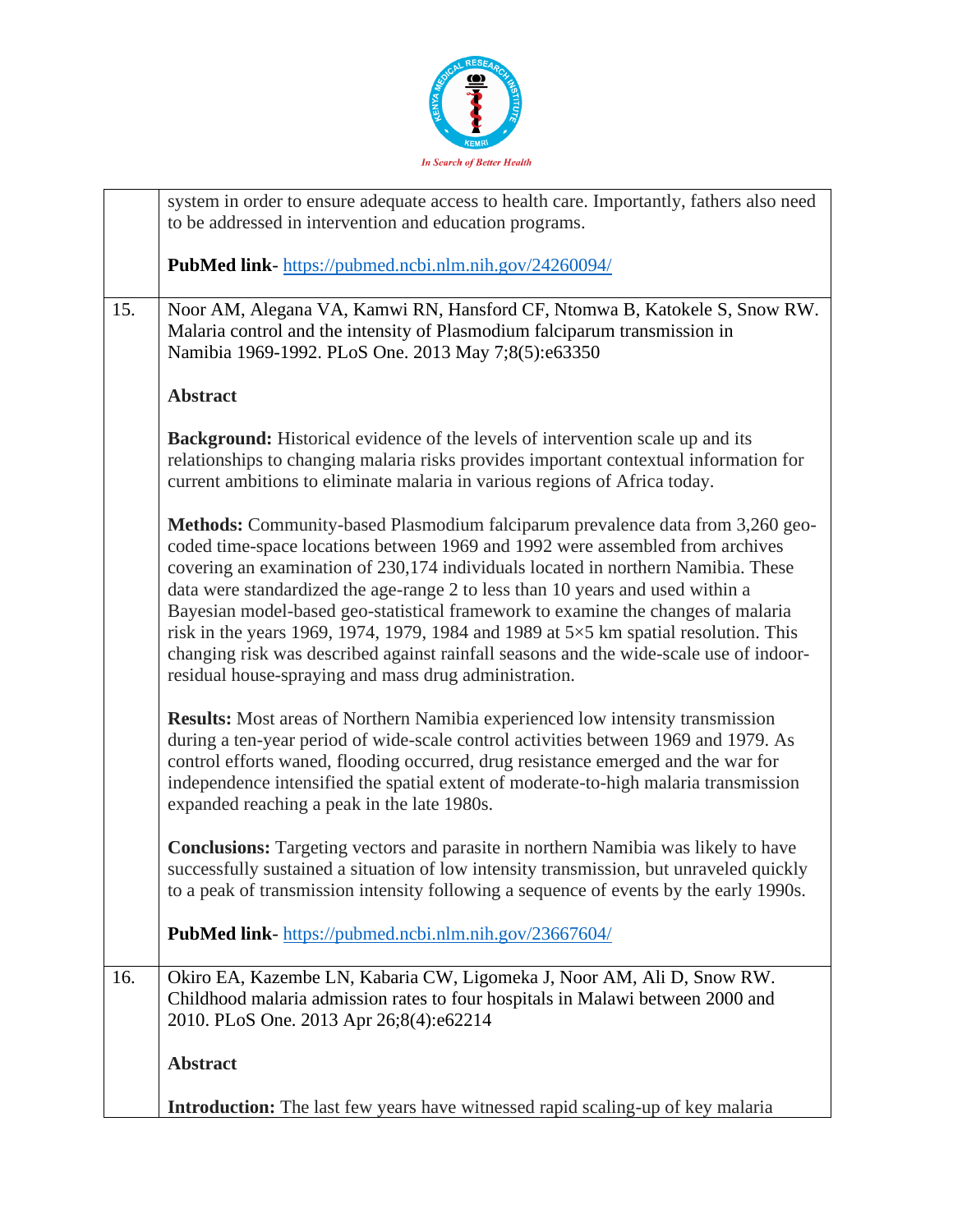

|     | Ethnopharmacological relevance: Toddalia asiatica (L) Lam. (Rutaceae) is a<br>medicinal plant traditionally used in Kenya by many communities for the treatment of<br>malaria and other ailments. All parts of the plant are claimed to have medicinal value,<br>but the root bark in particular is believed to be more potent. Decoctions or infusions of                                                                                                                                                                                                                                                                                                                                                                                                                                      |
|-----|-------------------------------------------------------------------------------------------------------------------------------------------------------------------------------------------------------------------------------------------------------------------------------------------------------------------------------------------------------------------------------------------------------------------------------------------------------------------------------------------------------------------------------------------------------------------------------------------------------------------------------------------------------------------------------------------------------------------------------------------------------------------------------------------------|
|     | <b>Abstract</b>                                                                                                                                                                                                                                                                                                                                                                                                                                                                                                                                                                                                                                                                                                                                                                                 |
| 17. | Orwa JA, Ngeny L, Mwikwabe NM, Ondicho J, Jondiko IJ. Antimalarial and<br>safety evaluation of extracts from Toddalia asiatica (L) Lam. (Rutaceae). J<br>Ethnopharmacol. 2013 Jan 30;145(2):587-90                                                                                                                                                                                                                                                                                                                                                                                                                                                                                                                                                                                              |
|     | PubMed link-https://pubmed.ncbi.nlm.nih.gov/23638008/                                                                                                                                                                                                                                                                                                                                                                                                                                                                                                                                                                                                                                                                                                                                           |
|     | <b>Discussion:</b> Despite modest increases in coverage of measures to reduce infection<br>there has been minimal changes in paediatric clinical malaria cases in four hospitals in<br>Malawi. Studies across Africa are increasingly showing a mixed set of impact results<br>and it is important to assemble more data from more sites to understand the wider<br>implications of malaria funding investment. We also caution that impact surveillance<br>should continue in areas where intervention coverage is increasing with time, for<br>example Malawi, as decline may become evident within a period when coverage<br>reaches optimal levels.                                                                                                                                         |
|     | <b>Results:</b> In 3 of 4 sites there was an increase in clinical malaria admission rates.<br>Results from time series models indicate a significant month-to-month increase in the<br>mean clinical malaria admission rates at two hospitals (trend $P<0.05$ ). At these<br>hospitals clinical malaria admissions had increased from 2000 by 41% to 100%.<br>Comparison of changes in malaria risk and ITN coverage appear to correspond to a<br>lack of disease declines over the period. Changes in intervention coverage within<br>hospital catchments showed minimal increases in ITN coverage from <6% across all<br>sites in 2000 to maximum of 33% at one hospital site by 2010. Additionally, malaria<br>transmission intensity remained unchanged between 2000-2010 across all sites. |
|     | Methods: Paediatric admission data were assembled from 4 hospitals in Malawi<br>reflecting different malaria ecologies. Trends in monthly clinical malaria admissions<br>between January 2000 and December 2010 were analysed using time-series models<br>controlling for covariates related to climate and service use to establish whether<br>changes in admissions can be related to expanded coverage of interventions aimed at<br>reducing malaria infection.                                                                                                                                                                                                                                                                                                                              |
|     | interventions in several African countries following increases in development<br>assistance. However, there is only limited country-specific information on the health<br>impact of expanded coverage of these interventions.                                                                                                                                                                                                                                                                                                                                                                                                                                                                                                                                                                   |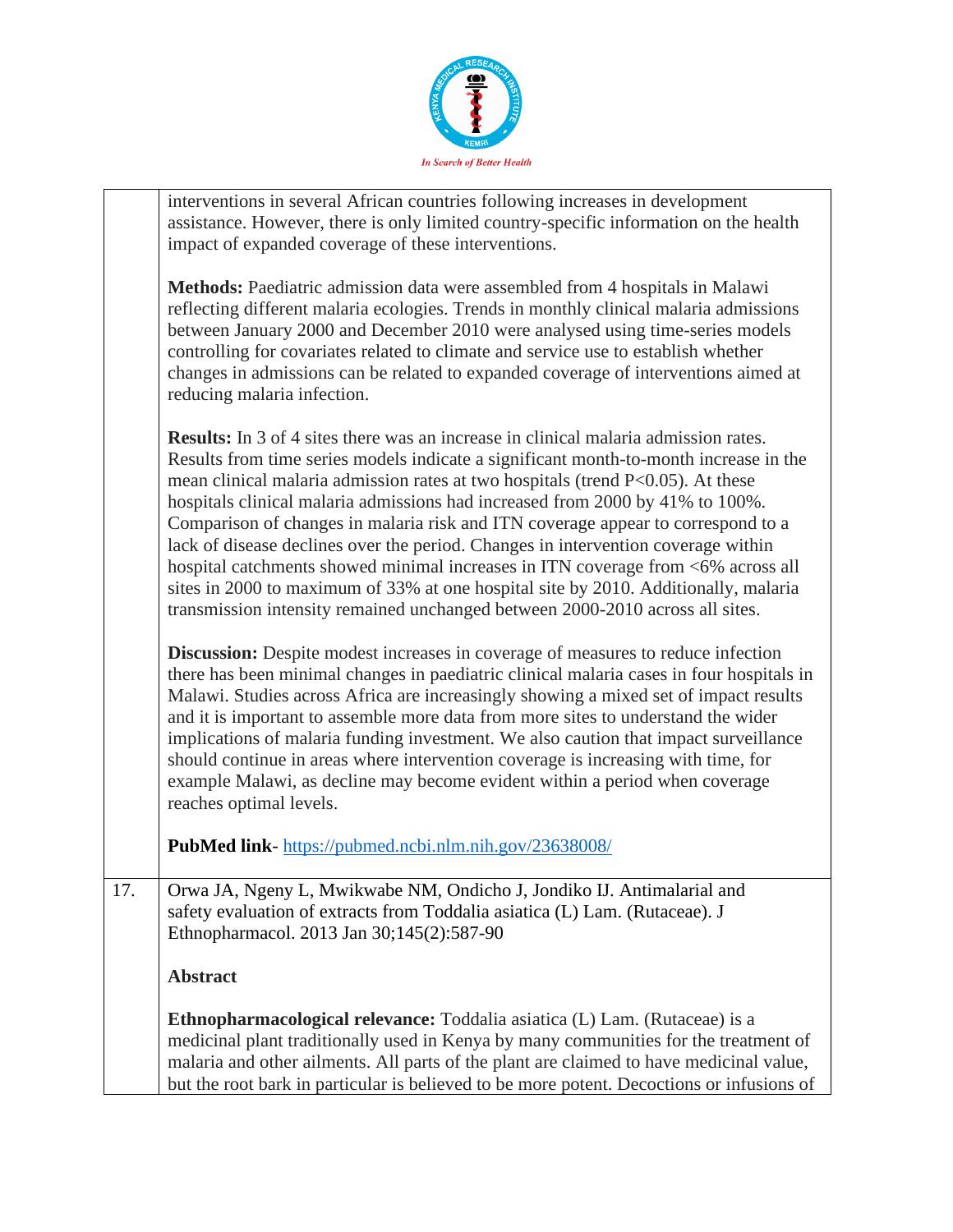

the roots are taken orally to treat malaria, fever and stomach ache.

**Aim of the study:** To evaluate antimalarial activity of aqueous and organic extracts prepared from Toddalia asiatica and determine in vitro and in vivo safety of the extracts.

**Materials and methods:** Aqueous, ethyl acetate, hexane and methanol extracts were obtained from Toddalia asiatica root bark, fruits and leaves. In vitro antiplasmodial activity was done using chloroquine-sensitive (D6) and chloroquine-resistant (W2) Plasmodium falciparum strains and the concentration causing 50% inhibition of radioisotope incorporation  $(IC(50))$  was determined. In vivo assay was done by administering mice infected with Plasmodium berghei four consecutive daily doses of the extracts through oral route following Peters 4-Day suppressive test. The percentage suppression of parasitaemia was calculated for each dose level by comparing the parasitaemia in untreated control with those of treated mice. Quinine hydrochloride was used as positive control while double distilled water or 20% Tween-80 was used as a negative control. In vivo acute toxicity was determined in mice using standard procedures. In vitro cytotoxicity assay was carried out using actively dividing subconfluent Vero cells.

**Results:** Inhibitory concentrations of ethyl acetate extract of Toddalia asiatica fruits showed high activity against chloroquine resistant (W2) strains of Plasmodium falciparum (IC(50)=1.87  $\mu$ g/ml), followed by root bark aqueous extract (IC(50)=2.43 μg/ml). Tested in vivo against Plasmodium berghei, the fruit ethyl acetate extract (500  $mg/kg$ ) and root bark aqueous extract (250 mg/kg) reduced malaria parasitaemia by 81.34% and 56.8% respectively. Higher doses were found to be less effective in vivo. Acute toxicity and cytotoxictiy of the tested extracts, with the exception of hexane extract from the roots, showed LD(50)>1000 mg/kg and  $CC(50)$ >100  $\mu$ g/ml respectively.

**Conclusions:** The results obtained contribute to the validation of traditional use of Toddalia asiatica and provides in vivo and safety data of the plant extracts tested for the first time. Ethyl acetate extract of the fruits was active against chloroquine resistant Plasmodium falciparum as well as against Plasmodium berghei. These findings confirm the suitability of Toddalia asiatica as a good candidate for further tests to obtain a prototype for antimalarial medicine.

**PubMed link**- <https://pubmed.ncbi.nlm.nih.gov/23207061/>

18. Dellicour S, Desai M, Mason L, Odidi B, Aol G, Phillips-Howard PA, Laserson KF, Ter Kuile FO. Exploring risk perception and attitudes to miscarriage and congenital anomaly in rural Western Kenya. PLoS One. 2013 Nov 13;8(11):e80551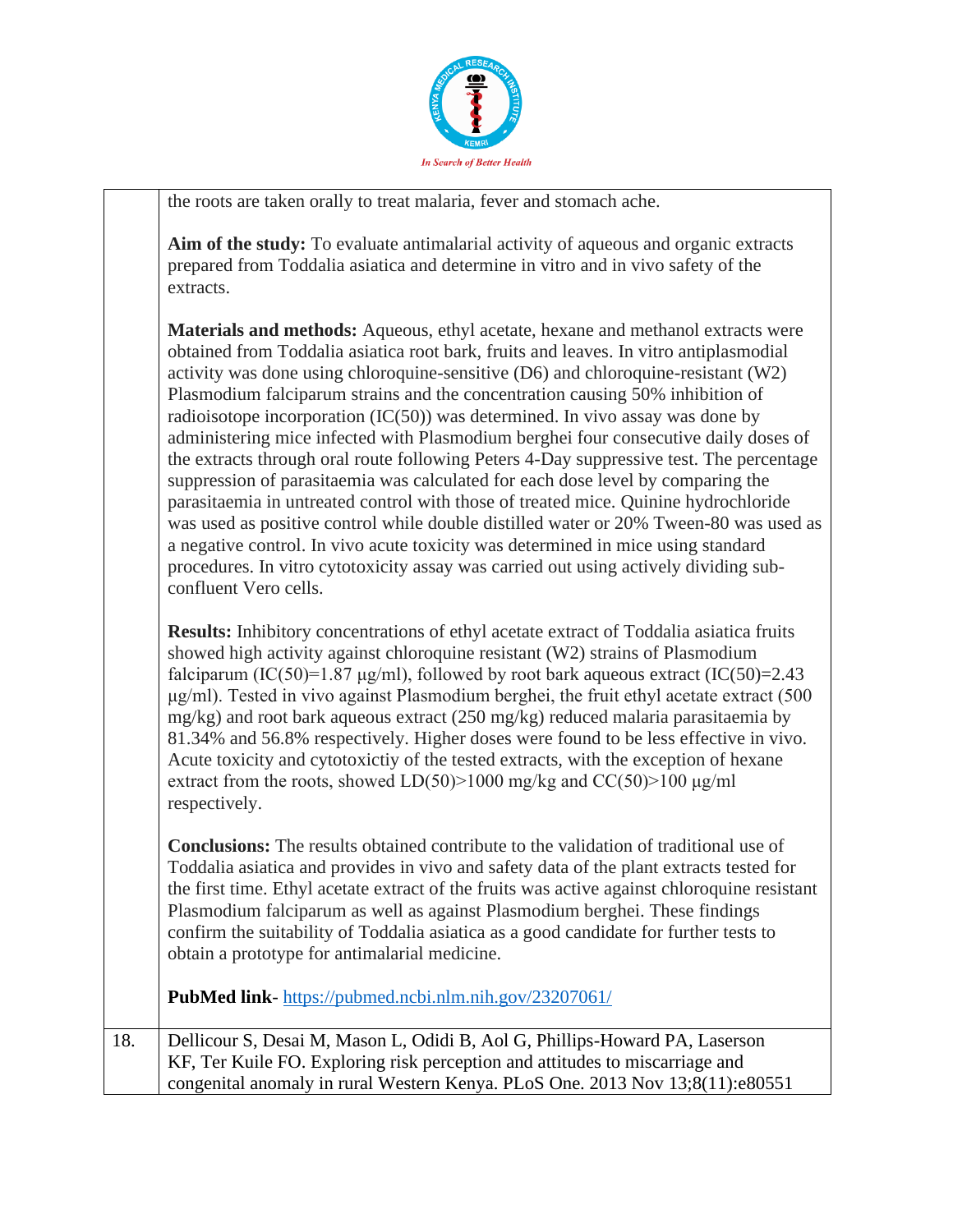

### **Abstract**

**Background:** Understanding the socio-cultural context and perceptions of adverse pregnancy outcomes is important for informing the best approaches for public health programs. This article describes the perceptions, beliefs and health-seeking behaviours of women from rural western Kenya regarding congenital anomalies and miscarriages.

**Methods:** Ten focus group discussions (FGDs) were undertaken in a rural district in western Kenya in September 2010. The FGDs included separate groups consisting of adult women of childbearing age, adolescent girls, recently pregnant women, traditional birth attendants and mothers of children with a birth defect. Participants were selected purposively. A deductive thematic framework approach using the questions from the FGD guides was used to analyse the transcripts.

**Results:** There was substantial overlap between perceived causes of miscarriages and congenital anomalies and these were broadly categorized into two groups: biomedical and cultural. The biomedical causes included medications, illnesses, physical and emotional stresses, as well as hereditary causes. Cultural beliefs mostly related to the breaking of a taboo or not following cultural norms. Mothers were often stigmatised and blamed following miscarriage, or the birth of a child with a congenital anomaly. Often, women did not seek care following miscarriage unless there was a complication. Most reported that children with a congenital anomaly were neglected either because of lack of knowledge of where care could be sought or because these children brought shame to the family and were hidden from society.

**Conclusion:** The local explanatory model of miscarriage and congenital anomalies covered many perceived causes within biomedical and cultural beliefs. Some of these fuelled stigmatisation and blame of the mother. Understanding of these beliefs, improving access to information about the possible causes of adverse outcomes, and greater collaboration between traditional healers and healthcare providers may help to reduce stigma and increase access to formal healthcare providers.

**PubMed link**- <https://pubmed.ncbi.nlm.nih.gov/24236185/>

19. Ochwoto M, Chauhan R, Gopalakrishnan D, Chen CY, Ng'ang'a Z, Okoth F, Kioko H, Kimotho J, Kaiguri P, Kramvis A. Genotyping and molecular characterization of hepatitis B virus in liver disease patients in Kenya. Infect Genet Evol. 2013 Dec;20:103-10.

**Abstract**

Hepatitis B virus (HBV) genotypes are important in both the clinical manifestation of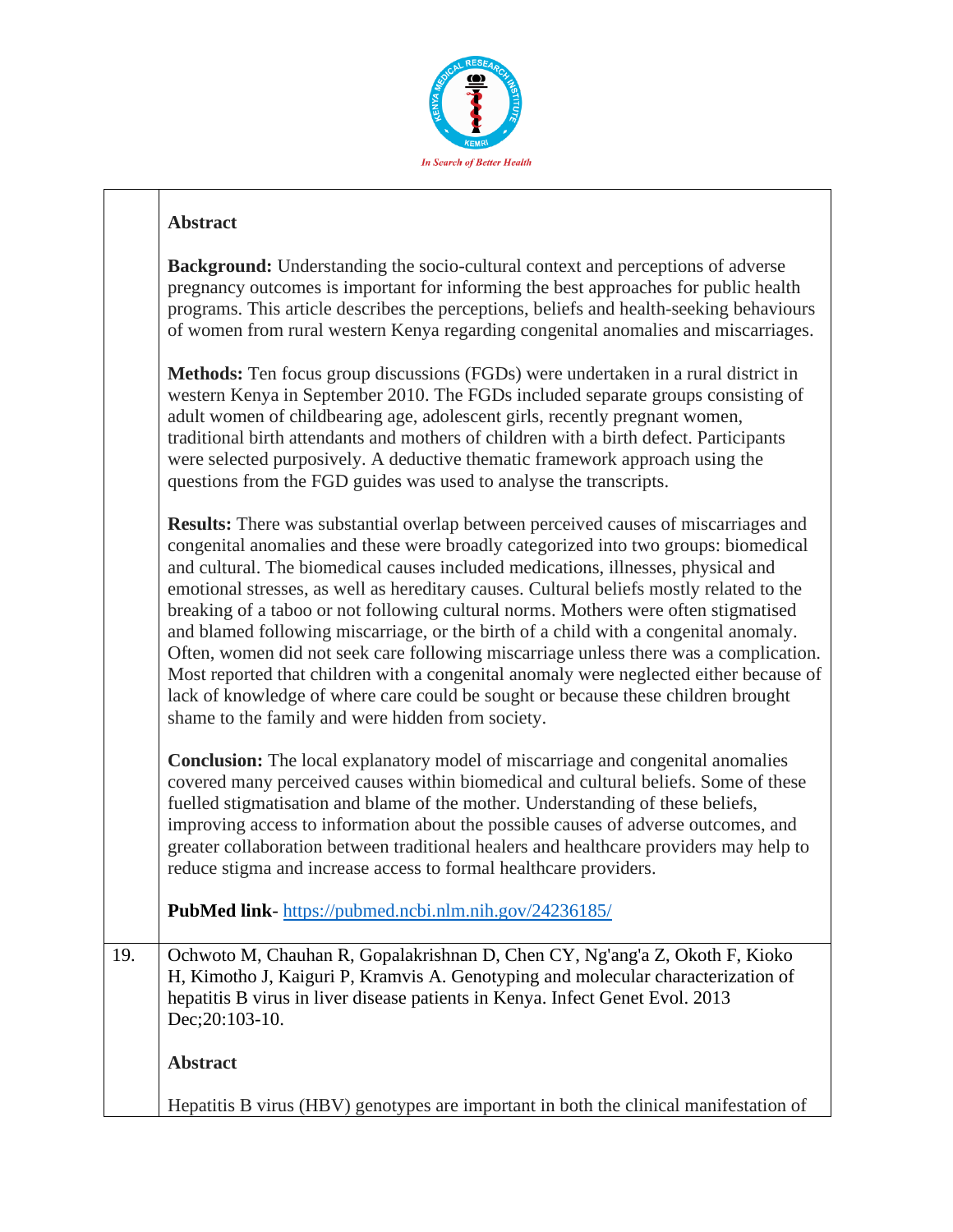

|     | disease and treatment response. Although Kenya belongs to the African Region (AFR-<br>E) characterized by high mortality and hyperendemicity of HBV, there is a paucity of<br>HBV genotyping data. The aim of this study was to molecularly characterize the basic<br>core promoter/precore (BCP/PC) and complete surface (S) regions of HBV isolated<br>from 61 HBsAg-positive liver disease patients attending Kenyatta National Hospital in<br>Nairobi. HBsAg, HBeAg and viral loads were determined. HBV DNA was amplified<br>and sequenced from 58/61 patients. In addition to the complete genome of two isolates,<br>the BCP/PC and the complete S regions of 43 and 38 isolates, respectively were<br>sequenced. Following phylogenetic analysis of the S region, 38 isolates clustered with<br>subgenotype A1, whereas two isolates clustered with genotype D, one with<br>subgenotype D1 and another as an outlier of the clade containing subgenotype D6 and<br>the D/E recombinant. When the complete genome of the latter isolate was sequenced it<br>clustered with D6. The majority of isolates belonged to serological subtype adw2 and<br>only four to ayw2. Three distinct groups of subgenotype A1, distinguished by different<br>amino acid motifs, circulate in Kenya: two in the African cluster and a monophyletic<br>clade in the "Asian" cluster. HBeAg-negativity was a result of G1896A in genotype D<br>isolates, whereas in subgenotype A1, the HBeAg-negativity was a result of mutations<br>in the Kozak region (1809-1812) or precore start codon (1814-1816). Mutations at<br>positions 1762 and 1764 occurred more frequently in HCC patients ( $p<0.05$ ). In<br>conclusion, subgenotypes A1, D1 and D6 circulate in liver disease patients in Kenya,<br>with A1 predominating. |
|-----|--------------------------------------------------------------------------------------------------------------------------------------------------------------------------------------------------------------------------------------------------------------------------------------------------------------------------------------------------------------------------------------------------------------------------------------------------------------------------------------------------------------------------------------------------------------------------------------------------------------------------------------------------------------------------------------------------------------------------------------------------------------------------------------------------------------------------------------------------------------------------------------------------------------------------------------------------------------------------------------------------------------------------------------------------------------------------------------------------------------------------------------------------------------------------------------------------------------------------------------------------------------------------------------------------------------------------------------------------------------------------------------------------------------------------------------------------------------------------------------------------------------------------------------------------------------------------------------------------------------------------------------------------------------------------------------------------------------------------------------------------------------------------------------------------------------------|
|     | PubMed link- https://pubmed.ncbi.nlm.nih.gov/23978387/                                                                                                                                                                                                                                                                                                                                                                                                                                                                                                                                                                                                                                                                                                                                                                                                                                                                                                                                                                                                                                                                                                                                                                                                                                                                                                                                                                                                                                                                                                                                                                                                                                                                                                                                                             |
| 20. | Abdi AI, Carvalho TG, Wilkes JM, Doerig C. A secreted Plasmodium falciparum<br>kinase reveals a signature motif for classification of tyrosine kinase-like<br>kinases. Microbiology (Reading). 2013 Dec;159(Pt 12):2533-2547<br><b>Abstract</b>                                                                                                                                                                                                                                                                                                                                                                                                                                                                                                                                                                                                                                                                                                                                                                                                                                                                                                                                                                                                                                                                                                                                                                                                                                                                                                                                                                                                                                                                                                                                                                    |
|     | Thorough bioinformatic and phylogenetic analyses of Plasmodium falciparum tyrosine<br>kinase-like kinase (TKL) sequences revealed a clear evolutionary relationship of<br>PF3D7_1121300 (thereafter called PfTKL2) to the IL-1 receptor-associated kinase<br>(IRAK)/receptor-like kinase (RLK)/Pelle protein family. We identified a novel<br>conserved motif that is unique to this family, as well as an insertion whose length<br>allows distribution of its members into two distinct subfamilies, in a way that matches<br>exactly the dichotomy between 'Tube/Tube-like kinases' (TTLKs) and 'Pelle-like<br>kinases' (PLKs) distinguished previously on the basis of features in accessory domains.<br>The PfTKL2 protein is expressed ubiquitously in asexual blood stages and in                                                                                                                                                                                                                                                                                                                                                                                                                                                                                                                                                                                                                                                                                                                                                                                                                                                                                                                                                                                                                           |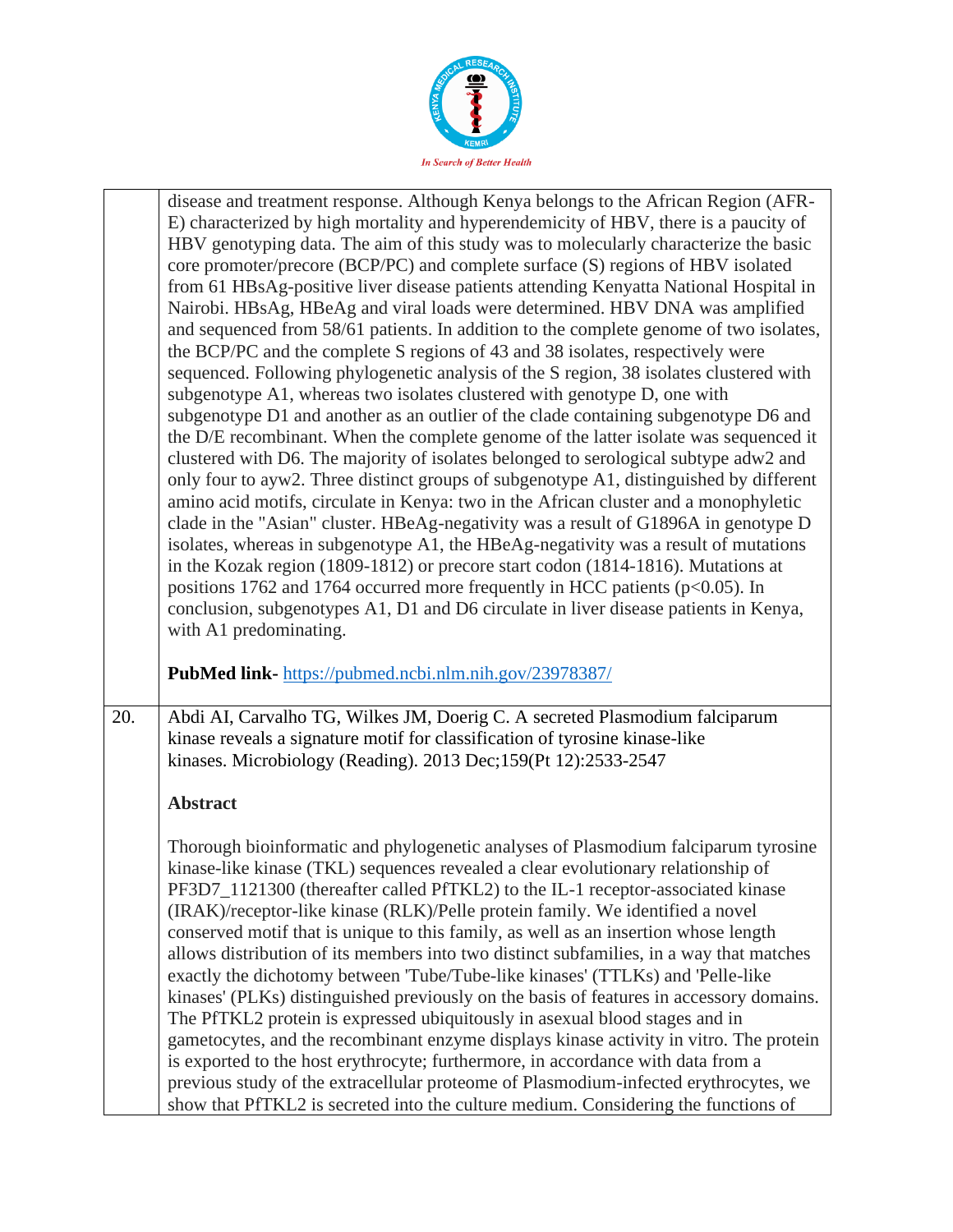

other members of the RLK/Pelle family in immunity, and its secretion to the extracellular medium, we speculate that PfTKL2 functions may include an immunomodulatory role promoting parasite survival in the human host. **PubMed link**- <https://pubmed.ncbi.nlm.nih.gov/24045796/> 21. Kiptoo M, Brooks J, Lihana RW, Sandstrom P, Ng'ang'a Z, Kinyua J, Lagat N, Okoth F, Songok EM. HIV-1 drug resistance-associated mutations among HIV-1 infected drug-naïve antenatal clinic attendees in rural Kenya. BMC Infect Dis. 2013 Nov 4;13:517 **Abstract Background:** Access to antiretroviral therapy (ART) has increased dramatically in Sub-Saharan Africa. In Kenya, 560,000 people had access to ART by the end of 2011. This scaling up of ART has raised challenges to the Kenyan health system due to emergence of drug resistant viruses among those on treatment and possible onward transmission. To counter this, and come up with an effective treatment strategy, it has become vital to determine baseline mutations associated with drug resistance among the circulating strains of HIV-1 in Kenya. **Methods:** The prevalence of mutations associated with drug resistance in HIV-1 protease (PR) and reverse transcriptase (RT) regions from 188 HIV-1 infected treatment-naïve pregnant women was investigated in Kapsabet, Nandi Hills and Kitale district hospitals of Kenya. Blood samples were collected between April 2005 and June 2006. The HIV-1 pol gene was amplified using primers for HIV-1 PR and RT and sequenced using the BigDye chemistry. The mutations were analyzed based on the IAS algorithm as well as the Stanford University HIV Drug Resistance Database. **Results:** Based on the PR and RT sequences, HIV-1 subtypes A1 (n=117, 62.2%), A2  $(n=2, 1.1\%)$ , D  $(n=27, 14.4\%)$ , C  $(n=13, 6.9\%)$ , G  $(n=3, 1.6\%)$ , and possible recombinants (n=26, 13.8%) were detected. Mutations associated with nucleoside reverse transcriptase inhibitors (NRTI) and non-nucleoside RTI (NNRTI)-resistance were detected in 1.6% (3 of 188) and 1.1% (2 of 188), respectively. Mutations associated with PI resistance were detected in 0.5% (1 of 188) of the study population. **Conclusion:** The prevalence of drug resistance among drug-naïve pregnant women in rural North Rift, Kenya in 2006 was 3.2%. Major drug resistance mutations associated with PIs, NRTIs and NNRTIs do exist among treatment-naïve pregnant women in North Rift, Kenya. There is a need for consistent follow-up of drug-naïve individuals in this region to determine the impact of mutations on treatment outcomes. **PubMed link**- <https://pubmed.ncbi.nlm.nih.gov/24180455/>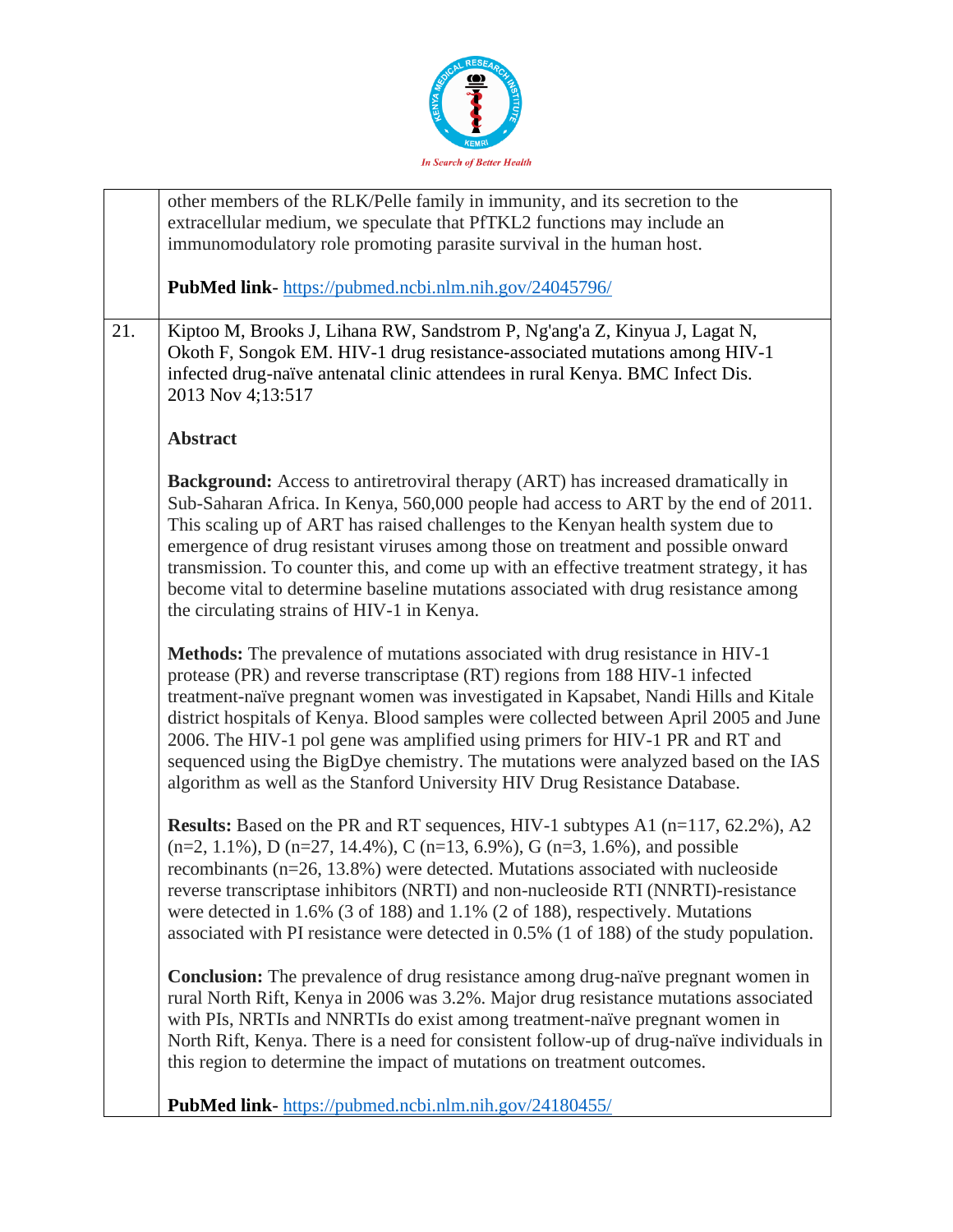

| 22. | Muriu SM, Coulson T, Mbogo CM, Godfray HC. Larval density dependence in<br>Anopheles gambiae s.s., the major African vector of malaria. J Anim Ecol. 2013<br>Jan;82(1):166-74                                                                                                                                                                                                                                                                                                                                                                                                                                                                                                                                                                                                                                                                                                                                                                                                                                                                                                                                                                                                                                                                                                |
|-----|------------------------------------------------------------------------------------------------------------------------------------------------------------------------------------------------------------------------------------------------------------------------------------------------------------------------------------------------------------------------------------------------------------------------------------------------------------------------------------------------------------------------------------------------------------------------------------------------------------------------------------------------------------------------------------------------------------------------------------------------------------------------------------------------------------------------------------------------------------------------------------------------------------------------------------------------------------------------------------------------------------------------------------------------------------------------------------------------------------------------------------------------------------------------------------------------------------------------------------------------------------------------------|
|     | <b>Abstract</b>                                                                                                                                                                                                                                                                                                                                                                                                                                                                                                                                                                                                                                                                                                                                                                                                                                                                                                                                                                                                                                                                                                                                                                                                                                                              |
|     | Anopheles gambiae sensu stricto is the most important vector of malaria in Africa<br>although relatively little is known about the density-dependent processes determining<br>its population size. Mosquito larval density was manipulated under semi-natural<br>conditions using artificial larval breeding sites placed in the field in coastal Kenya; two<br>experiments were conducted: one manipulating the density of a single cohort of larvae<br>across a range of densities and the other employing fewer densities but with the<br>treatments crossed with four treatments manipulating predator access. In the first<br>experiment, larval survival, development rate and the size of the adult mosquito all<br>decreased with larval density (controlling for block effects between 23% and 31% of<br>the variance in the data could be explained by density). In the second experiment, the<br>effects of predator manipulation were not significant, but again we observed strong<br>density dependence in larval survival (explaining 30% of the variance). The results are<br>compared with laboratory studies of A. gambiae larval competition and the few other<br>studies conducted in the field, and the consequences for malaria control are discussed. |
|     | PubMed link-https://pubmed.ncbi.nlm.nih.gov/23163565/                                                                                                                                                                                                                                                                                                                                                                                                                                                                                                                                                                                                                                                                                                                                                                                                                                                                                                                                                                                                                                                                                                                                                                                                                        |
| 23. | Githii S, Revathi G, Muigai A, Kariuki S. Carriage rate and serotypes of<br><i>Streptococcus pneumoniae</i> amongst children in Thika Hospital, Kenya. Afr J<br>Lab Med. 2013 May 20;2(1):45.                                                                                                                                                                                                                                                                                                                                                                                                                                                                                                                                                                                                                                                                                                                                                                                                                                                                                                                                                                                                                                                                                |
|     | <b>Abstract</b>                                                                                                                                                                                                                                                                                                                                                                                                                                                                                                                                                                                                                                                                                                                                                                                                                                                                                                                                                                                                                                                                                                                                                                                                                                                              |
|     | Streptococcus pneumoniae is a major cause of morbidity and mortality worldwide.<br>Rates of carriage are highest in infants and the elderly. The objectives of this study<br>were to determine the rate of nasopharyngeal colonization by S. <i>pneumoniae</i> , and to<br>describe the antibiotic resistant patterns and the serotypes of the carried isolates. A<br>cross-sectional study design was used. Nasopharyngeal swabs were collected from 315<br>children in the months of October and November 2010 and processed to isolate S.<br><i>pneumoniae</i> . The isolates were serotyped by the Quellung reaction and their antibiotic<br>susceptibilities assessed by the disc diffusion method. The overall nasopharyngeal<br>carriage rate for S. pneumoniae was 17%. Seventeen serotypes were detected amongst<br>55 strains analysed: 6A, 23F, 19F, 13, 6B, 14A, 20, 7C, 1, 15B, 35B, 19A, 11A, 34, 5,<br>3 and 23A. Susceptibility testing revealed that nearly all (98%) were resistant to<br>cotrimoxazole, 9% were resistant to penicillin and 7% to cefotaxime. Resistance to<br>chloramphenicol and erythromycin was 2% and 4%, respectively. All isolates were                                                                                            |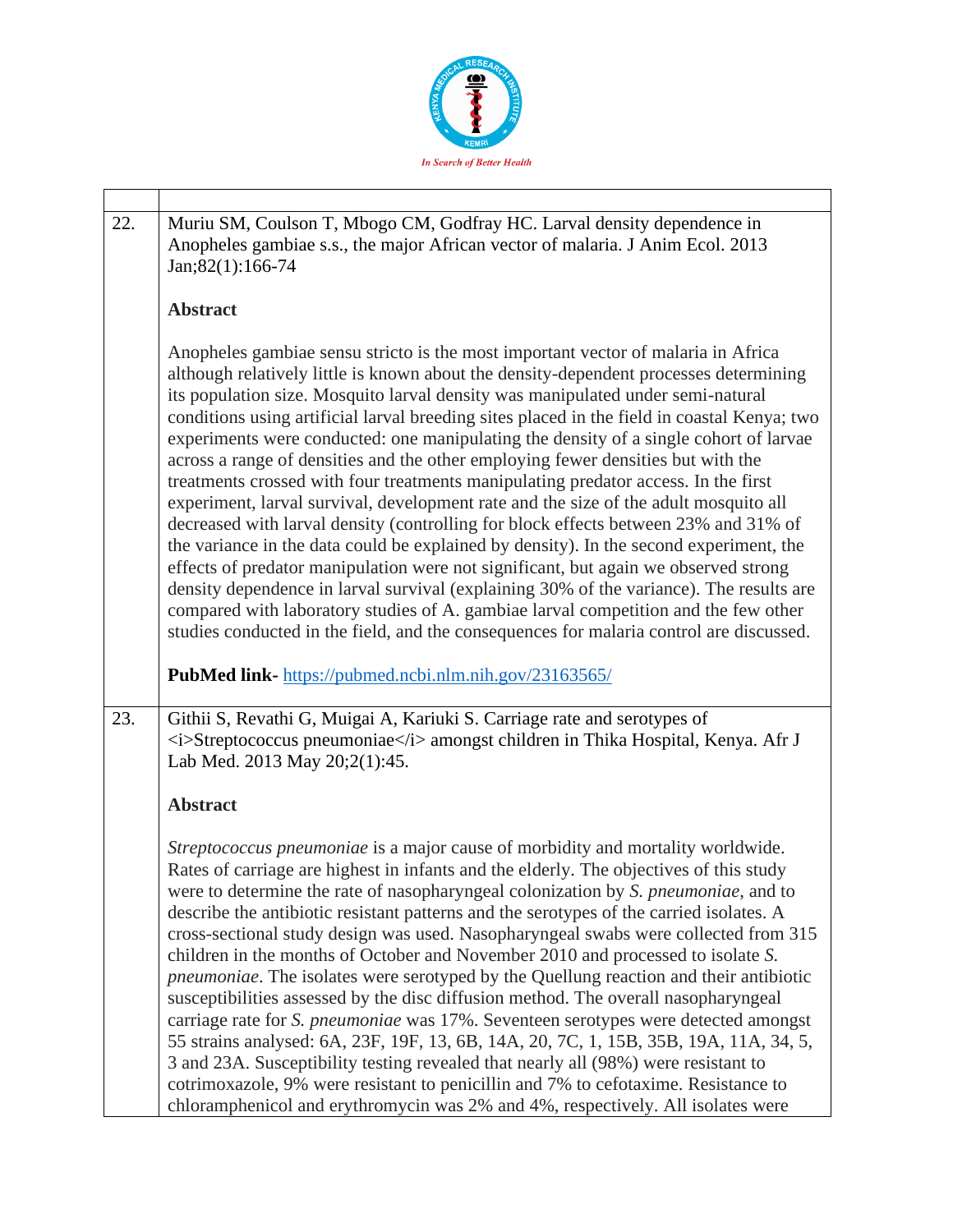

|     | fully sensitive to tetracycline. High levels of cotrimoxazole resistance and some<br>resistance to other antimicrobial agents commonly used in Thika District Hospital<br>shows that there is need to revise antimicrobial policy in this region in the treatment of<br>invasive pneumococcal infections. The frequent serotypes found in this study have<br>previously been associated with pneumococcal infections in children. Several of these<br>serotypes are included in the ten-valent vaccine and therefore use of this vaccine will<br>help reduce pneumococcal infections in Thika.<br>PubMed link-https://pubmed.ncbi.nlm.nih.gov/29043160/                                                                                                                                                                                                                                                                                                                                                                                                                                                                                                                                                                                                                                                                                                                                                                                                                           |
|-----|-----------------------------------------------------------------------------------------------------------------------------------------------------------------------------------------------------------------------------------------------------------------------------------------------------------------------------------------------------------------------------------------------------------------------------------------------------------------------------------------------------------------------------------------------------------------------------------------------------------------------------------------------------------------------------------------------------------------------------------------------------------------------------------------------------------------------------------------------------------------------------------------------------------------------------------------------------------------------------------------------------------------------------------------------------------------------------------------------------------------------------------------------------------------------------------------------------------------------------------------------------------------------------------------------------------------------------------------------------------------------------------------------------------------------------------------------------------------------------------|
| 24. | Kamuya DM, Theobald SJ, Munywoki PK, Koech D, Geissler WP, Molyneux SC.<br>Evolving friendships and shifting ethical dilemmas: fieldworkers' experiences in<br>a short term community based study in Kenya. Dev World Bioeth. 2013<br>Apr;13(1):1-9.<br><b>Abstract</b>                                                                                                                                                                                                                                                                                                                                                                                                                                                                                                                                                                                                                                                                                                                                                                                                                                                                                                                                                                                                                                                                                                                                                                                                           |
|     | Fieldworkers (FWs) are community members employed by research teams to support<br>access to participants, address language barriers, and advise on culturally appropriate<br>research conduct. The critical role that FWs play in studies, and the range of practical<br>and ethical dilemmas associated with their involvement, is increasingly recognised. In<br>this paper, we draw on qualitative observation and interview data collected alongside a<br>six month basic science study which involved a team of FWs regularly visiting 47<br>participating households in their homes. The qualitative study documented how<br>relationships between field workers and research participants were initiated, developed<br>and evolved over the course of the study, the shifting dilemmas FWs faced and how<br>they handled them. Even in this one case study, we see how the complex and evolving<br>relationships between fieldworkers and study participants had important implications<br>for consent processes, access to benefits and mutual understanding and trust. While the<br>precise issues that FWs face are likely to depend on the type of research and the<br>context in which that research is being conducted, we argue that appropriate support<br>for field workers is a key requirement to strengthen ethical research practice and for the<br>long term sustainability of research programmes.<br>PubMed link-https://pubmed.ncbi.nlm.nih.gov/23433316/ |
| 25. | Opiyo N, Shepperd S, Musila N, Allen E, Nyamai R, Fretheim A, English M.                                                                                                                                                                                                                                                                                                                                                                                                                                                                                                                                                                                                                                                                                                                                                                                                                                                                                                                                                                                                                                                                                                                                                                                                                                                                                                                                                                                                          |
|     | Comparison of alternative evidence summary and presentation formats in clinical<br>guideline development: a mixed-method study. PLoS One. 2013;8(1):e55067                                                                                                                                                                                                                                                                                                                                                                                                                                                                                                                                                                                                                                                                                                                                                                                                                                                                                                                                                                                                                                                                                                                                                                                                                                                                                                                        |
|     | <b>Abstract</b>                                                                                                                                                                                                                                                                                                                                                                                                                                                                                                                                                                                                                                                                                                                                                                                                                                                                                                                                                                                                                                                                                                                                                                                                                                                                                                                                                                                                                                                                   |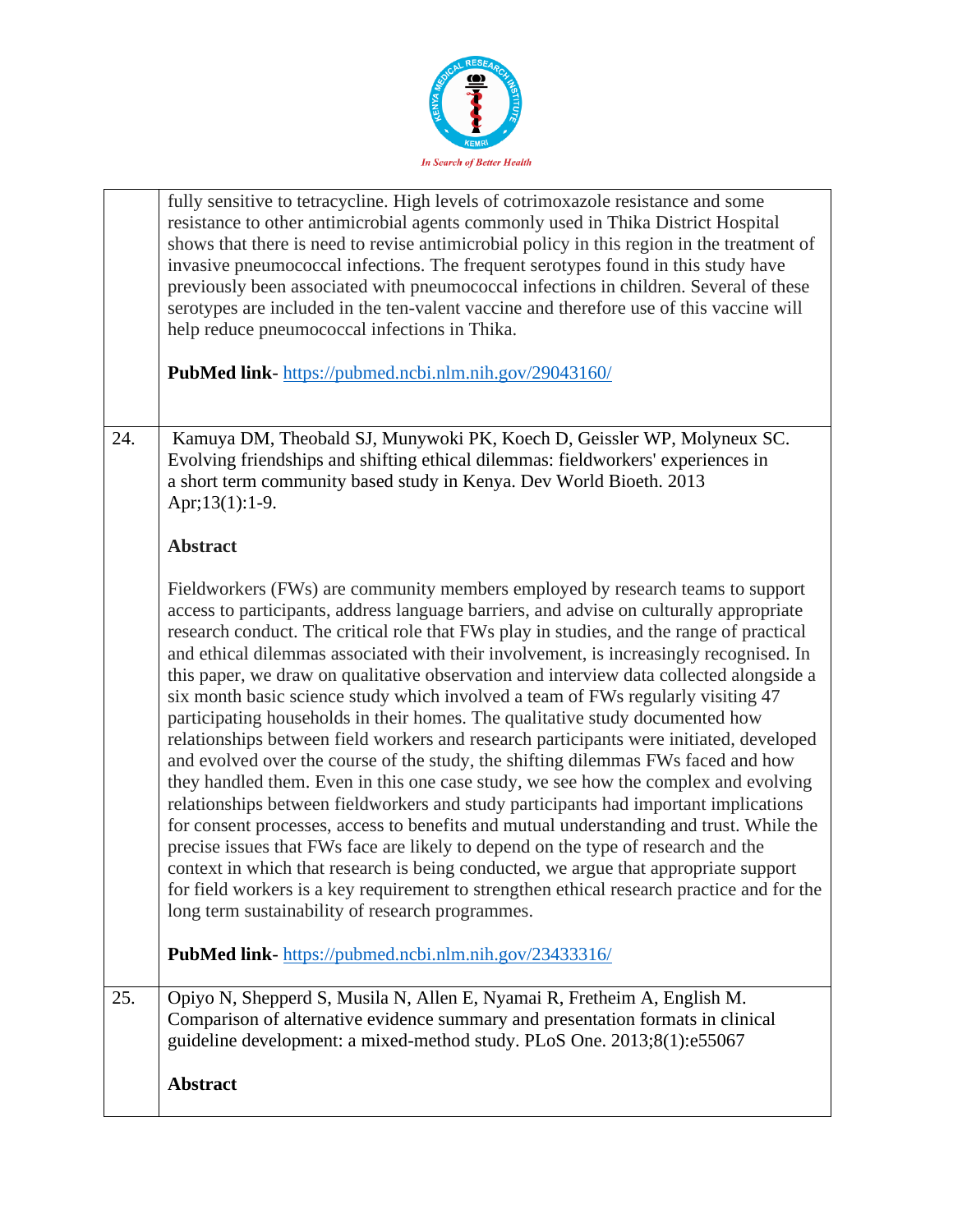

|     | Background: Best formats for summarising and presenting evidence for use in clinical<br>guideline development remain less well defined. We aimed to assess the effectiveness                                                                                                                                                                                                                                                                                                                                                                                                                                                                                                                                                                                                                                                                                                                                                                                                        |
|-----|-------------------------------------------------------------------------------------------------------------------------------------------------------------------------------------------------------------------------------------------------------------------------------------------------------------------------------------------------------------------------------------------------------------------------------------------------------------------------------------------------------------------------------------------------------------------------------------------------------------------------------------------------------------------------------------------------------------------------------------------------------------------------------------------------------------------------------------------------------------------------------------------------------------------------------------------------------------------------------------|
|     | of different evidence summary formats to address this gap.                                                                                                                                                                                                                                                                                                                                                                                                                                                                                                                                                                                                                                                                                                                                                                                                                                                                                                                          |
|     | Methods: Healthcare professionals attending a one-week Kenyan, national guideline<br>development workshop were randomly allocated to receive evidence packaged in three<br>different formats: systematic reviews (SRs) alone, systematic reviews with summary-<br>of-findings tables, and 'graded-entry' formats (a 'front-end' summary and a contextually<br>framed narrative report plus the SR). The influence of format on the proportion of<br>correct responses to key clinical questions, the primary outcome, was assessed using a<br>written test. The secondary outcome was a composite endpoint, measured on a 5-point<br>scale, of the clarity of presentation and ease of locating the quality of evidence for<br>critical neonatal outcomes. Interviews conducted within two months following<br>completion of trial data collection explored panel members' views on the evidence<br>summary formats and experiences with appraisal and use of research information. |
|     | <b>Results:</b> 65 (93%) of 70 participants completed questions on the prespecified outcome<br>measures. There were no differences between groups in the odds of correct responses<br>to key clinical questions. 'Graded-entry' formats were associated with a higher mean<br>composite score for clarity and accessibility of information about the quality of<br>evidence for critical neonatal outcomes compared to systematic reviews alone<br>(adjusted mean difference 0.52, 95% CI 0.06 to 0.99). There was no difference in the<br>mean composite score between SR with SoF tables and SR alone. Findings from<br>interviews with 16 panelists indicated that short narrative evidence reports were<br>preferred for the improved clarity of information presentation and ease of use.                                                                                                                                                                                      |
|     | <b>Conclusions:</b> Our findings suggest that 'graded-entry' evidence summary formats may<br>improve clarity and accessibility of research evidence in clinical guideline<br>development.                                                                                                                                                                                                                                                                                                                                                                                                                                                                                                                                                                                                                                                                                                                                                                                           |
|     | PubMed link-https://pubmed.ncbi.nlm.nih.gov/23372813/                                                                                                                                                                                                                                                                                                                                                                                                                                                                                                                                                                                                                                                                                                                                                                                                                                                                                                                               |
| 26. | Lutomiah J, Bast J, Clark J, Richardson J, Yalwala S, Oullo D, Mutisya J,<br>Mulwa F, Musila L, Khamadi S, Schnabel D, Wurapa E, Sang R. Abundance,<br>diversity, and distribution of mosquito vectors in selected ecological regions<br>of Kenya: public health implications. J Vector Ecol. 2013 Jun;38(1):134-42.                                                                                                                                                                                                                                                                                                                                                                                                                                                                                                                                                                                                                                                                |
|     | <b>Abstract</b>                                                                                                                                                                                                                                                                                                                                                                                                                                                                                                                                                                                                                                                                                                                                                                                                                                                                                                                                                                     |
|     | The diversity of mosquito arbovirus vectors was investigated to define regional risk of<br>arbovirus transmission in Kenya. Mosquitoes were sampled between April, 2007 and<br>December, 2010 at thirteen sites across seven administrative provinces and ecological<br>zones. CDC light traps were used to collect mosquitoes while human-landing                                                                                                                                                                                                                                                                                                                                                                                                                                                                                                                                                                                                                                  |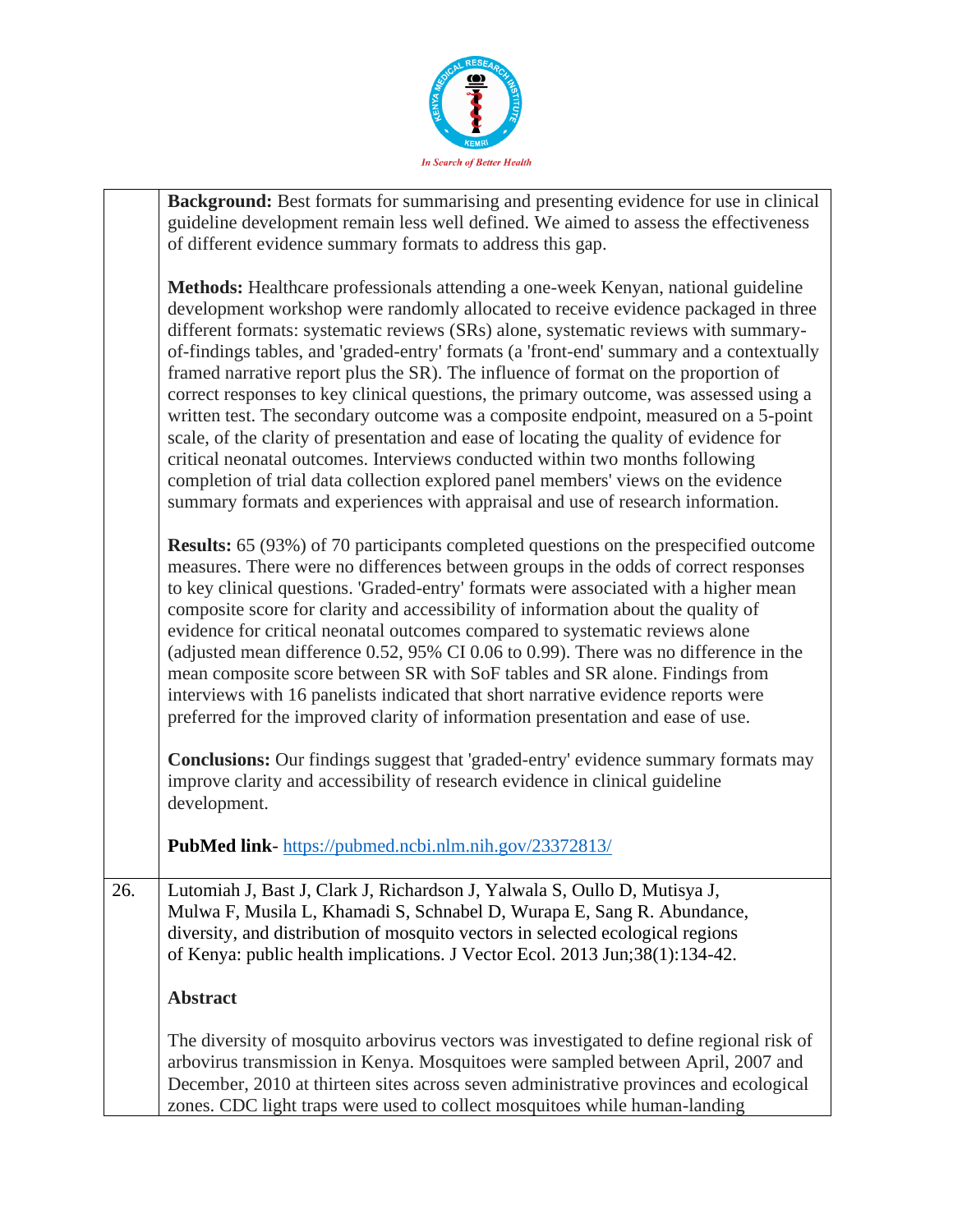

|     | collection was conducted in five of the sites to target day-feeding Aedes (Stegomyia)<br>species. Over 524,000 mosquitoes were collected and identified into 101 species, 30 of<br>them known vectors of arboviruses endemic to Kenya. Ae. (Neomelaniconion)<br>mcintoshi and Ae. (Aedimorphus) ochraceus were most abundant in Garissa in the arid<br>northeastern province, and Mansonia uniformis and Mn. africana in semi-arid Baringo<br>in the Rift Valley Province. Ae. ochraceus, Mn. africana and Mn. uniformis were also<br>significant in Nyanza Province, while Ae. (Neomelaniconion) circumluteolus<br>predominated in Budalangi, Western Province. Aedes (Stegomyia) aegypti was<br>predominant in Rabai in the Coast Province but insignificant in the western and<br>Nyanza sites. Culex pipiens was abundant in Rift Valley and Nyanza Provinces around<br>the lake shores. This study highlights the potential for emergence and re-emergence of<br>arboviral diseases among vulnerable populations. This calls for comprehensive<br>mapping of vector distribution and abundance for planning focused vector control<br>measures.<br>PubMed link-https://pubmed.ncbi.nlm.nih.gov/23701618/ |
|-----|---------------------------------------------------------------------------------------------------------------------------------------------------------------------------------------------------------------------------------------------------------------------------------------------------------------------------------------------------------------------------------------------------------------------------------------------------------------------------------------------------------------------------------------------------------------------------------------------------------------------------------------------------------------------------------------------------------------------------------------------------------------------------------------------------------------------------------------------------------------------------------------------------------------------------------------------------------------------------------------------------------------------------------------------------------------------------------------------------------------------------------------------------------------------------------------------------------------|
|     |                                                                                                                                                                                                                                                                                                                                                                                                                                                                                                                                                                                                                                                                                                                                                                                                                                                                                                                                                                                                                                                                                                                                                                                                               |
| 27. | Sanders EJ, Okuku HS, Smith AD, Mwangome M, Wahome E, Fegan G, Peshu N, van<br>der Elst EM, Price MA, McClelland RS, Graham SM. High HIV-1 incidence,<br>correlates of HIV-1 acquisition, and high viral loads following seroconversion<br>among MSM. AIDS. 2013 Jan 28;27(3):437-46                                                                                                                                                                                                                                                                                                                                                                                                                                                                                                                                                                                                                                                                                                                                                                                                                                                                                                                          |
|     | <b>Abstract</b>                                                                                                                                                                                                                                                                                                                                                                                                                                                                                                                                                                                                                                                                                                                                                                                                                                                                                                                                                                                                                                                                                                                                                                                               |
|     | <b>Background:</b> HIV-1 incidence estimates and correlates of HIV-1 acquisition in<br>African MSM are largely unknown.                                                                                                                                                                                                                                                                                                                                                                                                                                                                                                                                                                                                                                                                                                                                                                                                                                                                                                                                                                                                                                                                                       |
|     | Methods: Since 2005, HIV-1-uninfected men who reported sex with men and women<br>(MSMW) or sex with men exclusively (MSME) were followed at scheduled visits for<br>collection of behavioural and clinical examination data and plasma for HIV-1 testing.<br>Urethral or rectal secretions were collected from symptomatic men to screen for<br>gonorrhoea. Poisson regression methods were used to estimate adjusted incidence rate<br>ratios to explore associations between risk factors and incident HIV-1 infection.<br>Plasma viral loads (PVLs) were assessed over 2 years following seroconversion.                                                                                                                                                                                                                                                                                                                                                                                                                                                                                                                                                                                                   |
|     | <b>Results:</b> Overall HIV-1 incidence in 449 men was 8.6 [95% confidence interval (CI)<br>6.7-11.0] per 100 person-years. Incidence was 5.8 (95% CI 4.2-7.9) per 100 person-<br>years among MSMW, and 35.2 (95% CI 23.8-52.1) per 100 person-years among<br>MSME. Unprotected sex, receptive anal intercourse, exclusive sex with men, group<br>sex, and gonorrhoea in the past 6 months were strongly associated with HIV-1<br>acquisition, adjusted for confounders. PVL in seroconverters was more than 4 log10<br>copies/ml at 230 (73.4%) of 313 visits in MSMW and 153 (75.0%) of 204 visits in                                                                                                                                                                                                                                                                                                                                                                                                                                                                                                                                                                                                       |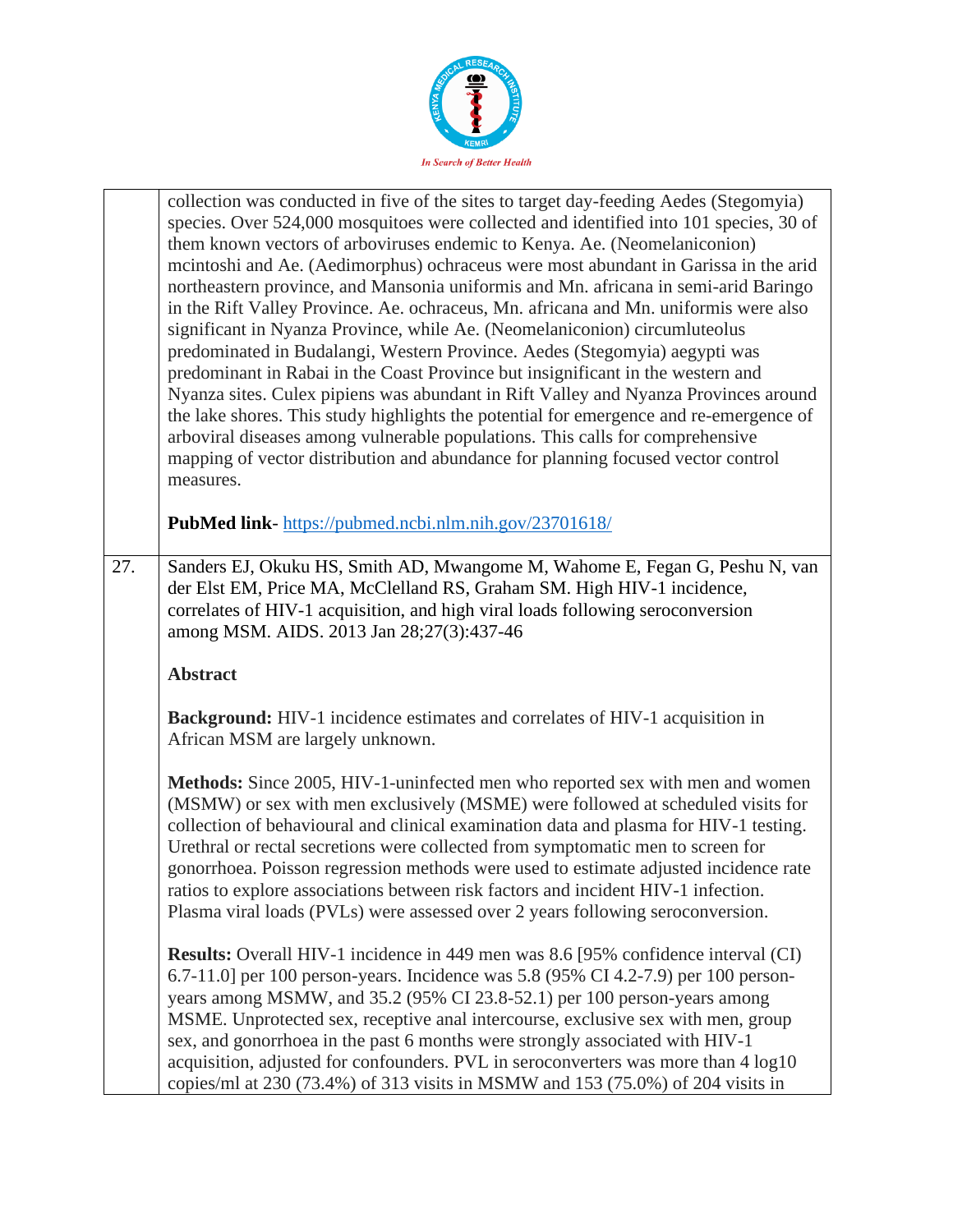

|     | MSME.                                                                                                                                                                                                                                                                                                                                                                                                                                                                                                                                                                                                                                                                                                                                                                                                                                                               |
|-----|---------------------------------------------------------------------------------------------------------------------------------------------------------------------------------------------------------------------------------------------------------------------------------------------------------------------------------------------------------------------------------------------------------------------------------------------------------------------------------------------------------------------------------------------------------------------------------------------------------------------------------------------------------------------------------------------------------------------------------------------------------------------------------------------------------------------------------------------------------------------|
|     | Conclusion: HIV-1 incidence is very high among MSM in coastal Kenya, and many<br>seroconverters maintain high PVL for up to 2 years after infection. Effective HIV-1<br>prevention interventions, including treatment as prevention, are urgently needed in this<br>population.<br>PubMed link- https://pubmed.ncbi.nlm.nih.gov/23079811/                                                                                                                                                                                                                                                                                                                                                                                                                                                                                                                           |
| 28. | Sande CJ, Mutunga MN, Medley GF, Cane PA, Nokes DJ. Group- and genotype-<br>specific neutralizing antibody responses against respiratory syncytial virus in<br>infants and young children with severe pneumonia. J Infect Dis. 2013 Feb<br>1;207(3):489-92<br><b>Abstract</b>                                                                                                                                                                                                                                                                                                                                                                                                                                                                                                                                                                                       |
|     |                                                                                                                                                                                                                                                                                                                                                                                                                                                                                                                                                                                                                                                                                                                                                                                                                                                                     |
|     | The effect of genetic variation on the neutralizing antibody response to respiratory<br>syncytial virus (RSV) is poorly understood. In this study, acute- and convalescent-<br>phase sera were evaluated against different RSV strains. The proportion of individuals<br>with homologous seroconversion was greater than that among individuals with<br>heterologous seroconversion among those infected with RSV group A (50% vs 12.5%;<br>$P = .0005$ or RSV group B (40% vs 8%; $P = .008$ ). Seroconversion to BA genotype or<br>non-BA genotype test viruses was similar among individuals infected with non-BA<br>virus (35% vs 50%; P = .4) or BA virus (50% vs 65%; P = .4). The RSV neutralizing<br>response is group specific. The BA-associated genetic change did not confer an ability<br>to escape neutralizing responses to previous non-BA viruses. |
|     | <b>PubMed link-</b> https://pubmed.ncbi.nlm.nih.gov/23175761/                                                                                                                                                                                                                                                                                                                                                                                                                                                                                                                                                                                                                                                                                                                                                                                                       |
| 29. | English M. Designing a theory-informed, contextually appropriate<br>intervention strategy to improve delivery of paediatric services in Kenyan<br>hospitals. Implement Sci. 2013 Mar 28;8:39                                                                                                                                                                                                                                                                                                                                                                                                                                                                                                                                                                                                                                                                        |
|     | <b>Abstract</b>                                                                                                                                                                                                                                                                                                                                                                                                                                                                                                                                                                                                                                                                                                                                                                                                                                                     |
|     | <b>Background:</b> District hospital services in Kenya and many low-income countries<br>should deliver proven, effective interventions that could substantially reduce child and<br>newborn mortality. However such services are often of poor quality. Researchers have<br>therefore been challenged to identify intervention strategies that go beyond addressing<br>knowledge, skill, or resource inadequacies to support health systems to deliver better<br>services at scale. An effort to develop a system-oriented intervention tailored to local<br>needs and context and drawing on theory is described.                                                                                                                                                                                                                                                  |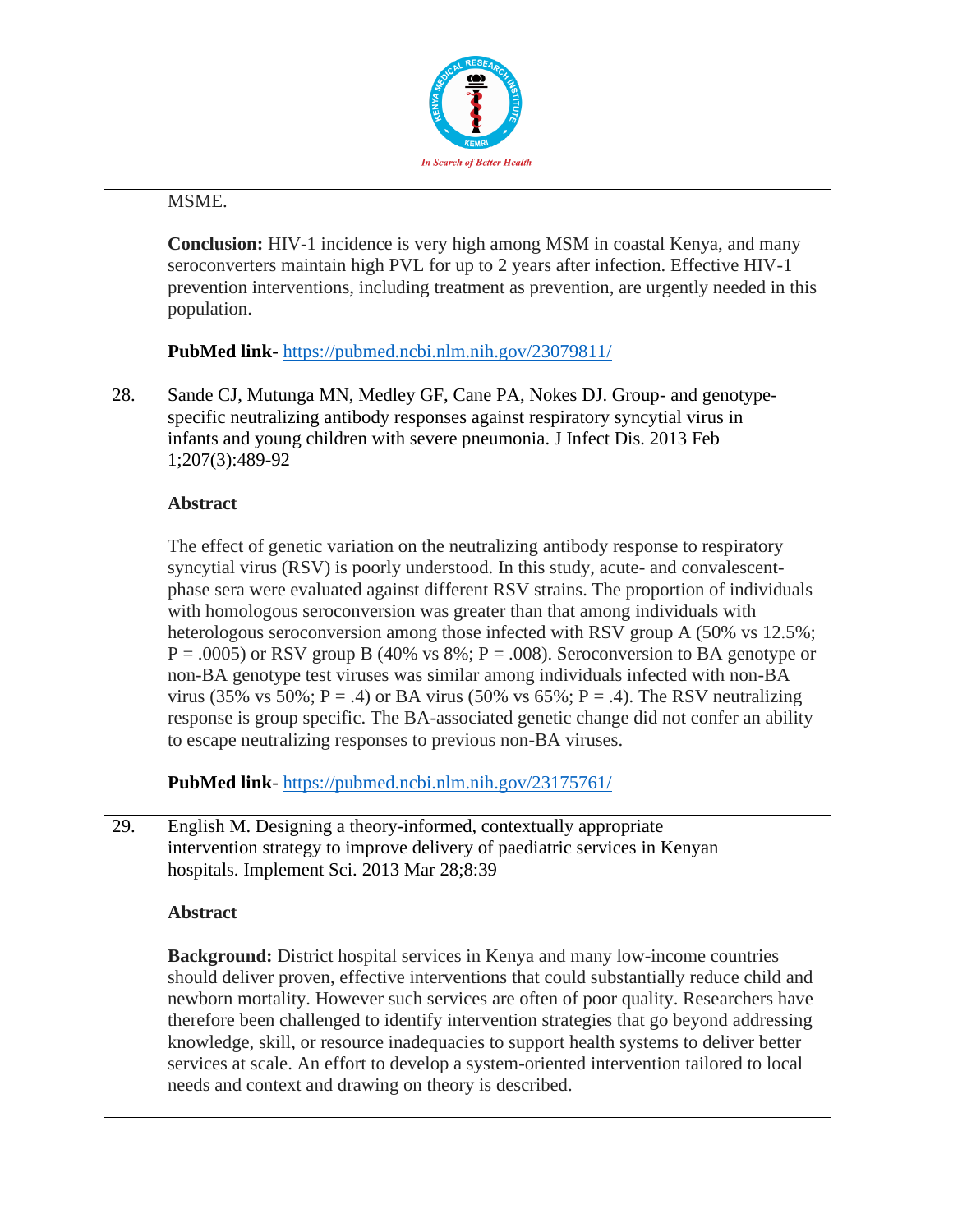

**Methods:** An intervention was designed to improve district hospital services for children based on four main strategies: a reflective process to distill root causes for the observed problems with service delivery; developing a set of possible intervention approaches to address these problems; a search of literature for theory that provided the most appropriate basis for intervention design; and repeatedly moving backwards and forwards between identified causes, proposed interventions, identified theory, and knowledge of the existing context to develop an overarching intervention that seemed feasible and likely to be acceptable and potentially sustainable.

**Results and discussion:** In addition to human and resource constraints key problems included failures of relevant professionals to take responsibility for or ownership of the challenge of pediatric service delivery; inadequately prepared, poorly supported leaders of service units (mid-level managers) who are often professionally and geographically isolated and an almost complete lack of useful information for routinely monitoring or understanding service delivery practice or outcomes. A system-oriented intervention recognizing the pivotal role of leaders of service units but addressing the outer and inner setting of hospitals was designed to help shape and support an appropriate role for these professionals. It aims to foster a sense of ownership while providing the necessary understanding, knowledge, and skills for mid-level managers to work effectively with senior managers and frontline staff to improve services. The intervention will include development of an information system, feedback mechanisms, and discussion fora that promote positive change. The vehicle for such an intervention is a collaborative network partnering government and national professional associations. This case is presented to promote discussion on approaches to developing context appropriate interventions particularly in international health.

**PubMed link**- <https://pubmed.ncbi.nlm.nih.gov/23537192/>

30. Christian P, Lee SE, Donahue Angel M, Adair LS, Arifeen SE, Ashorn P, Barros FC, Fall CH, Fawzi WW, Hao W, Hu G, Humphrey JH, Huybregts L, Joglekar CV, Kariuki SK, Kolsteren P, Krishnaveni GV, Liu E, Martorell R, Osrin D, Persson LA, Ramakrishnan U, Richter L, Roberfroid D, Sania A, Ter Kuile FO, Tielsch J, Victora CG, Yajnik CS, Yan H, Zeng L, Black RE. Risk of childhood undernutrition related to small-for-gestational age and preterm birth in low- and middle-income countries. Int J Epidemiol. 2013 Oct;42(5):1340-55

### **Abstract**

**Background:** Low- and middle-income countries continue to experience a large burden of stunting; 148 million children were estimated to be stunted, around 30-40% of all children in 2011. In many of these countries, foetal growth restriction (FGR) is common, as is subsequent growth faltering in the first 2 years. Although there is agreement that stunting involves both prenatal and postnatal growth failure, the extent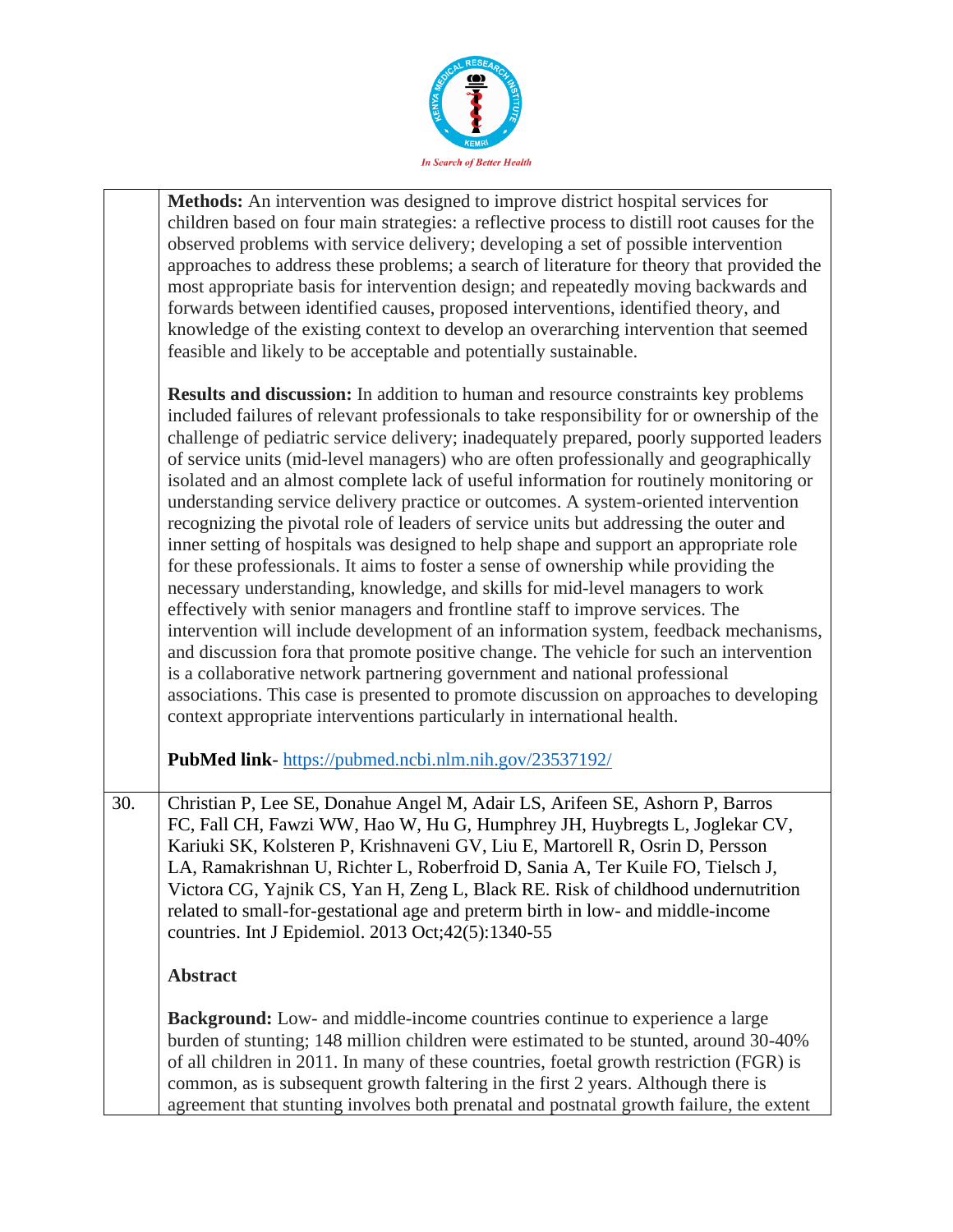

|     | to which FGR contributes to stunting and other indicators of nutritional status is<br>uncertain.                                                                                                                                                                                                                                                                                                                                                                                                                                                                                                                                                                                                                                                                                  |
|-----|-----------------------------------------------------------------------------------------------------------------------------------------------------------------------------------------------------------------------------------------------------------------------------------------------------------------------------------------------------------------------------------------------------------------------------------------------------------------------------------------------------------------------------------------------------------------------------------------------------------------------------------------------------------------------------------------------------------------------------------------------------------------------------------|
|     | <b>Methods:</b> Using extant longitudinal birth cohorts $(n=19)$ with data on birthweight,<br>gestational age and child anthropometry (12-60 months), we estimated study-specific<br>and pooled risk estimates of stunting, wasting and underweight by small-for-gestational<br>age (SGA) and preterm birth.                                                                                                                                                                                                                                                                                                                                                                                                                                                                      |
|     | Results: We grouped children according to four combinations of SGA and gestational<br>age: adequate size-for-gestational age (AGA) and preterm; SGA and term; SGA and<br>preterm; and AGA and term (the reference group). Relative to AGA and term, the OR<br>(95% confidence interval) for stunting associated with AGA and preterm, SGA and<br>term, and SGA and preterm was 1.93 (1.71, 2.18), 2.43 (2.22, 2.66) and 4.51 (3.42,<br>5.93), respectively. A similar magnitude of risk was also observed for wasting and<br>underweight. Low birthweight was associated with 2.5-3.5-fold higher odds of wasting,<br>stunting and underweight. The population attributable risk for overall SGA for<br>outcomes of childhood stunting and wasting was 20% and 30%, respectively. |
|     | <b>Conclusions:</b> This analysis estimates that childhood undernutrition may have its<br>origins in the foetal period, suggesting a need to intervene early, ideally during<br>pregnancy, with interventions known to reduce FGR and preterm birth.                                                                                                                                                                                                                                                                                                                                                                                                                                                                                                                              |
|     | PubMed link-https://pubmed.ncbi.nlm.nih.gov/23920141/                                                                                                                                                                                                                                                                                                                                                                                                                                                                                                                                                                                                                                                                                                                             |
| 31. | Ayieko P, Griffiths UK, Ndiritu M, Moisi J, Mugoya IK, Kamau T, English M,<br>Scott JA. Assessment of health benefits and cost-effectiveness of 10-valent and<br>13-valent pneumococcal conjugate vaccination in Kenyan children. PLoS One. 2013<br>Jun 24;8(6):e67324.                                                                                                                                                                                                                                                                                                                                                                                                                                                                                                           |
|     |                                                                                                                                                                                                                                                                                                                                                                                                                                                                                                                                                                                                                                                                                                                                                                                   |
|     | <b>Abstract</b>                                                                                                                                                                                                                                                                                                                                                                                                                                                                                                                                                                                                                                                                                                                                                                   |
|     | <b>Background:</b> The GAVI Alliance supported 10-valent pneumococcal conjugate<br>vaccine (PCV10) introduction in Kenya. We estimated the cost-effectiveness of<br>introducing either PCV10 or the 13-valent vaccine (PCV13) from a societal perspective<br>and explored the incremental impact of including indirect vaccine effects.                                                                                                                                                                                                                                                                                                                                                                                                                                           |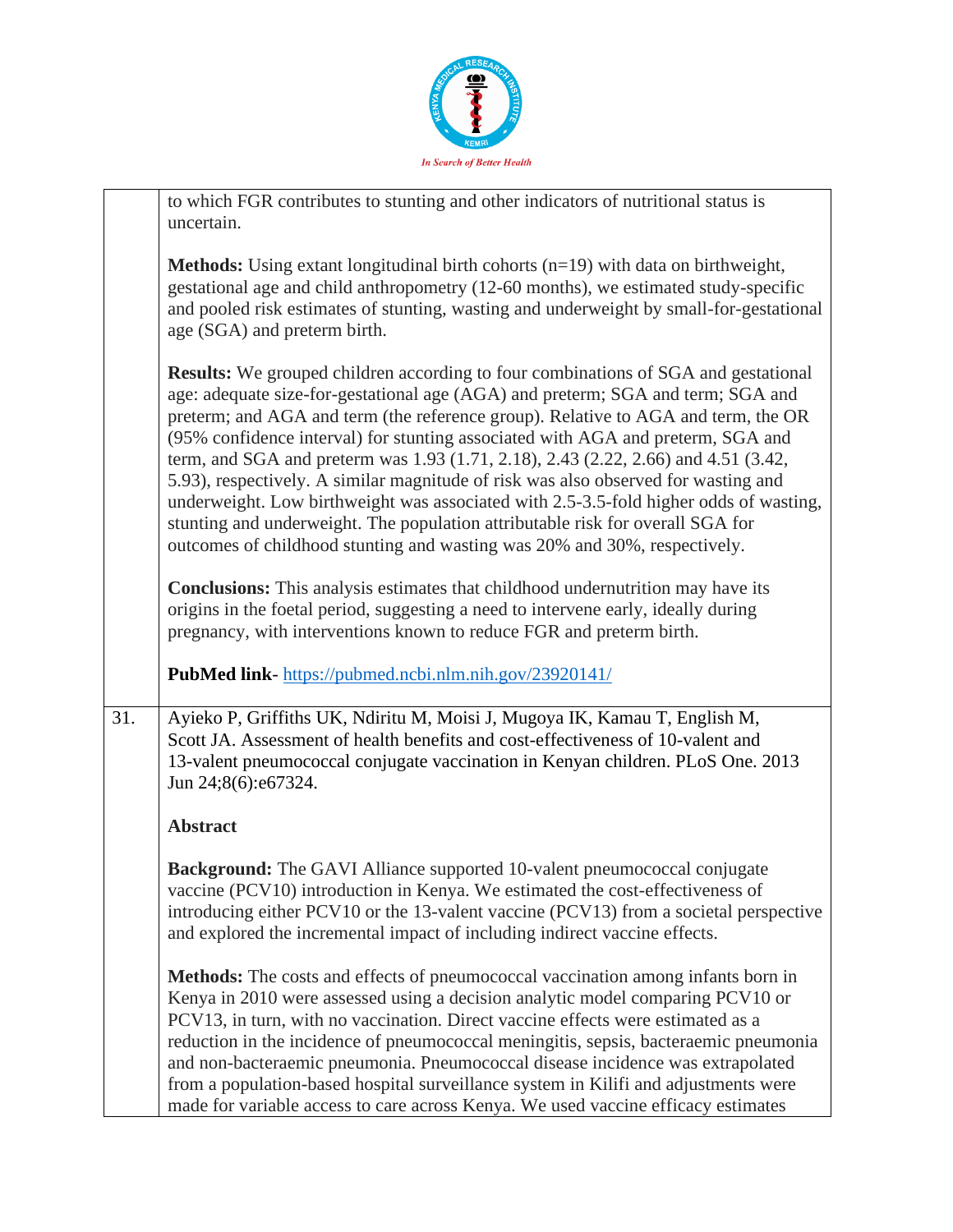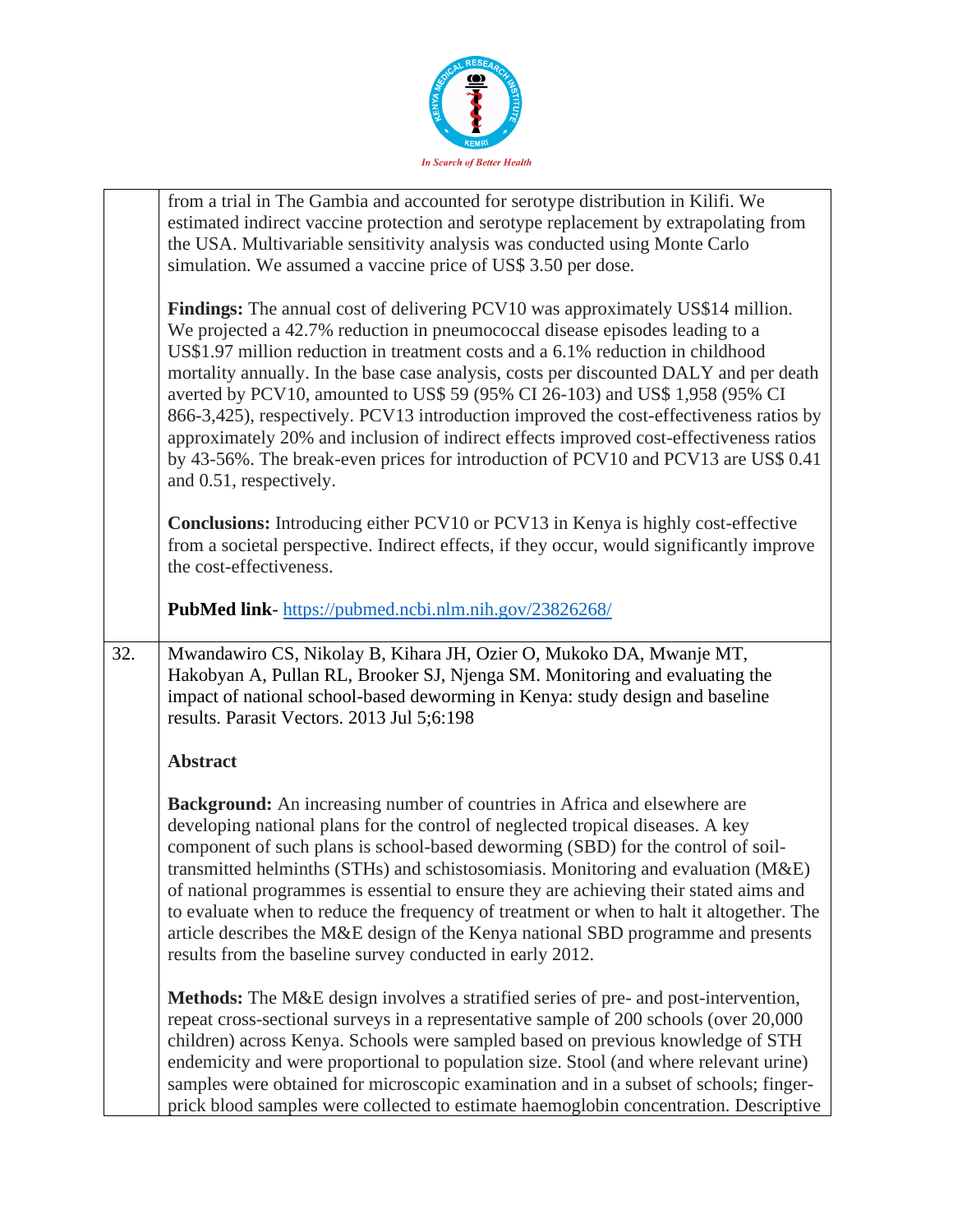

|     | and spatial analyses were conducted. The evaluation measured both prevalence and<br>intensity of infection.                                                                                                                                                                                                                                                                                                                                                                                                                                                                                                                                                                                                                                                                                                                                                                               |
|-----|-------------------------------------------------------------------------------------------------------------------------------------------------------------------------------------------------------------------------------------------------------------------------------------------------------------------------------------------------------------------------------------------------------------------------------------------------------------------------------------------------------------------------------------------------------------------------------------------------------------------------------------------------------------------------------------------------------------------------------------------------------------------------------------------------------------------------------------------------------------------------------------------|
|     | Results: Overall, 32.4% of children were infected with at least one STH species, with<br>Ascaris lumbricoides as the most common species detected. The overall prevalence of<br>Schistosoma mansoni was 2.1%, while in the Coast Province the prevalence of S.<br>haematobium was 14.8%. There was marked geographical variation in the prevalence<br>of species infection at school, district and province levels. The prevalence of<br>hookworm infection was highest in Western Province (25.1%), while A. lumbricoides<br>and T. trichiura prevalence was highest in the Rift Valley (27.1% and 11.9%). The<br>lowest prevalence was observed in the Rift Valley for hookworm (3.5%), in the Coast<br>for A. lumbricoides $(1.0\%)$ , and in Nyanza for T. trichiura $(3.6\%)$ . The prevalence of S.<br>mansoni was most common in Western Province (4.1%).                          |
|     | <b>Conclusions:</b> The current findings are consistent with the known spatial ecology of<br>STH and schistosome infections and provide an important empirical basis on which to<br>evaluate the impact of regular mass treatment through the school system in Kenya.                                                                                                                                                                                                                                                                                                                                                                                                                                                                                                                                                                                                                     |
|     | <b>PubMed link-</b> https://pubmed.ncbi.nlm.nih.gov/23829767/                                                                                                                                                                                                                                                                                                                                                                                                                                                                                                                                                                                                                                                                                                                                                                                                                             |
| 33. | Githinji S, Kigen S, Memusi D, Nyandigisi A, Mbithi AM, Wamari A, Muturi AN,<br>Jagoe G, Barrington J, Snow RW, Zurovac D. Reducing stock-outs of life saving<br>malaria commodities using mobile phone text-messaging: SMS for life study in<br>Kenya. PLoS One. 2013;8(1):e54066                                                                                                                                                                                                                                                                                                                                                                                                                                                                                                                                                                                                        |
|     | <b>Abstract</b>                                                                                                                                                                                                                                                                                                                                                                                                                                                                                                                                                                                                                                                                                                                                                                                                                                                                           |
|     | <b>Background:</b> Health facility stock-outs of life saving malaria medicines are common<br>across Africa. Innovative ways of addressing this problem are urgently required. We<br>evaluated whether SMS based reporting of stocks of artemether-lumefantrine (AL) and<br>rapid diagnostic tests (RDT) can result in reduction of stock-outs at peripheral facilities<br>in Kenya.                                                                                                                                                                                                                                                                                                                                                                                                                                                                                                       |
|     | Methods/findings: All 87 public health facilities in five Kenyan districts were<br>included in a 26 week project. Weekly facility stock counts of four AL packs and<br>RDTs were sent via structured incentivized SMS communication process from health<br>workers' personal mobile phones to a web-based system accessed by district managers.<br>The mean health facility response rate was 97% with a mean formatting error rate of<br>3%. Accuracy of stock count reports was 79% while accuracy of stock-out reports was<br>93%. District managers accessed the system 1,037 times at an average of eight times<br>per week. The system was accessed in 82% of the study weeks. Comparing weeks 1<br>and 26, stock-out of one or more AL packs declined by 38 percentage-points. Total AL<br>stock-out declined by 5 percentage-points and was eliminated by the end of the project. |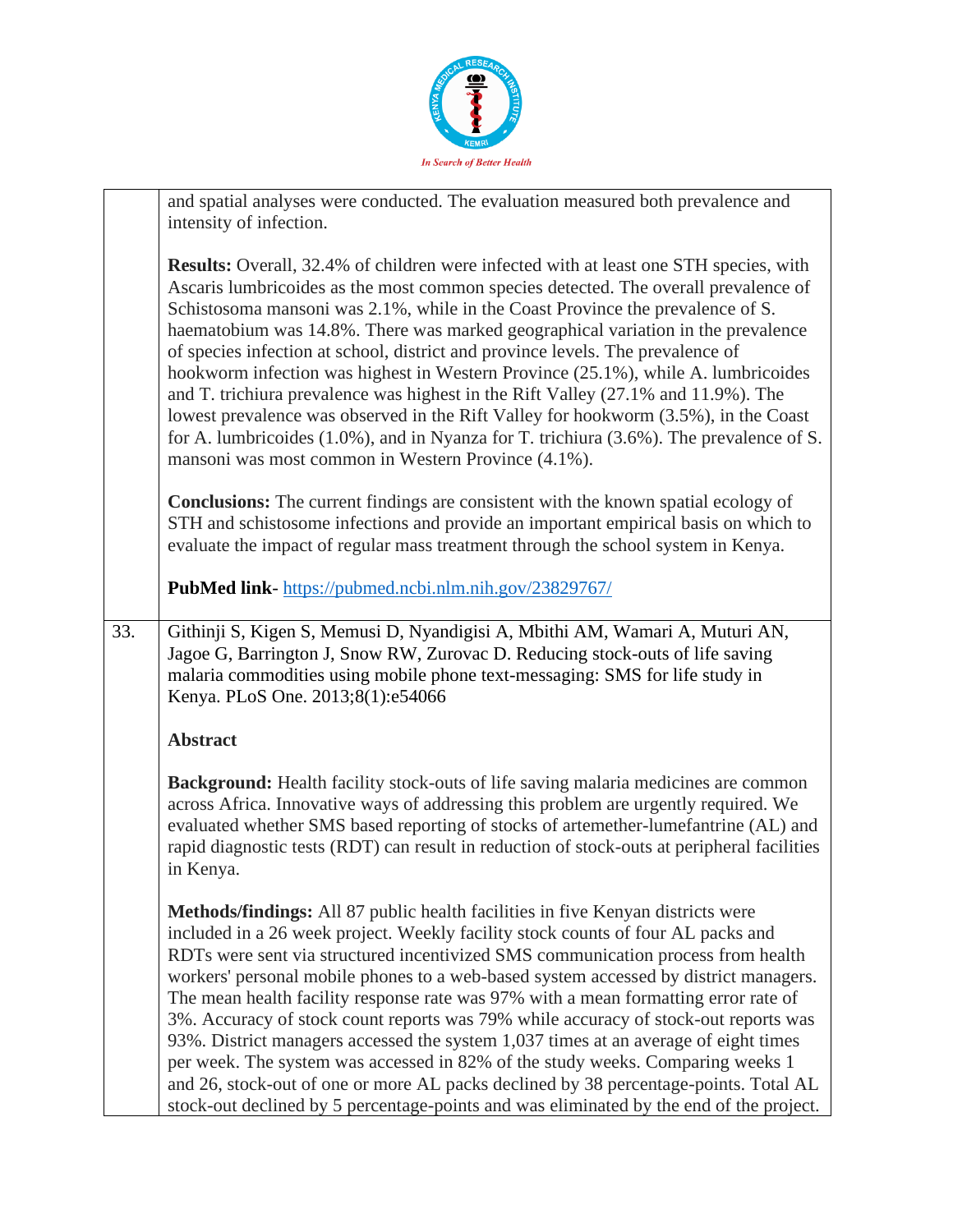

|     | Stock-out declines of individual AL packs ranged from 14 to 32 percentage-points<br>while decline in RDT stock-outs was 24 percentage-points. District managers<br>responded to 44% of AL and 73% of RDT stock-out signals by redistributing<br>commodities between facilities. In comparison with national trends, stock-out declines<br>in study areas were greater, sharper and more sustained.<br><b>Conclusions:</b> Use of simple SMS technology ensured high reporting rates of<br>reasonably accurate, real-time facility stock data that were used by district managers to<br>undertake corrective actions to reduce stock-outs. Future work on stock monitoring via<br>SMS should focus on assessing response rates without use of incentives and<br>demonstrating effectiveness of such interventions on a larger scale.                                                                                                                                                                                                                                                                                                                                                                                                                                                                                                                                                                                                                                                                                                                              |
|-----|------------------------------------------------------------------------------------------------------------------------------------------------------------------------------------------------------------------------------------------------------------------------------------------------------------------------------------------------------------------------------------------------------------------------------------------------------------------------------------------------------------------------------------------------------------------------------------------------------------------------------------------------------------------------------------------------------------------------------------------------------------------------------------------------------------------------------------------------------------------------------------------------------------------------------------------------------------------------------------------------------------------------------------------------------------------------------------------------------------------------------------------------------------------------------------------------------------------------------------------------------------------------------------------------------------------------------------------------------------------------------------------------------------------------------------------------------------------------------------------------------------------------------------------------------------------|
|     | PubMed link-https://pubmed.ncbi.nlm.nih.gov/23349786/                                                                                                                                                                                                                                                                                                                                                                                                                                                                                                                                                                                                                                                                                                                                                                                                                                                                                                                                                                                                                                                                                                                                                                                                                                                                                                                                                                                                                                                                                                            |
| 34. | Kitsao-Wekulo P, Holding P, Taylor HG, Abubakar A, Kvalsvig J, Connolly K.<br>Nutrition as an important mediator of the impact of background variables on<br>outcome in middle childhood. Front Hum Neurosci. 2013 Oct 25;7:713.                                                                                                                                                                                                                                                                                                                                                                                                                                                                                                                                                                                                                                                                                                                                                                                                                                                                                                                                                                                                                                                                                                                                                                                                                                                                                                                                 |
|     | <b>Abstract</b>                                                                                                                                                                                                                                                                                                                                                                                                                                                                                                                                                                                                                                                                                                                                                                                                                                                                                                                                                                                                                                                                                                                                                                                                                                                                                                                                                                                                                                                                                                                                                  |
|     | Adequate nutrition is fundamental to the development of a child's full potential.<br>However, the extent to which malnutrition affects developmental and cognitive<br>outcomes in the midst of co-occurring risk factors remains largely understudied. We<br>sought to establish if the effects of nutritional status varied according to diverse<br>background characteristics as well as to compare the relative strength of the effects of<br>poor nutritional status on language skills, motor abilities, and cognitive functioning at<br>school age. This cross-sectional study was conducted among school-age boys and girls<br>resident in Kilifi District in Kenya. We hypothesized that the effects of area of<br>residence, school attendance, household wealth, age and gender on child outcomes are<br>experienced directly and indirectly through child nutritional status. The use of<br>structural equation modeling (SEM) allowed the disaggregation of the total effect of<br>the explanatory variables into direct effects (effects that go directly from one variable<br>to another) and indirect effects. Each of the models tested for the four child outcomes<br>had a good fit. However, the effects on verbal memory apart from being weaker than<br>for the other outcomes, were not mediated through nutritional status. School attendance<br>was the most influential predictor of nutritional status and child outcomes. The<br>estimated models demonstrated the continued importance of child nutritional status at<br>school-age. |
|     | PubMed link-https://pubmed.ncbi.nlm.nih.gov/24298246/                                                                                                                                                                                                                                                                                                                                                                                                                                                                                                                                                                                                                                                                                                                                                                                                                                                                                                                                                                                                                                                                                                                                                                                                                                                                                                                                                                                                                                                                                                            |
| 35. | Fleming E, Oremo J, O'Connor K, Odhiambo A, Ye T, Oswago S, Zeh C, Quick R,<br>Kamb ML. The Impact of Integration of Rapid Syphilis Testing during Routine                                                                                                                                                                                                                                                                                                                                                                                                                                                                                                                                                                                                                                                                                                                                                                                                                                                                                                                                                                                                                                                                                                                                                                                                                                                                                                                                                                                                       |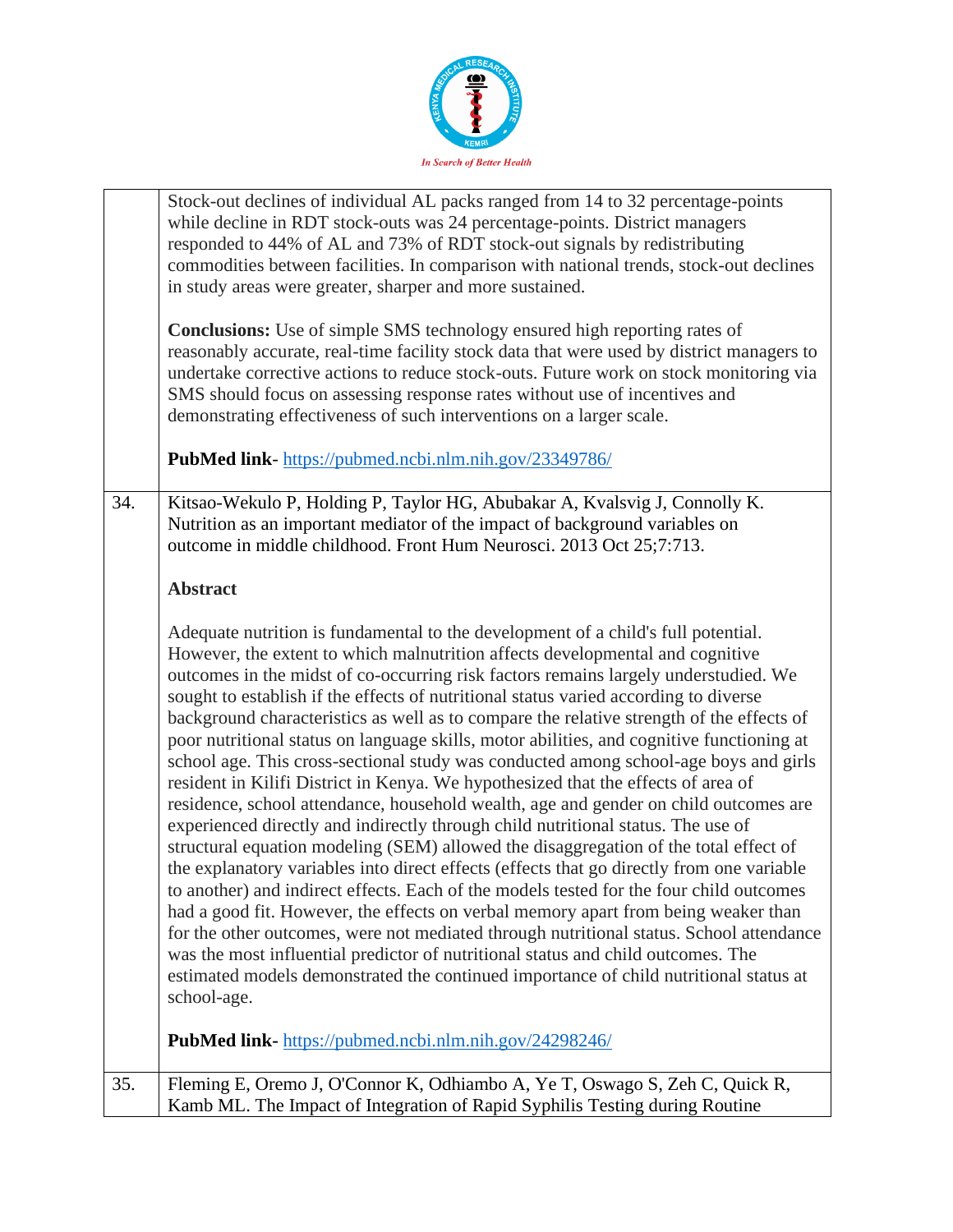

|     | Antenatal Services in Rural Kenya. J Sex Transm Dis. 2013;2013:674584                                                                                                                                                                                                                                                                                                                                                                                                                                                                                                                                                                                                                                                                                                                                                                                                                                                                                                                                                                                                                                                                                                                                                                                                                                                                                                                                                                                     |
|-----|-----------------------------------------------------------------------------------------------------------------------------------------------------------------------------------------------------------------------------------------------------------------------------------------------------------------------------------------------------------------------------------------------------------------------------------------------------------------------------------------------------------------------------------------------------------------------------------------------------------------------------------------------------------------------------------------------------------------------------------------------------------------------------------------------------------------------------------------------------------------------------------------------------------------------------------------------------------------------------------------------------------------------------------------------------------------------------------------------------------------------------------------------------------------------------------------------------------------------------------------------------------------------------------------------------------------------------------------------------------------------------------------------------------------------------------------------------------|
|     | <b>Abstract</b>                                                                                                                                                                                                                                                                                                                                                                                                                                                                                                                                                                                                                                                                                                                                                                                                                                                                                                                                                                                                                                                                                                                                                                                                                                                                                                                                                                                                                                           |
|     | We evaluated the integration of rapid syphilis tests (RSTs) and penicillin treatment kits<br>into routine antenatal clinic (ANC) services in two rural districts in Nyanza Province,<br>Kenya. In February 2011, nurses from 25 clinics were trained in using RSTs and<br>documenting test results and treatment. During March 2011-February 2012, free RSTs<br>and treatment kits were provided to clinics for use during ANC visits. We analyzed<br>ANC registry data from eight clinics during the 12-month periods before and during<br>RST program implementation and compared syphilis testing, diagnosis, and treatment<br>during the two periods. Syphilis testing at first ANC visit increased from 18% (279 of<br>1,586 attendees) before the intervention to 70% (1,123 of 1,614 attendees) during the<br>intervention ( $P < 0.001$ ); 35 women (3%) tested positive during the intervention period<br>compared with $1$ (<1%) before (P < 0.001). Syphilis treatment was not recorded<br>according to training recommendations; seven clinics identified 28 RST-positive<br>women and recorded 34 treatment kits as used. Individual-level data from three high-<br>volume clinics supported that the intervention did not negatively affect HIV test<br>uptake. Integrating RSTs into rural ANC services increased syphilis testing and<br>detection. Record keeping on treatment of syphilis in RST-positive women remains<br>challenging. |
|     | PubMed link- https://pubmed.ncbi.nlm.nih.gov/26316963/                                                                                                                                                                                                                                                                                                                                                                                                                                                                                                                                                                                                                                                                                                                                                                                                                                                                                                                                                                                                                                                                                                                                                                                                                                                                                                                                                                                                    |
| 36. | Angwenyi V, Kamuya D, Mwachiro D, Marsh V, Njuguna P, Molyneux S. Working<br>with Community Health Workers as 'volunteers' in a vaccine trial: practical and<br>ethical experiences and implications. Dev World Bioeth. 2013 Apr;13(1):38-47.                                                                                                                                                                                                                                                                                                                                                                                                                                                                                                                                                                                                                                                                                                                                                                                                                                                                                                                                                                                                                                                                                                                                                                                                             |
|     | <b>Abstract</b>                                                                                                                                                                                                                                                                                                                                                                                                                                                                                                                                                                                                                                                                                                                                                                                                                                                                                                                                                                                                                                                                                                                                                                                                                                                                                                                                                                                                                                           |
|     | Community engagement is increasingly emphasized in biomedical research, as a right<br>in itself, and to strengthen ethical practice. We draw on interviews and observations to<br>consider the practical and ethical implications of involving Community Health<br>Workers (CHWs) as part of a community engagement strategy for a vaccine trial on the<br>Kenyan Coast. CHWs were initially engaged as an important network to be informed<br>about the trial. However over time, and in response to community advice, they became<br>involved in trial information sharing and identifying potential participants; thereby<br>taking on roles that overlapped with those of employed fieldworkers (FWs). While<br>CHWs involvement was generally perceived as positive and appreciated, there were<br>challenges in their relations with FWs and other community members, partly related to<br>levels and forms of remuneration. Specifically, payment of CHWs was not as high as<br>for FWs and was based on 'performance'. This extrinsic motivation had the potential to<br>crowd out CHWs intrinsic motivation to perform their pre-existing community roles.                                                                                                                                                                                                                                                                                       |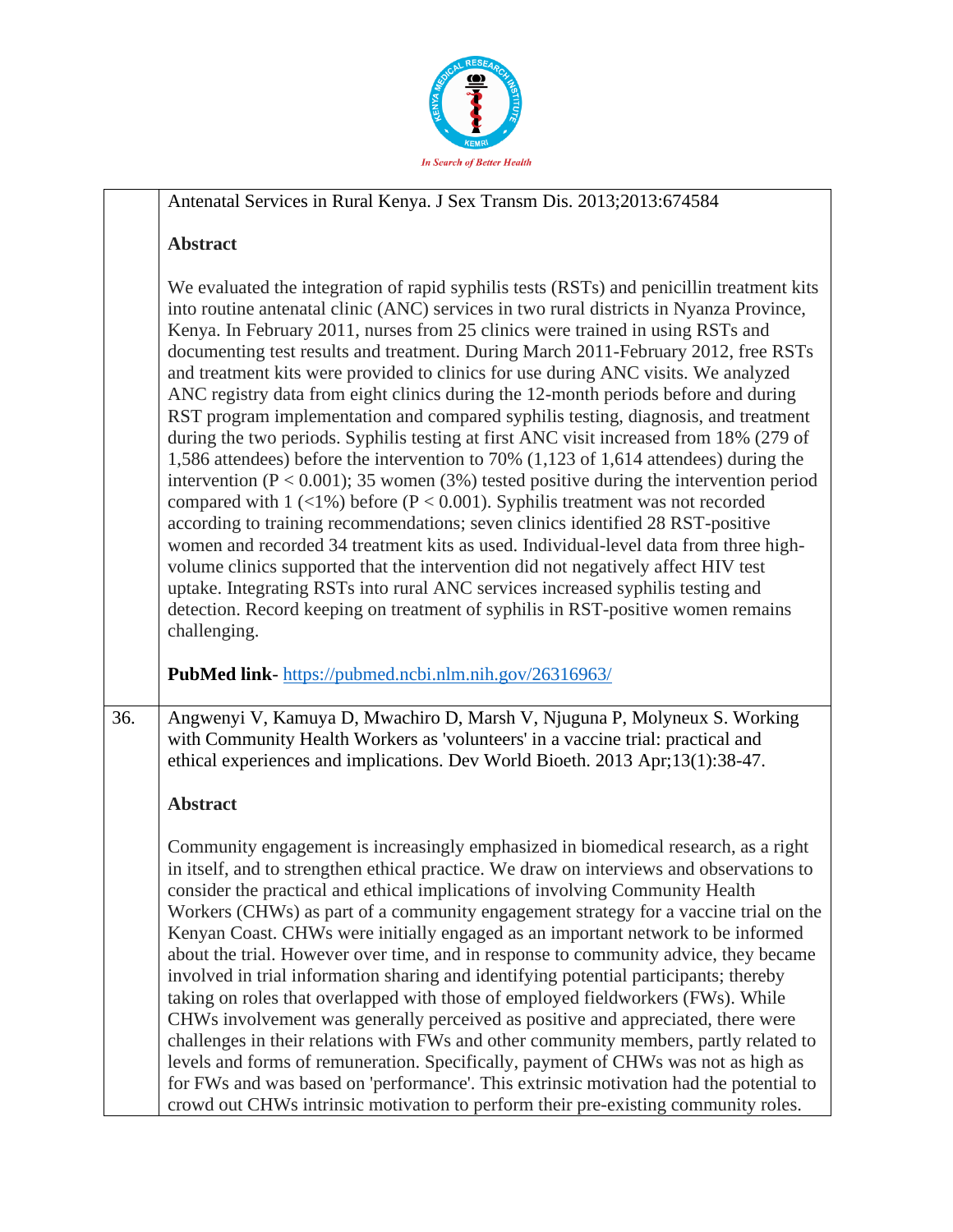

|     | CHWs remuneration potentially also contributed to CHWs distorting trial information<br>to encourage community members to participate; and to researchers encouraging<br>CHWs to utilize their social connections and status to increase the numbers of people<br>who attended information giving sessions. Individual consent processes were protected<br>in this trial through final information sharing and consent being conducted by trained<br>clinical staff who were not embedded in study communities. However, our experiences<br>suggest that roles and remuneration of all front line staff and volunteers involved in<br>trials need careful consideration from the outset, and monitoring and discussion over<br>time. |
|-----|-------------------------------------------------------------------------------------------------------------------------------------------------------------------------------------------------------------------------------------------------------------------------------------------------------------------------------------------------------------------------------------------------------------------------------------------------------------------------------------------------------------------------------------------------------------------------------------------------------------------------------------------------------------------------------------------------------------------------------------|
|     | PubMed link-https://pubmed.ncbi.nlm.nih.gov/23521823/                                                                                                                                                                                                                                                                                                                                                                                                                                                                                                                                                                                                                                                                               |
| 37. | Kwambai TK, Dellicour S, Desai M, Ameh CA, Person B, Achieng F, Mason L,<br>Laserson KF, Ter Kuile FO. Perspectives of men on antenatal and delivery care<br>service utilisation in rural western Kenya: a qualitative study. BMC Pregnancy<br>Childbirth. 2013 Jun 21;13:134.                                                                                                                                                                                                                                                                                                                                                                                                                                                      |
|     | <b>Abstract</b>                                                                                                                                                                                                                                                                                                                                                                                                                                                                                                                                                                                                                                                                                                                     |
|     | <b>Background:</b> Poor utilisation of facility-based antenatal and delivery care services in<br>Kenya hampers reduction of maternal mortality. Studies suggest that the participation<br>of men in antenatal and delivery care is associated with better health care seeking<br>behaviour, yet many reproductive health programs do not facilitate their involvement.<br>This qualitative study conducted in rural Western Kenya, explored men's perceptions<br>of antenatal and delivery care services and identified factors that facilitated or<br>constrained their involvement.                                                                                                                                               |
|     | Methods: Eight focus group discussions were conducted with 68 married men between<br>20-65 years of age in May 2011. Participants were of the Luo ethnic group residing in<br>Asembo, western Kenya. The area has a high HIV-prevalence and polygamy is<br>common. A topic guide was used to guide the discussions and a thematic framework<br>approach for data analysis.                                                                                                                                                                                                                                                                                                                                                          |
|     | <b>Results:</b> Overall, men were positive in their views of antenatal and delivery care, as<br>decision makers they often encouraged, some even 'forced', their wives to attend for<br>antenatal or delivery care. Many reasons why it was beneficial to accompany their<br>wives were provided, yet few did this in practice unless there was a clinical<br>complication. The three main barriers relating to cultural norms identified were: 1)<br>pregnancy support was considered a female role; and the male role that of provider; 2)<br>negative health care worker attitudes towards men's participation, and 3) couple<br>unfriendly antenatal and delivery unit infrastructure.                                          |
|     | <b>Conclusion:</b> Although men reported to facilitate their wives' utilisation of antenatal                                                                                                                                                                                                                                                                                                                                                                                                                                                                                                                                                                                                                                        |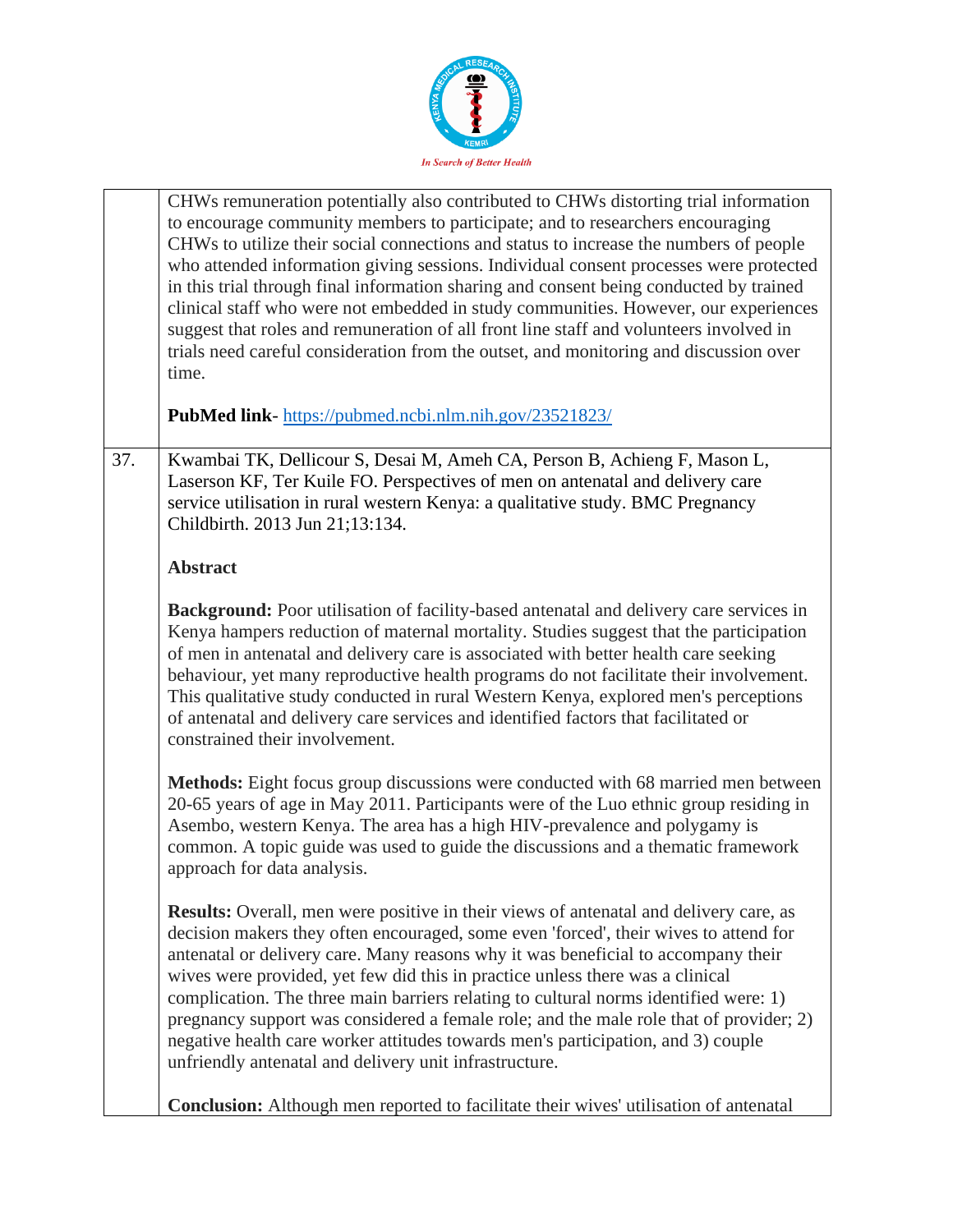

|     | and delivery care services, this does not translate to practice as adherence to antenatal-<br>care schedules and facility based delivery is generally poor. Equally, reasons proffered<br>why they should accompany their wives are not carried through into practice, with<br>barriers outweighing facilitators. Recommendations to improve men involvement and<br>potentially increase services utilisation include awareness campaigns targeting men,<br>exploring promotion of joint HIV testing and counselling, staff training, and design of<br>couple friendly antenatal and delivery units.<br>PubMed link-https://pubmed.ncbi.nlm.nih.gov/23800139/                                                                                                                                                  |
|-----|----------------------------------------------------------------------------------------------------------------------------------------------------------------------------------------------------------------------------------------------------------------------------------------------------------------------------------------------------------------------------------------------------------------------------------------------------------------------------------------------------------------------------------------------------------------------------------------------------------------------------------------------------------------------------------------------------------------------------------------------------------------------------------------------------------------|
| 38. | Agoti CN, Gitahi CW, Medley GF, Cane PA, Nokes DJ. Identification of group B<br>respiratory syncytial viruses that lack the 60-nucleotide duplication after six<br>consecutive epidemics of total BA dominance at coastal Kenya. Influenza Other<br>Respir Viruses. 2013 Nov;7(6):1008-12.                                                                                                                                                                                                                                                                                                                                                                                                                                                                                                                     |
|     | <b>Abstract</b>                                                                                                                                                                                                                                                                                                                                                                                                                                                                                                                                                                                                                                                                                                                                                                                                |
|     | Respiratory syncytial virus BA genotype has reportedly replaced other group B<br>genotypes worldwide. We report the observation of three group B viruses, all identical<br>in G sequence but lacking the BA duplication, at a coastal district hospital in Kenya in<br>early 2012. This follows a period of six consecutive respiratory syncytial virus (RSV)<br>epidemics with 100% BA dominance among group B isolates. The new strains appear<br>only distantly related to BA variants and to previously circulating SAB1 viruses last<br>seen in the district in 2005, suggesting that they were circulating elsewhere undetected.<br>These results are of relevance to an understanding of RSV persistence                                                                                                |
|     | <b>PubMed link-</b> https://pubmed.ncbi.nlm.nih.gov/23782406/                                                                                                                                                                                                                                                                                                                                                                                                                                                                                                                                                                                                                                                                                                                                                  |
| 39. | Sande CJ, Mutunga MN, Okiro EA, Medley GF, Cane PA, Nokes DJ. Kinetics of<br>the neutralizing antibody response to respiratory syncytial virus infections in<br>a birth cohort. J Med Virol. 2013 Nov;85(11):2020-5                                                                                                                                                                                                                                                                                                                                                                                                                                                                                                                                                                                            |
|     | <b>Abstract</b>                                                                                                                                                                                                                                                                                                                                                                                                                                                                                                                                                                                                                                                                                                                                                                                                |
|     | The kinetics of respiratory syncytial virus (RSV) neutralizing antibodies following<br>birth, primary and secondary infections are poorly defined. The aims of the study were<br>to measure and compare neutralizing antibody responses at different time points in a<br>birth cohort followed-up over three RSV epidemics. Rural Kenyan children, recruited<br>at birth between 2002 and 2003, were monitored for RSV infection over three epidemic<br>seasons. Cord and 3-monthly sera, and acute and convalescent sera following RSV<br>infection, were assayed in 28 children by plaque reduction neutralization test (PRNT).<br>Relative to the neutralizing antibody titers of pre-exposure control sera (1.8 log10)<br>PRNT), antibody titers following primary infection were (i) no different in sera |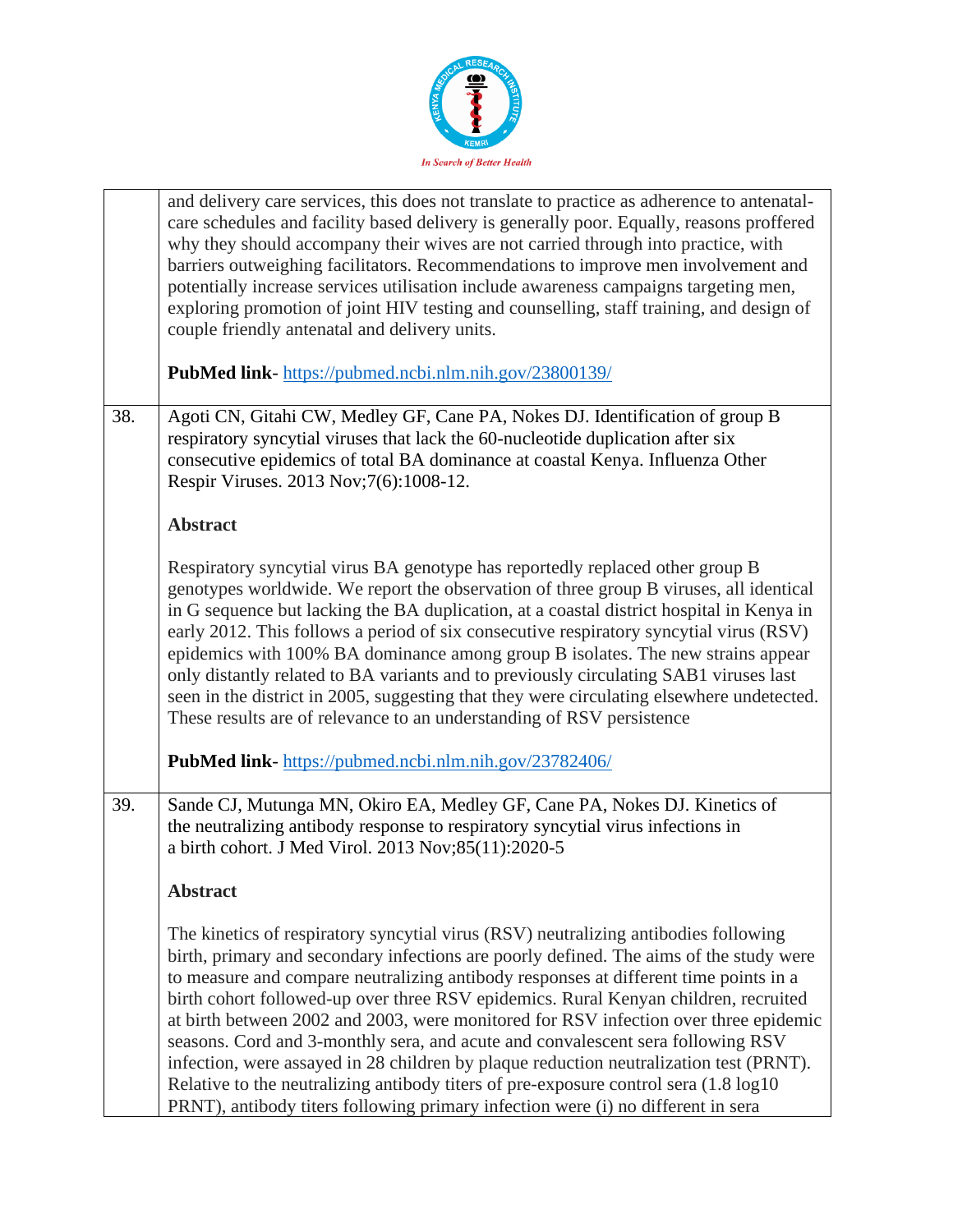

|     | collected between 0 and 0.4 months post-infection $(1.9 \log 10 \text{ PRNT}, P=0.146)$ , (ii)<br>higher in sera collected between 0.5 and 0.9 (2.8 log10 PRNT, P<0.0001), 1.0-1.9 (2.5<br>log10 PRNT, P<0.0001), and 2.0-2.9 (2.3 log10 PRNT, P<0.001) months post-<br>infection, and (iii) no different in sera collected at between 3.0 and 3.9 months post-<br>infection $(2.0 \log 10 \text{ PRNT}, P=0.052)$ . The early serum neutralizing response to<br>secondary infection (3.02 log10 PRNT) was significantly greater than the early primary<br>response (1.9 log10 PRNT, P<0.0001). Variation in population-level virus transmission<br>corresponded with changes in the mean cohort-level neutralizing titers. It is concluded<br>that following primary RSV infection the neutralizing antibody response declines to<br>pre-infection levels rapidly $(\sim 3 \text{ months})$ which may facilitate repeat infection. The<br>kinetics of the aggregate levels of acquired antibody reflect seasonal RSV occurrence,<br>age, and infection history.<br><b>PubMed link-</b> https://pubmed.ncbi.nlm.nih.gov/23983183/                                                                                                                                                                                                                                                                                                                                                                                                                                                                                                                                                                                                                                                                                                               |
|-----|-------------------------------------------------------------------------------------------------------------------------------------------------------------------------------------------------------------------------------------------------------------------------------------------------------------------------------------------------------------------------------------------------------------------------------------------------------------------------------------------------------------------------------------------------------------------------------------------------------------------------------------------------------------------------------------------------------------------------------------------------------------------------------------------------------------------------------------------------------------------------------------------------------------------------------------------------------------------------------------------------------------------------------------------------------------------------------------------------------------------------------------------------------------------------------------------------------------------------------------------------------------------------------------------------------------------------------------------------------------------------------------------------------------------------------------------------------------------------------------------------------------------------------------------------------------------------------------------------------------------------------------------------------------------------------------------------------------------------------------------------------------------------------------------------------------------------------------------------|
| 40. | Kamuya DM, Marsh V, Kombe FK, Geissler PW, Molyneux SC. Engaging<br>communities to strengthen research ethics in low-income settings: selection and<br>perceptions of members of a network of representatives in coastal Kenya. Dev World<br>Bioeth. 2013 Apr;13(1):10-20.<br><b>Abstract</b>                                                                                                                                                                                                                                                                                                                                                                                                                                                                                                                                                                                                                                                                                                                                                                                                                                                                                                                                                                                                                                                                                                                                                                                                                                                                                                                                                                                                                                                                                                                                                   |
|     |                                                                                                                                                                                                                                                                                                                                                                                                                                                                                                                                                                                                                                                                                                                                                                                                                                                                                                                                                                                                                                                                                                                                                                                                                                                                                                                                                                                                                                                                                                                                                                                                                                                                                                                                                                                                                                                 |
|     | There is wide agreement that community engagement is important for many research<br>types and settings, often including interaction with 'representatives' of communities.<br>There is relatively little published experience of community engagement in<br>international research settings, with available information focusing on Community<br>Advisory Boards or Groups (CAB/CAGs), or variants of these, where CAB/G<br>members often advise researchers on behalf of the communities they represent. In this<br>paper we describe a network of community members ('KEMRI Community<br>Representatives', or 'KCRs') linked to a large multi-disciplinary research programme on<br>the Kenyan Coast. Unlike many CAB/Gs, the intention with the KCR network has<br>evolved to be for members to represent the geographical areas in which a diverse range<br>of health studies are conducted through being typical of those communities. We draw<br>on routine reports, self-administered questionnaires and interviews to: 1) document<br>how typical KCR members are of the local communities in terms of basic<br>characteristics, and 2) explore KCR's perceptions of their roles, and of the benefits and<br>challenges of undertaking these roles. We conclude that this evolving network is a<br>potentially valuable way of strengthening interactions between a research institution<br>and a local geographic community, through contributing to meeting intrinsic ethical<br>values such as showing respect, and instrumental values such as improving consent<br>processes. However, there are numerous challenges involved. Other ways of interacting<br>with members of local communities, including community leaders, and the most<br>vulnerable groups least likely to be vocal in representative groups, have always been, |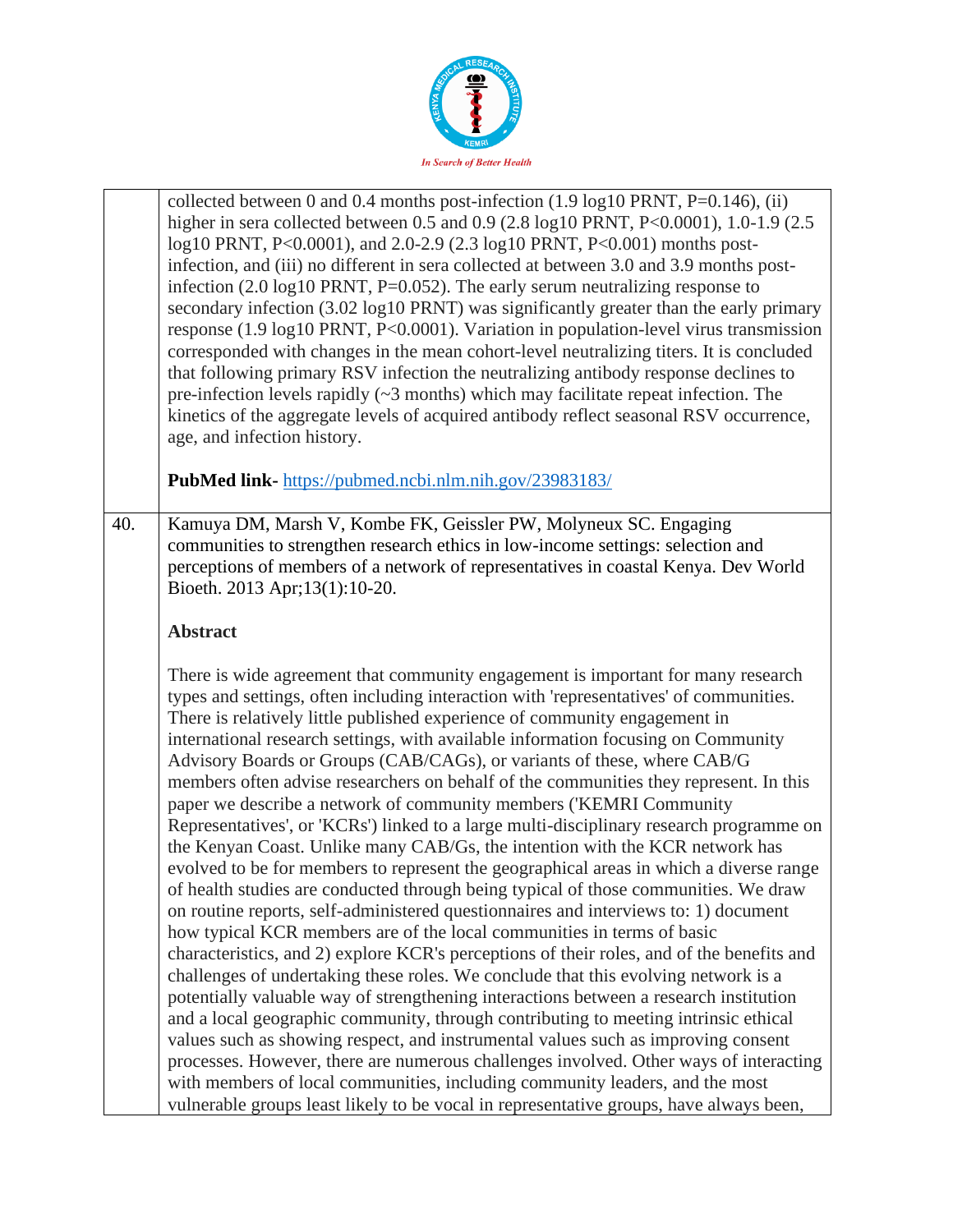

and remain, essential. **PubMed link**- <https://pubmed.ncbi.nlm.nih.gov/23433404/> 41. Nzinga J, Mbaabu L, English M. Service delivery in Kenyan district hospitals - what can we learn from literature on mid-level managers? Hum Resour Health. 2013 Feb 26;11:10 **Abstract Background:** There is a growing emphasis on the need to tackle inadequate human resources for health (HRH) as an essential part of strengthening health systems; but the focus is mostly on macro-level issues, such as training, recruitment, skill mix and distribution. Few attempts have been made to understand the capability of health workers, their motivation and other structural and organizational aspects of systems that influence workforce performance. We have examined literature on the roles of mid-level managers to help us understand how they might influence service delivery quality in Kenyan hospitals. In the Kenyan hospital settings, these are roles that head of departments who are also clinical or nursing service providers might play. **Methods:** A computerized search strategy was run in Pub Med, Cochrane Library, Directory of Open Access Journals Social Science Research Network, Eldis, Google Scholar and Human Resources for Health web site databases using both free-text and MeSH terms from 1980 to 2011. In addition, citation searching from excluded and included articles was used and relevant unpublished literature systematically identified. **Results and discussion:** A total of 23 articles were finally included in the review from over 7000 titles and abstracts initially identified. The most widely documented roles of mid-level managers were decision-making or problem-solving, strategist or negotiator and communicator. Others included being a therapist or motivator, goal setting or articulation and mentoring or coaching. In addition to these roles, we identified important personal attributes of a good manager, which included interpersonal skills, delegation and accountability, and honesty. The majority of studies included in the review concerned the roles that mid-level managers are expected to play in times of organizational change. **Conclusion:** This review highlights the possible significance of mid-level managers in achieving delivery of high-quality services in Kenyan public hospitals and strongly suggests that approaches to strengthen this level of management will be valuable. The findings from this review should also help inform empirical studies of the roles of midlevel managers in these settings. **PubMed link**- <https://pubmed.ncbi.nlm.nih.gov/23442524/>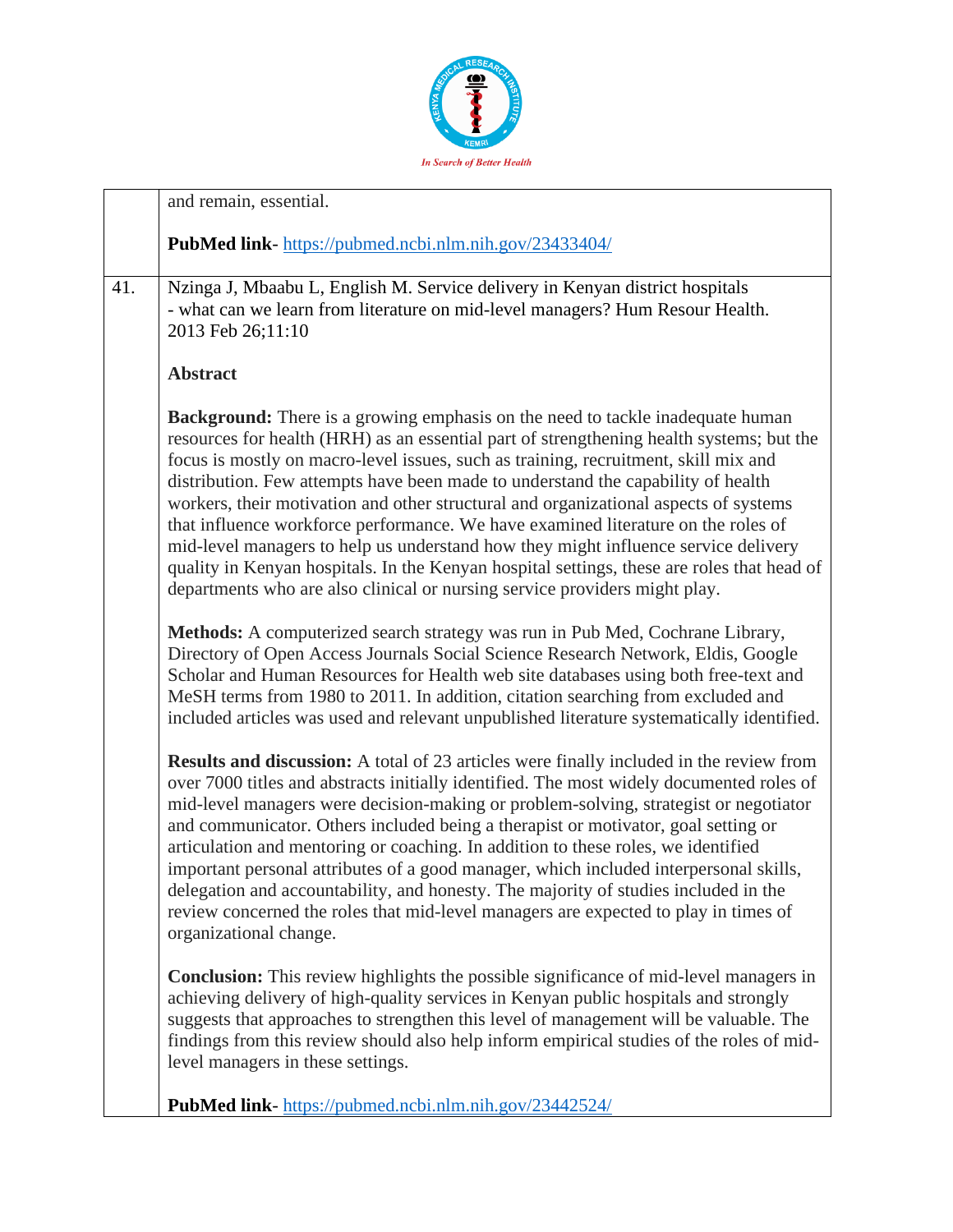

42. Mwangangi JM, Muturi EJ, Muriu SM, Nzovu J, Midega JT, Mbogo C. The role of Anopheles arabiensis and Anopheles coustani in indoor and outdoor malaria transmission in Taveta District, Kenya. Parasit Vectors. 2013 Apr 20;6:114 **Abstract Background:** The scaling up of malaria vector control efforts in Africa has resulted in changing the malaria vectorial systems across different ecological settings. In view of the ongoing trends in vector population dynamics, abundance, species composition and parasite infectiousness, there is a need to understand vector distribution and their contribution to malaria transmission to facilitate future planning of control strategies. We studied indoor and outdoor malaria transmission dynamics and vector population variability of Anopheles mosquitoes in Taveta district along the Kenyan Coast. **Methods:** Anopheles mosquitoes were collected indoors and outdoors in 4 ecologically different villages using CDC light traps (both indoor and outdoor) and aspiration method (day resting indoors; DRI) methods. Mosquitoes were examined for infection with P. falciparum sporozoites and blood feeding preferences using enzyme linked immunosorbent assay (ELISA). The An. gambiae and An. funestus complexes were identified by PCR technique to determine the sibling species composition. **Results:** A total of 4,004 Anopheles mosquitoes were collected consisting of 34.9%%  $(n = 1,397)$  An. gambiae s.1., 28.1%  $(n = 1,124)$  An. funestus s.1., 33.5%  $(n = 1,340)$ An. coustani and 3.6% ( $n = 143$ ) An. pharoensis. A total of 14,654 culicine mosquitoes were collected, mainly Cx. quinquefasciatus. Of the total Anopheles collected, 3,729 were tested for P. falciparum sporozoite infection. The sporozoite transmission was found to be occurring both indoors and outdoors. The overall sporozoite infectivity was 0.68% ( $n = 2,486$ ) indoors and 1.29% ( $n = 1,243$ ) outdoors. Indoor and outdoor sporozoite infectivity and the vectorial systems varied across the 4 ecological villages. Entomological inoculation rates for the 4 villages indicate that there was site-to-site variation. In the 4 villages, Mwarusa had the highest EIRs with An. arabiensis, An. funestus and An. coustani contributing to 23.91, 11.96 and 23.91 infectious bites per person per year ib/p/year respectively. In Kiwalwa and Njoro outdoor EIR was significantly higher than indoors. **Conclusions:** This study shows that malaria transmission is occurring both indoors and outdoors. The main vectors are An. arabiensis, An. funestus and An. coustani indoors while An. coustani is playing a major role in outdoor transmission. Effective malaria control programmes, should therefore include tools that target both indoor and outdoor transmission.

**PubMed link-** <https://pubmed.ncbi.nlm.nih.gov/23601146/>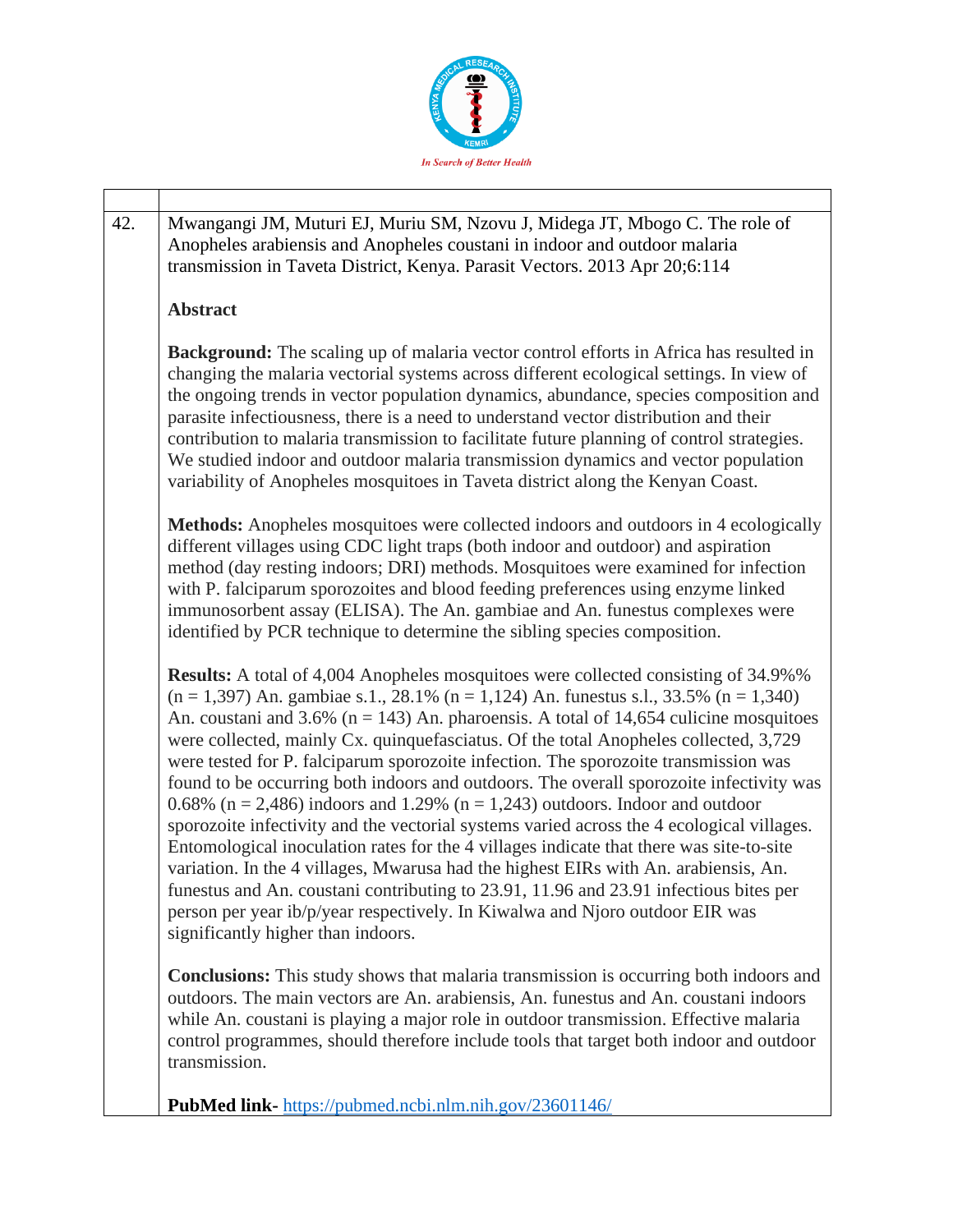

43. Marsh V, Kombe F, Fitzpatrick R, Molyneux S, Parker M. Managing misaligned paternity findings in research including sickle cell disease screening in Kenya: 'consulting communities' to inform policy. Soc Sci Med. 2013 Nov;96:192-9 **Abstract** The management of misaligned paternity findings raises important controversy worldwide. It has mainly, however, been discussed in the context of high-income countries. Genetic and genomics research, with the potential to show misaligned paternity, are becoming increasingly common in Africa. During a genomics study in Kenya, a dilemma arose over testing and sharing information on paternal sickle cell disease status. This dilemma may be paradigmatic of challenges in sharing misaligned paternity findings in many research and health care settings. Using a deliberative approach to community consultation to inform research practice, we explored residents' views on paternal testing and sharing misaligned paternity information. Between December 2009 and November 2010, 63 residents in Kilifi County were engaged in informed deliberative small group discussions, structured to support normative reflection within the groups, with purposive selection to explore diversity. Analysis was based on a modified framework analysis approach, drawing on relevant social science and bioethics literature. The methods generated in-depth individual and group reflection on morally important issues and uncovered wide diversity in views and values. Fundamental and conflicting values emerged around the importance of family interests and openness, underpinned by disagreement on the moral implications of marital infidelity and withholding truth. Wider consideration of ethical issues emerging in these debates supports locally-held reasoning that paternal sickle cell testing should not be undertaken in this context, in contrast to views that testing should be done with or without the disclosure of misaligned paternity information. The findings highlight the importance of facilitating wider testing of family members of affected children, contingent on the development and implementation of national policies for the management of this inherited disorder. Their richness also illustrates the potential for the approach adopted in this study to strengthen community consultation. **PubMed link-** <https://pubmed.ncbi.nlm.nih.gov/24034967/> 44. Njuguna HN, Cosmas L, Williamson J, Nyachieo D, Olack B, Ochieng JB, Wamola N, Oundo JO, Feikin DR, Mintz ED, Breiman RF. Use of population-based surveillance to define the high incidence of shigellosis in an urban slum in Nairobi, Kenya. PLoS One. 2013;8(3):e58437 **Abstract Background:** Worldwide, Shigella causes an estimated 160 million infections and >1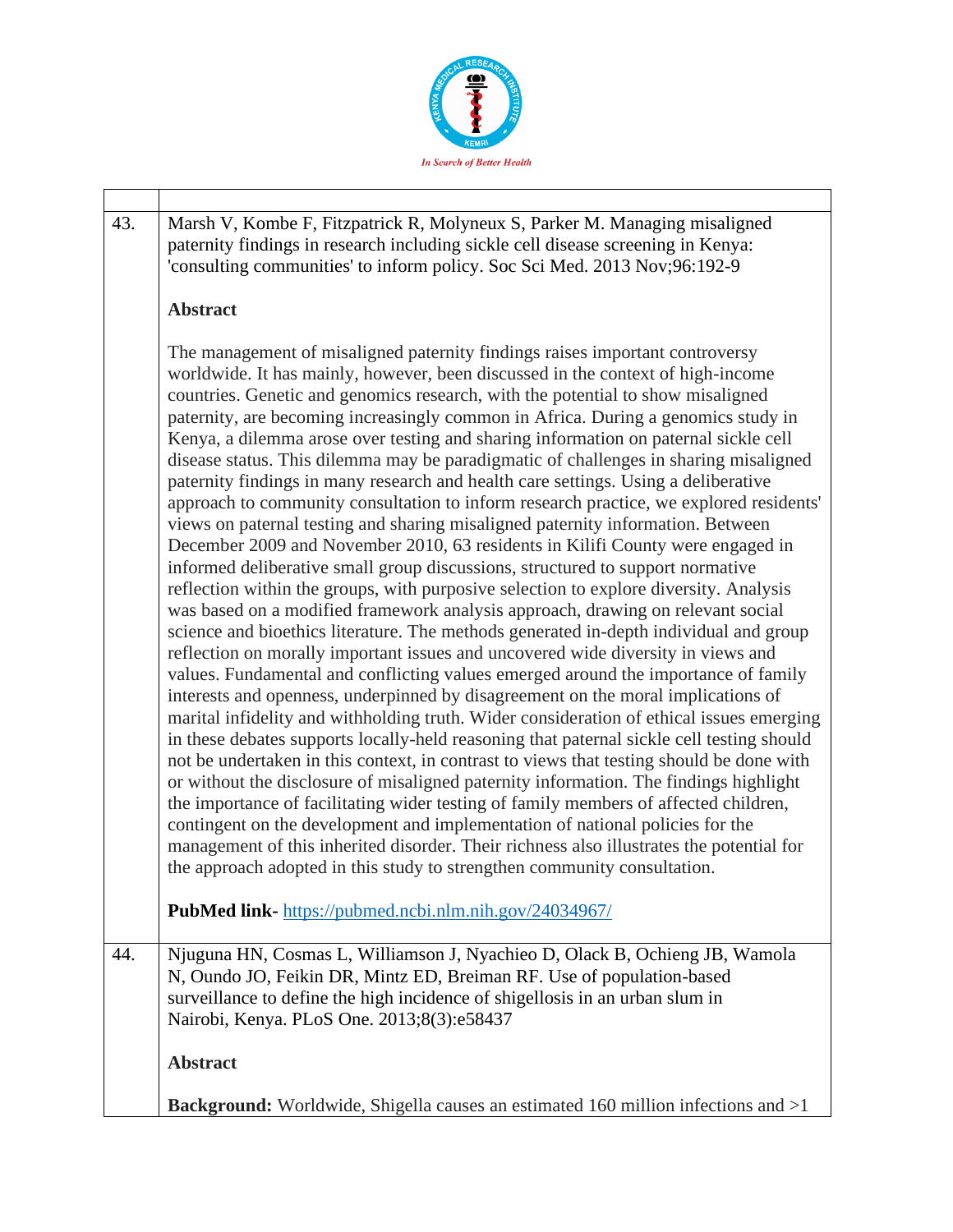

|     | million deaths annually. However, limited incidence data are available from African<br>urban slums. We investigated the epidemiology of shigellosis and drug susceptibility<br>patterns within a densely populated urban settlement in Nairobi, Kenya through<br>population-based surveillance.                                                                                                                                                                                                                                                                                                  |
|-----|--------------------------------------------------------------------------------------------------------------------------------------------------------------------------------------------------------------------------------------------------------------------------------------------------------------------------------------------------------------------------------------------------------------------------------------------------------------------------------------------------------------------------------------------------------------------------------------------------|
|     | Methods: Surveillance participants were interviewed in their homes every 2 weeks by<br>community interviewers. Participants also had free access to a designated study clinic<br>in the surveillance area where stool specimens were collected from patients with<br>diarrhea ( $\geq$ 3 loose stools within 24 hours) or dysentery ( $\geq$ 1 stool with visible blood<br>during previous 24 hours). We adjusted crude incidence rates for participants meeting<br>stool collection criteria at household visits who reported visiting another clinic.                                          |
|     | <b>Results:</b> Shigella species were isolated from 262 (24%) of 1,096 stool specimens<br>[corrected]. The overall adjusted incidence rate was 408/100,000 person years of<br>observation (PYO) with highest rates among adults 34-49 years old (1,575/100,000<br>PYO). Isolates were: Shigella flexneri (64%), S. dysenteriae (11%), S. sonnei (9%),<br>and S. boydii (5%). Over 90% of all Shigella isolates were resistant to trimethoprim-<br>sulfamethoxazole and sulfisoxazole. Additional resistance included nalidixic acid<br>$(3\%)$ , ciprofloxacin $(1\%)$ and ceftriaxone $(1\%)$ . |
|     | <b>Conclusion:</b> More than 1 of every 200 persons experience shigellosis each year in this<br>Kenyan urban slum, yielding rates similar to those in some Asian countries. Provision<br>of safe drinking water, improved sanitation, and hygiene in urban slums are needed to<br>reduce disease burden, in addition to development of effective Shigella vaccines.                                                                                                                                                                                                                              |
|     | PubMed link-https://pubmed.ncbi.nlm.nih.gov/23505506/                                                                                                                                                                                                                                                                                                                                                                                                                                                                                                                                            |
| 45. | Mwangangi JM, Mbogo CM, Orindi BO, Muturi EJ, Midega JT, Nzovu J, Gatakaa H,<br>Githure J, Borgemeister C, Keating J, Beier JC. Shifts in malaria vector species<br>composition and transmission dynamics along the Kenyan coast over the past 20<br>years. Malar J. 2013 Jan 8;12:13                                                                                                                                                                                                                                                                                                            |
|     | <b>Abstract</b>                                                                                                                                                                                                                                                                                                                                                                                                                                                                                                                                                                                  |
|     | <b>Background:</b> Over the past 20 years, numerous studies have investigated the ecology<br>and behaviour of malaria vectors and Plasmodium falciparum malaria transmission on<br>the coast of Kenya. Substantial progress has been made to control vector populations<br>and reduce high malaria prevalence and severe disease. The goal of this paper was to<br>examine trends over the past 20 years in Anopheles species composition, density,<br>blood-feeding behaviour, and P. falciparum sporozoite transmission along the coast of<br>Kenya.                                           |
|     | Methods: Using data collected from 1990 to 2010, vector density, species                                                                                                                                                                                                                                                                                                                                                                                                                                                                                                                         |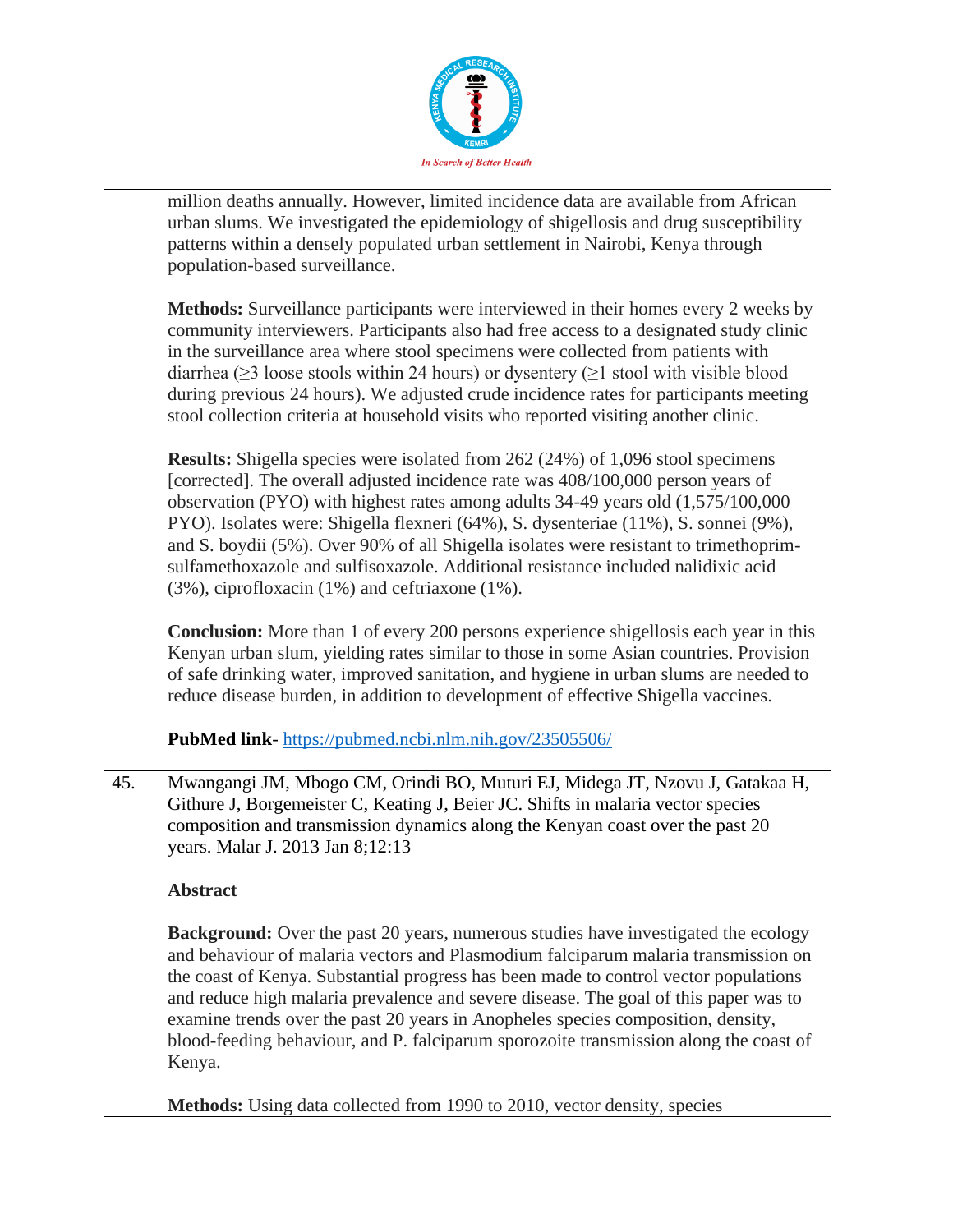

|     | composition, blood-feeding patterns, and malaria transmission intensity was examined<br>along the Kenyan coast. Mosquitoes were identified to species, based on morphological<br>characteristics and DNA extracted from Anopheles gambiae for amplification. Using<br>negative binomial generalized estimating equations, mosquito abundance over the<br>period were modelled while adjusting for season. A multiple logistic regression model<br>was used to analyse the sporozoite rates.                                                                                                                                                                                                                                                                                                                         |
|-----|---------------------------------------------------------------------------------------------------------------------------------------------------------------------------------------------------------------------------------------------------------------------------------------------------------------------------------------------------------------------------------------------------------------------------------------------------------------------------------------------------------------------------------------------------------------------------------------------------------------------------------------------------------------------------------------------------------------------------------------------------------------------------------------------------------------------|
|     | <b>Results:</b> Results show that in some areas along the Kenyan coast, Anopheles arabiensis<br>and Anopheles merus have replaced An. gambiae sensu stricto (s.s.) and Anopheles<br>funestus as the major mosquito species. Further, there has been a shift from human to<br>animal feeding for both An. gambiae sensu lato (s.l.) (99% to 16%) and An. funestus<br>(100% to 3%), and P. falciparum sporozoite rates have significantly declined over the<br>last 20 years, with the lowest sporozoite rates being observed in 2007 (0.19%) and<br>2008 (0.34%). There has been, on average, a significant reduction in the abundance of<br>An. gambiae s.l. over the years (IRR = $0.94$ , $95\%$ CI 0.90-0.98), with the density<br>standing at low levels of an average 0.006 mosquitoes/house in the year 2010. |
|     | <b>Conclusion:</b> Reductions in the densities of the major malaria vectors and a shift from<br>human to animal feeding have contributed to the decreased burden of malaria along the<br>Kenyan coast. Vector species composition remains heterogeneous but in many areas<br>An. arabiensis has replaced An. gambiae as the major malaria vector. This has<br>important implications for malaria epidemiology and control given that this vector<br>predominately rests and feeds on humans outdoors. Strategies for vector control need<br>to continue focusing on tools for protecting residents inside houses but additionally<br>employ outdoor control tools because these are essential for further reducing the levels<br>of malaria transmission.                                                           |
|     | PubMed link-https://pubmed.ncbi.nlm.nih.gov/23297732/                                                                                                                                                                                                                                                                                                                                                                                                                                                                                                                                                                                                                                                                                                                                                               |
| 46. | Waweru E, Opwora A, Toda M, Fegan G, Edwards T, Goodman C, Molyneux S. Are<br>Health Facility Management Committees in Kenya ready to implement financial<br>management tasks: findings from a nationally representative survey. BMC Health<br>Serv Res. 2013 Oct 10;13:404.                                                                                                                                                                                                                                                                                                                                                                                                                                                                                                                                        |
|     | <b>Abstract</b>                                                                                                                                                                                                                                                                                                                                                                                                                                                                                                                                                                                                                                                                                                                                                                                                     |
|     | Background: Community participation in peripheral public health facilities has in<br>many countries focused on including community representatives in Health Facility<br>Management Committees (HFMCs). In Kenya, HFMC roles are being expanded with<br>the phased implementation of the Health Sector Services Fund (HSSF). Under HSSF,<br>HFMCs manage facility funds which are dispersed directly from central level into<br>facility bank accounts. We assessed how prepared HFMCs were to undertake this new<br>role in advance of HSSF roll out, and considered the implications for Kenya and other                                                                                                                                                                                                          |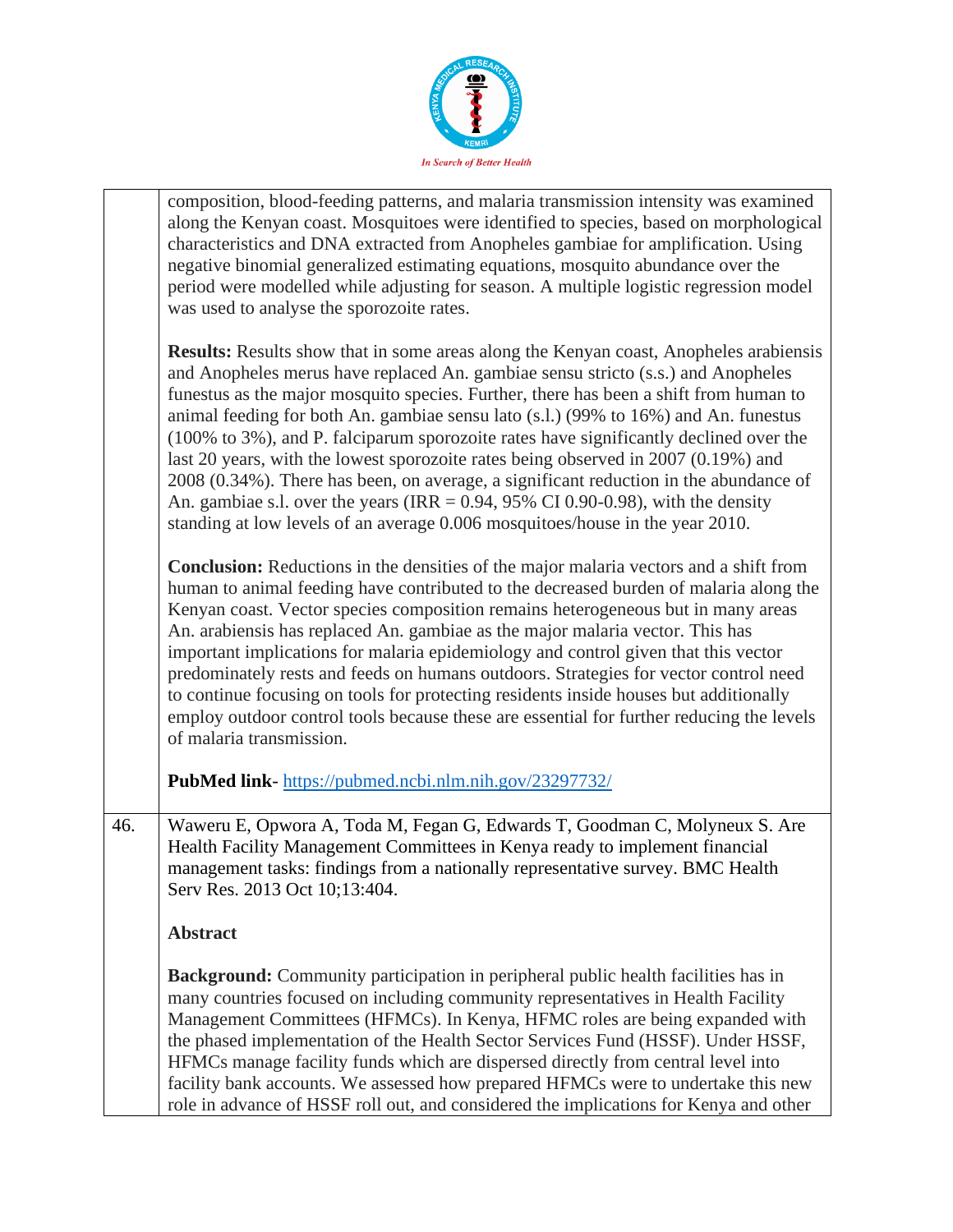

similar settings. **Methods:** Data were collected through a nationally representative sample of 248 public health centres and dispensaries in 24 districts in 2010. Data collection included surveys with in-charges ( $n = 248$ ), HFMC members ( $n = 464$ ) and facility users ( $n = 698$ ), and record reviews. These data were supplemented by semi-structured interviews with district health managers in each district. **Results:** Some findings supported preparedness of HFMCs to take on their new roles. Most facilities had bank accounts and HFMCs which met regularly. HFMC members and in-charges generally reported positive relationships, and HFMC members expressed high levels of motivation and job satisfaction. Challenges included users' low awareness of HFMCs, lack of training and clarity in roles among HFMCs, and some indications of strained relations with in-charges. Such challenges are likely to be common to many similar settings, and are therefore important considerations for any health facility based initiatives involving HFMCs. **Conclusion:** Most HFMCs have the basic requirements to operate. However to manage their own budgets effectively and meet their allocated roles in HSSF implementation, greater emphasis is needed on financial management training, targeted supportive supervision, and greater community awareness and participation. Once new budget management roles are fully established, qualitative and quantitative research on how HFMCs are adapting to their expanded roles, especially in financial management, would be valuable in informing similar financing mechanisms in Kenya and beyond. **PubMed link**- <https://pubmed.ncbi.nlm.nih.gov/24107094/> 47. Waweru E, Opwora A, Toda M, Fegan G, Edwards T, Goodman C, Molyneux S. Are Health Facility Management Committees in Kenya ready to implement financial management tasks: findings from a nationally representative survey. BMC Health Serv Res. 2013 Oct 10;13:404. **Abstract Background:** Community participation in peripheral public health facilities has in

many countries focused on including community representatives in Health Facility Management Committees (HFMCs). In Kenya, HFMC roles are being expanded with the phased implementation of the Health Sector Services Fund (HSSF). Under HSSF, HFMCs manage facility funds which are dispersed directly from central level into facility bank accounts. We assessed how prepared HFMCs were to undertake this new role in advance of HSSF roll out, and considered the implications for Kenya and other similar settings.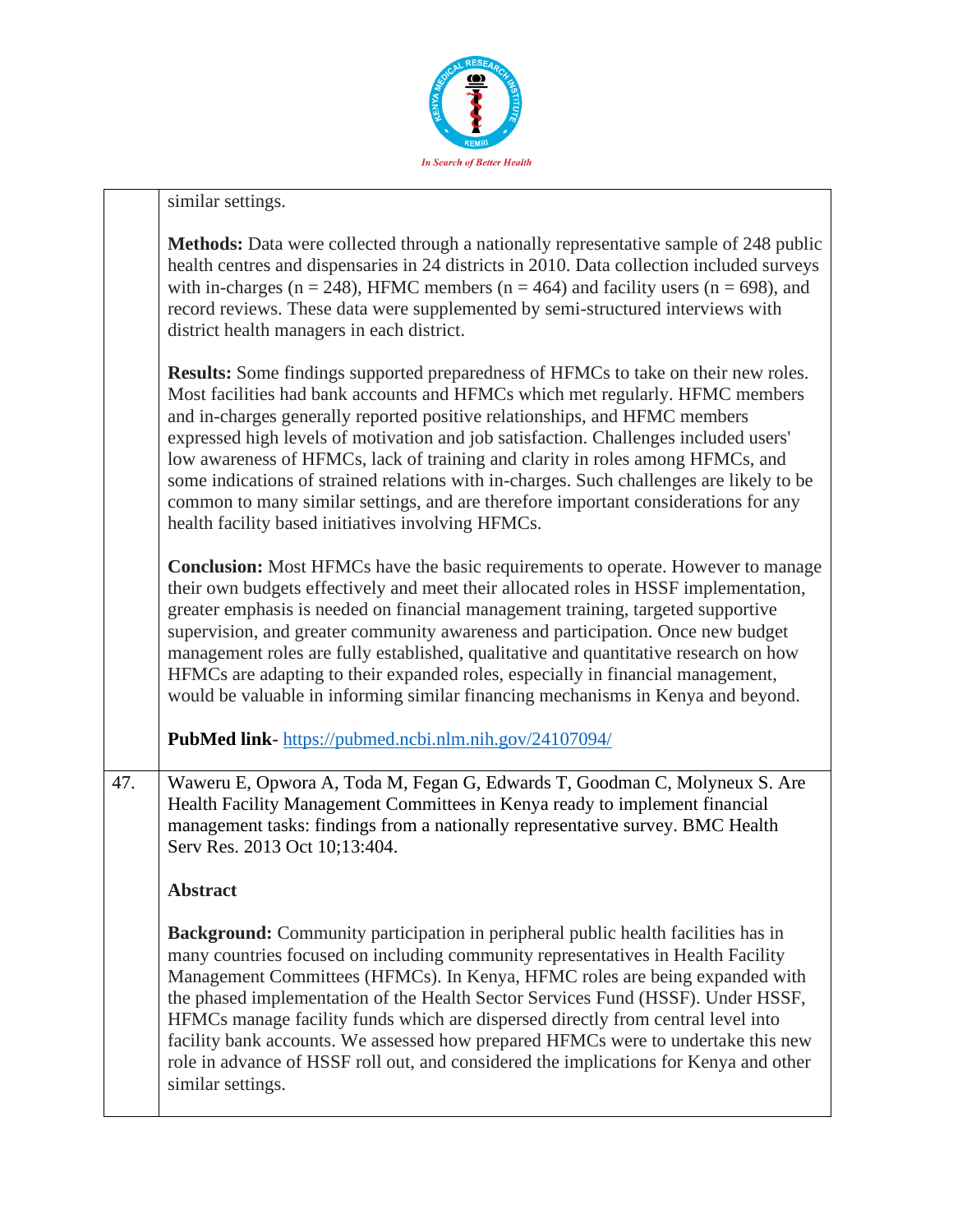

|     | Methods: Data were collected through a nationally representative sample of 248 public<br>health centres and dispensaries in 24 districts in 2010. Data collection included surveys<br>with in-charges ( $n = 248$ ), HFMC members ( $n = 464$ ) and facility users ( $n = 698$ ), and<br>record reviews. These data were supplemented by semi-structured interviews with<br>district health managers in each district.                                                                                                                                                                                                                                                                                                                                                                                                                                                                                                                                                        |
|-----|-------------------------------------------------------------------------------------------------------------------------------------------------------------------------------------------------------------------------------------------------------------------------------------------------------------------------------------------------------------------------------------------------------------------------------------------------------------------------------------------------------------------------------------------------------------------------------------------------------------------------------------------------------------------------------------------------------------------------------------------------------------------------------------------------------------------------------------------------------------------------------------------------------------------------------------------------------------------------------|
|     | <b>Results:</b> Some findings supported preparedness of HFMCs to take on their new roles.<br>Most facilities had bank accounts and HFMCs which met regularly. HFMC members<br>and in-charges generally reported positive relationships, and HFMC members<br>expressed high levels of motivation and job satisfaction. Challenges included users'<br>low awareness of HFMCs, lack of training and clarity in roles among HFMCs, and<br>some indications of strained relations with in-charges. Such challenges are likely to be<br>common to many similar settings, and are therefore important considerations for any<br>health facility based initiatives involving HFMCs.                                                                                                                                                                                                                                                                                                   |
|     | <b>Conclusion:</b> Most HFMCs have the basic requirements to operate. However to manage<br>their own budgets effectively and meet their allocated roles in HSSF implementation,<br>greater emphasis is needed on financial management training, targeted supportive<br>supervision, and greater community awareness and participation. Once new budget<br>management roles are fully established, qualitative and quantitative research on how<br>HFMCs are adapting to their expanded roles, especially in financial management,<br>would be valuable in informing similar financing mechanisms in Kenya and beyond.                                                                                                                                                                                                                                                                                                                                                         |
|     | PubMed link-https://pubmed.ncbi.nlm.nih.gov/24107094/                                                                                                                                                                                                                                                                                                                                                                                                                                                                                                                                                                                                                                                                                                                                                                                                                                                                                                                         |
| 48. | Hassan AS, Mwaringa SM, Obonyo CA, Nabwera HM, Sanders EJ, Rinke de Wit TF,<br>Cane PA, Berkley JA. Low prevalence of transmitted HIV type 1 drug resistance<br>among antiretroviral-naive adults in a rural HIV clinic in Kenya. AIDS Res Hum<br>Retroviruses. 2013 Jan; 29(1): 129-35.                                                                                                                                                                                                                                                                                                                                                                                                                                                                                                                                                                                                                                                                                      |
|     | <b>Abstract</b>                                                                                                                                                                                                                                                                                                                                                                                                                                                                                                                                                                                                                                                                                                                                                                                                                                                                                                                                                               |
|     | Low levels of HIV-1 transmitted drug resistance (TDR) have previously been reported<br>from many parts of sub-Saharan Africa (sSA). However, recent data, mostly from<br>urban settings, suggest an increase in the prevalence of HIV-1 TDR. Our objective was<br>to determine the prevalence of TDR mutations among HIV-1-infected, antiretroviral<br>(ARV)-naive adults enrolling for care in a rural HIV clinic in Kenya. Two cross-<br>sectional studies were carried out between July 2008 and June 2010. Plasma samples<br>from ARV-naive adults $(>15$ years old) at the time of registering for care after HIV<br>diagnosis and before starting ARVs were used. A portion of the pol subgenomic region<br>of the virus containing the protease and part of the reverse transcriptase genes was<br>amplified and sequenced. TDR mutations were identified and interpreted using the<br>Stanford HIV drug resistance database and the WHO list for surveillance of drug |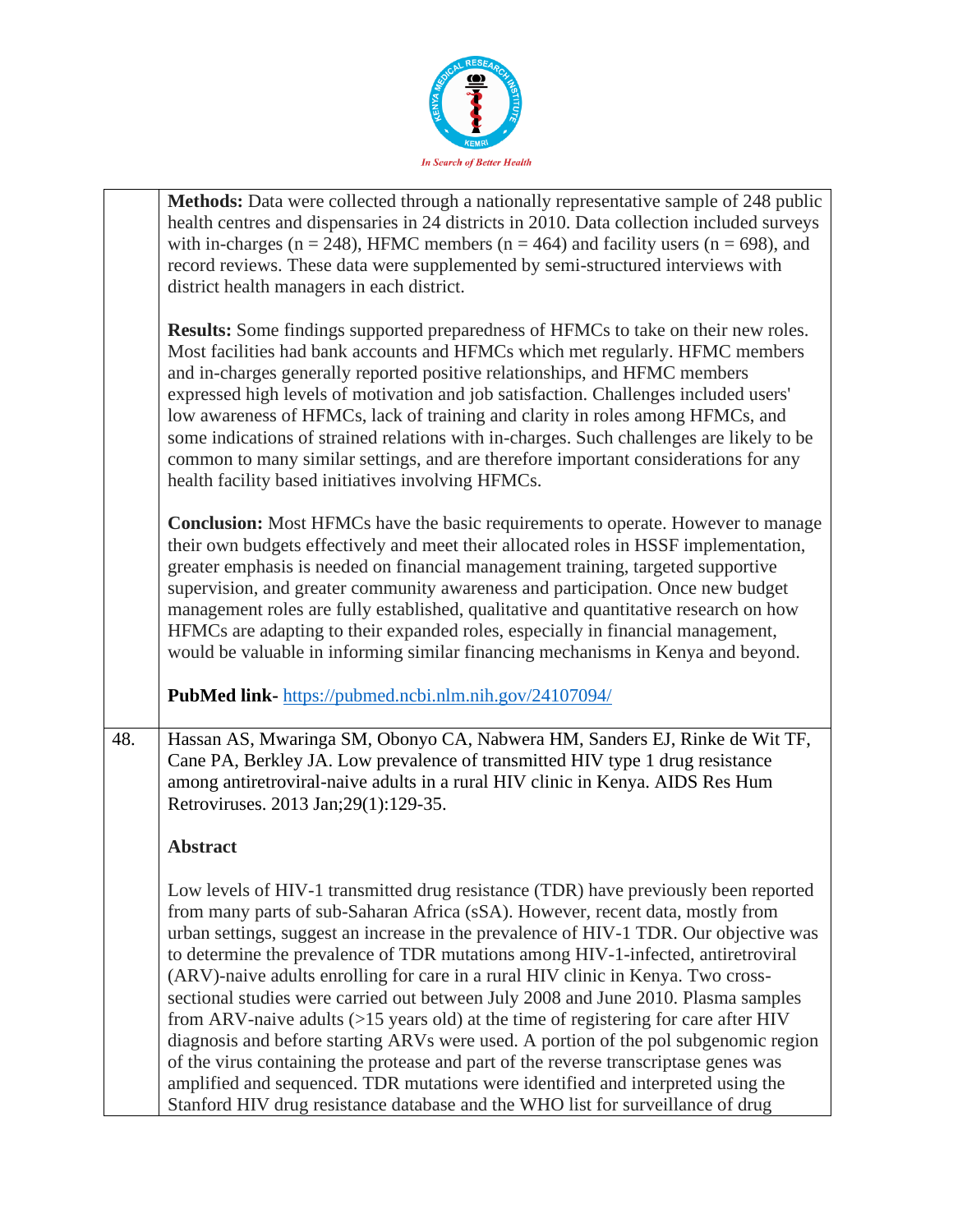

|     | resistance strains. Overall, samples from 182 ARV-naive adults [mean age (95% CI):<br>34.9 (33.3-36.4) years] were successfully amplified and sequenced. Two TDR<br>mutations to nucleoside reverse transcriptase inhibitors $[n=1 (T215D)]$ and protease<br>inhibitors $[n=1 (M46L)]$ were identified, giving an overall TDR prevalence of 1.1%<br>(95% CI: 0.1-3.9). Despite reports of an increase in the prevalence of HIV-1 TDR in<br>some urban settings in sSA, we report a prevalence of HIV-1 TDR of less than 5% at a<br>rural HIV clinic in coastal Kenya. Continued broader surveillance is needed to monitor<br>the extent of TDR in sSA.<br>PubMed link-https://pubmed.ncbi.nlm.nih.gov/22900472/                                                                                                                                                                                                                                                                                                                                                                                                                                                                                                                                                                                                                                                                                                                                                                                                           |
|-----|---------------------------------------------------------------------------------------------------------------------------------------------------------------------------------------------------------------------------------------------------------------------------------------------------------------------------------------------------------------------------------------------------------------------------------------------------------------------------------------------------------------------------------------------------------------------------------------------------------------------------------------------------------------------------------------------------------------------------------------------------------------------------------------------------------------------------------------------------------------------------------------------------------------------------------------------------------------------------------------------------------------------------------------------------------------------------------------------------------------------------------------------------------------------------------------------------------------------------------------------------------------------------------------------------------------------------------------------------------------------------------------------------------------------------------------------------------------------------------------------------------------------------|
| 49. | Van der Elst EM, Mbogua J, Operario D, Mutua G, Kuo C, Mugo P, Kanungi J,<br>Singh S, Haberer J, Priddy F, Sanders EJ. High acceptability of HIV pre-exposure<br>prophylaxis but challenges in adherence and use: qualitative insights from a<br>phase I trial of intermittent and daily PrEP in at-risk populations in Kenya.<br>AIDS Behav. 2013 Jul;17(6):2162-72                                                                                                                                                                                                                                                                                                                                                                                                                                                                                                                                                                                                                                                                                                                                                                                                                                                                                                                                                                                                                                                                                                                                                      |
|     | <b>Abstract</b>                                                                                                                                                                                                                                                                                                                                                                                                                                                                                                                                                                                                                                                                                                                                                                                                                                                                                                                                                                                                                                                                                                                                                                                                                                                                                                                                                                                                                                                                                                           |
|     | This paper used qualitative methods to explore experiences of men who have sex with<br>men and female sex workers in Nairobi and Mtwapa, Kenya, who used oral pre-<br>exposure prophylaxis (PrEP) for HIV prevention as part of a four-month trial of safety,<br>acceptability and adherence. Fifty-one of 72 volunteers who took part in a randomized,<br>placebo-controlled, blinded trial that compared daily and intermittent dosage of PrEP<br>underwent qualitative assessments after completing the trial. Analyses identified three<br>themes: (i) acceptability of PrEP was high, i.e. side effects were experienced early in<br>the study but diminished over time, however characteristics of pills could improve<br>comfort and use; (ii) social impacts such as stigma, rumors, and relationship difficulties<br>due to being perceived as HIV positive were prevalent; (iii) adherence was challenged<br>by complexities of daily life, in particular post-coital dosing adherence suffered from<br>alcohol use around time of sex, mobile populations, and transactional sex work. These<br>themes resonated across dosing regimens and gender, and while most participants<br>favored the intermittent dosing schedule, those in the intermittent group noted<br>particular challenges in adhering to the post-coital dose. Culturally appropriate and<br>consistent counseling addressing these issues may be critical for PrEP effectiveness.<br>PubMed link- https://pubmed.ncbi.nlm.nih.gov/23080358/ |
| 50. | Marsh V, Kombe F, Fitzpatrick R, Williams TN, Parker M, Molyneux S.                                                                                                                                                                                                                                                                                                                                                                                                                                                                                                                                                                                                                                                                                                                                                                                                                                                                                                                                                                                                                                                                                                                                                                                                                                                                                                                                                                                                                                                       |
|     | Consulting communities on feedback of genetic findings in international health<br>research: sharing sickle cell disease and carrier information in coastal Kenya.<br>BMC Med Ethics. 2013 Oct 14;14:41.                                                                                                                                                                                                                                                                                                                                                                                                                                                                                                                                                                                                                                                                                                                                                                                                                                                                                                                                                                                                                                                                                                                                                                                                                                                                                                                   |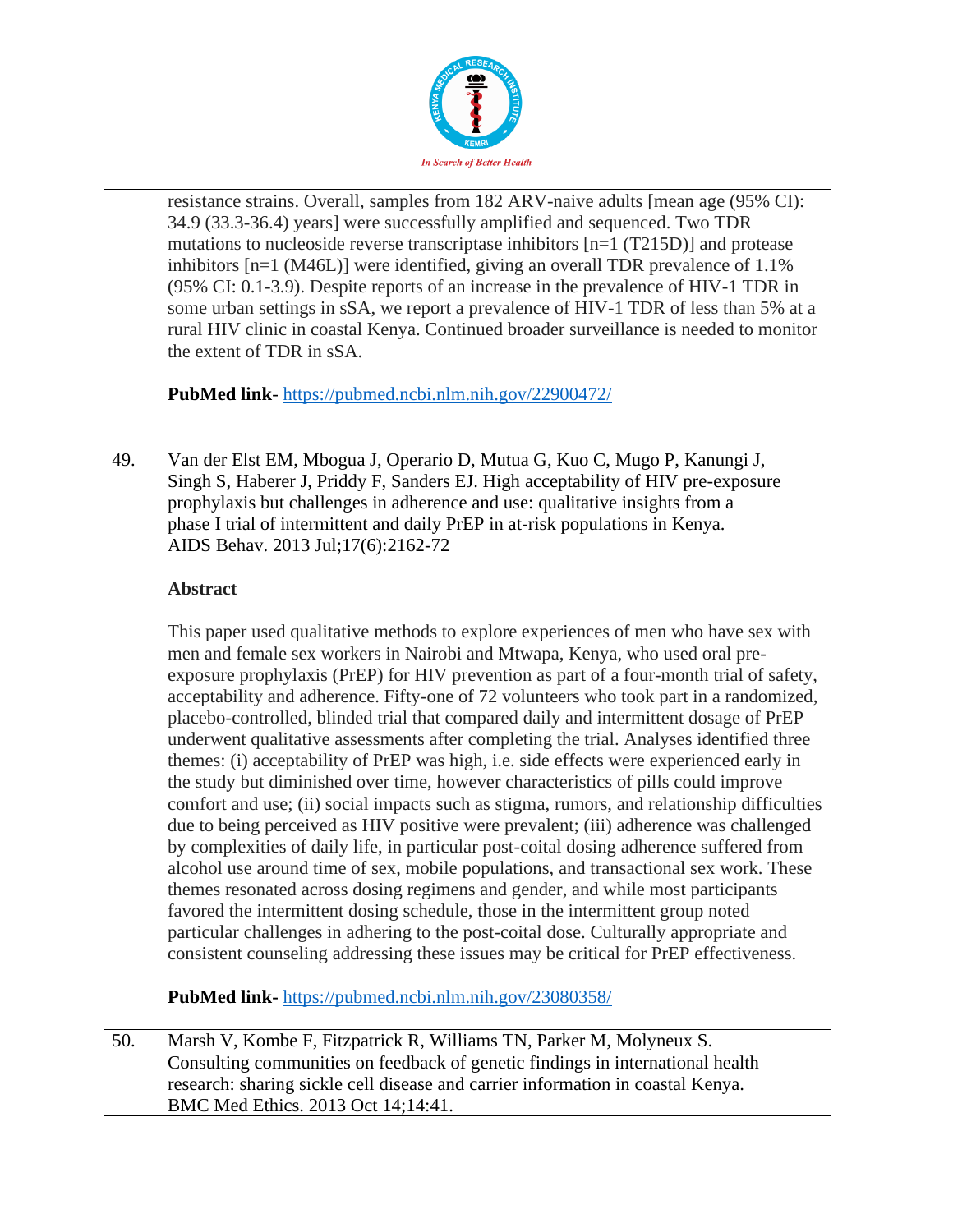

# **Abstract**

**Background:** International health research in malaria-endemic settings may include screening for sickle cell disease, given the relationship between this important genetic condition and resistance to malaria, generating questions about whether and how findings should be disclosed. The literature on disclosing genetic findings in the context of research highlights the role of community consultation in understanding and balancing ethically important issues from participants' perspectives, including social forms of benefit and harm, and the influence of access to care. To inform research practice locally, and contribute to policy more widely, this study aimed to explore the views of local residents in Kilifi County in coastal Kenya on how researchers should manage study-generated information on sickle cell disease and carrier status.

**Methods:** Between June 2010 and July 2011, we consulted 62 purposively selected Kilifi residents on how researchers should manage study-generated sickle cell disease findings. Methods drew on a series of deliberative informed small group discussions. Data were analysed thematically, using charts, to describe participants' perceptions of the importance of disclosing findings, including reasoning, difference and underlying values. Themes were derived from the underlying research questions and from issues emerging from discussions. Data interpretation drew on relevant areas of social science and bioethics literature.

**Results:** Perceived health and social benefits generated strong support for disclosing findings on sickle cell disease, but the balance of social benefits and harms was less clear for sickle cell trait. Many forms of health and social benefits and harms of information-sharing were identified, with important underlying values related to family interests and the importance of openness. The influence of micro and macro level contextual features and prioritization of values led to marked diversity of opinion.

**Conclusions:** The approach demonstrates a high ethical importance in many malaria endemic low-to-middle income country settings of disclosing sickle cell disease findings generated during research, alongside provision of effective care and locallyinformed counselling. Since these services are central to the benefits of disclosure, health researchers whose studies include screening for sickle cell disease should actively promote the development of health policy and services for this condition in situations of unmet need, including through the prior development of collaborative partnerships with government health managers and providers. Community consultation can importantly enrich ethical debate on research practice where in-depth exploration of informed views and the potential for difference are taken into account.

**PubMed link-** <https://pubmed.ncbi.nlm.nih.gov/24125465/>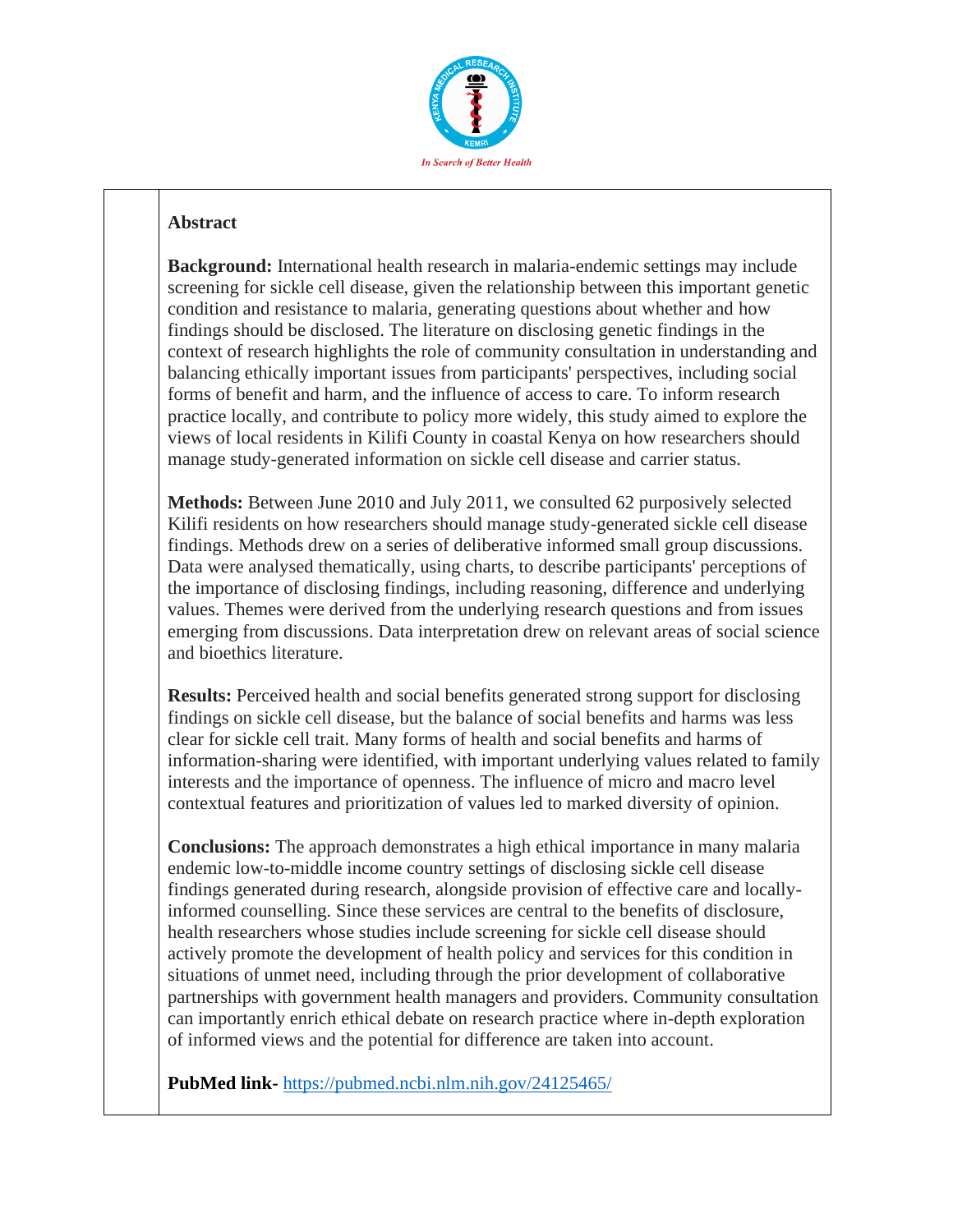

# 51. Zurovac D, Otieno G, Kigen S, Mbithi AM, Muturi A, Snow RW, Nyandigisi A. Ownership and use of mobile phones among health workers, caregivers of sick children and adult patients in Kenya: cross-sectional national survey. Global Health. 2013 May 14;9:20

### **Abstract**

**Background:** The rapid growth in mobile phone penetration and use of Short Message Service (SMS) has been seen as a potential solution to improve medical and public health practice in Africa. Several studies have shown effectiveness of SMS interventions to improve health workers' practices, patients' adherence to medications and availability of health facility commodities. To inform policy makers about the feasibility of facility-based SMS interventions, the coverage data on mobile phone ownership and SMS use among health workers and patients are needed.

**Methods:** In 2012, a national, cross-sectional, cluster sample survey was undertaken at 172 public health facilities in Kenya. Outpatient health workers and caregivers of sick children and adult patients were interviewed. The main outcomes were personal ownership of mobile phones and use of SMS among phone owners. The predictors analysis examined factors influencing phone ownership and SMS use.

**Results:** The analysis included 219 health workers and 1,177 patients' respondents (767 caregivers and 410 adult patients). All health workers possessed personal mobile phones and 98.6% used SMS. Among patients' respondents, 61.2% owned phones and 71.4% of phone owners used SMS. The phone ownership and SMS use was similar between caregivers of sick children and adult patients. The respondents who were male, more educated, literate and living in urban area were significantly more likely to own the phone and use SMS. The youngest respondents were less likely to own phones, however when the phones were owned, younger age groups were more likely to use SMS. Respondents living in wealthier areas were more likely to own phones; however when phones are owned no significant association between the poverty and SMS use was observed.

**Conclusions:** Mobile phone ownership and SMS use is ubiquitous among Kenyan health workers in the public sector. Among patients they serve the coverage in phone ownership and SMS use is lower and disparities exist with respect to gender, age, education, literacy, urbanization and poverty. Some of the disparities on SMS use can be addressed through the modalities of mHealth interventions and enhanced implementation processes while further growth in mobile phone penetration is needed to reduce the ownership gap.

**PubMed link-** <https://pubmed.ncbi.nlm.nih.gov/23672301/>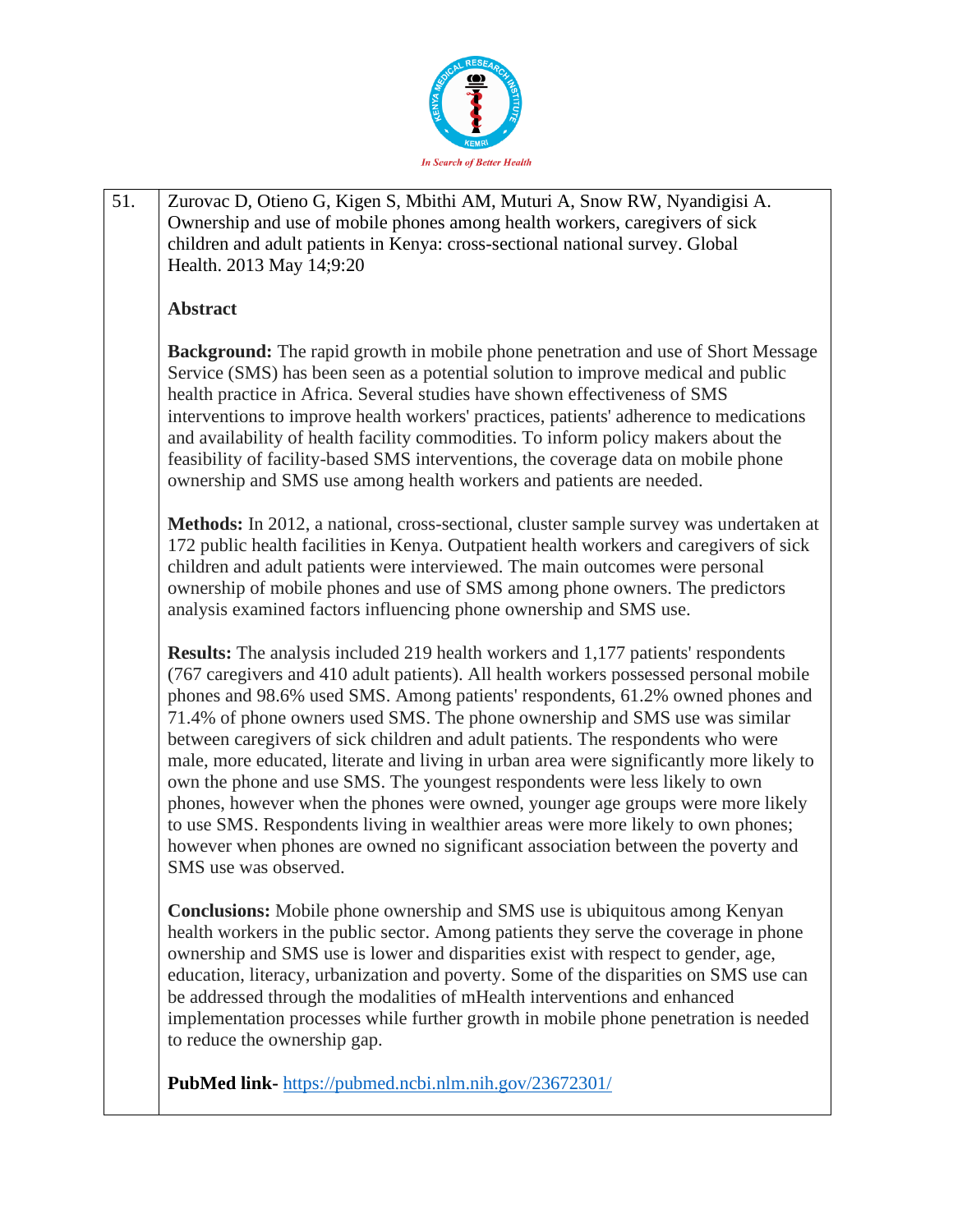

52. Mulupi S, Kirigia D, Chuma J. Community perceptions of health insurance and their preferred design features: implications for the design of universal health coverage reforms in Kenya. BMC Health Serv Res. 2013 Nov 12;13:474.

### **Abstract**

**Background:** Health insurance is currently being considered as a mechanism for promoting progress to universal health coverage (UHC) in many African countries. The concept of health insurance is relatively new in Africa, it is hardly well understood and remains unclear how it will function in countries where the majority of the population work outside the formal sector. Kenya has been considering introducing a national health insurance scheme (NHIS) since 2004. Progress has been slow, but commitment to achieve UHC through a NHIS remains. This study contributes to this process by exploring communities' understanding and perceptions of health insurance and their preferred designs features. Communities are the major beneficiaries of UHC reforms. Kenyans should understand the implications of health financing reforms and their preferred design features considered to ensure acceptability and sustainability.

**Methods:** Data presented in this paper are part of a study that explored feasibility of health insurance in Kenya. Data collection methods included a cross-sectional household survey ( $n = 594$  households) and focus group discussions ( $n = 16$ ).

**Results:** About half of the household survey respondents had at least one member in a health insurance scheme. There was high awareness of health insurance schemes but limited knowledge of how health insurance functions as well as understanding of key concepts related to income and risk cross-subsidization. Wide dissatisfaction with the public health system was reported. However, the government was the most preferred and trusted agency for collecting revenue as part of a NHIS. People preferred a comprehensive benefit package that included inpatient and outpatient care with no copayments. Affordability of premiums, timing of contributions and the extent to which population needs would be met under a contributory scheme were major issues of concern for a NHIS design. Possibilities of funding health care through tax instead of NHIS were raised and preferred by the majority.

**Conclusion:** This study provides important information on community understanding and perceptions of health insurance. As Kenya continues to prepare for UHC, it is important that communities are educated and engaged to ensure that the NHIS is acceptable to the population it serves.

**PubMed link-** <https://pubmed.ncbi.nlm.nih.gov/24219335/>

| 53. | Ochomo EO, Bayoh NM, Walker ED, Abongo BO, Ombok MO, Ouma C, Githeko             |
|-----|----------------------------------------------------------------------------------|
|     | AK, Vulule J, Yan G, Gimnig JE. The efficacy of long-lasting nets with declining |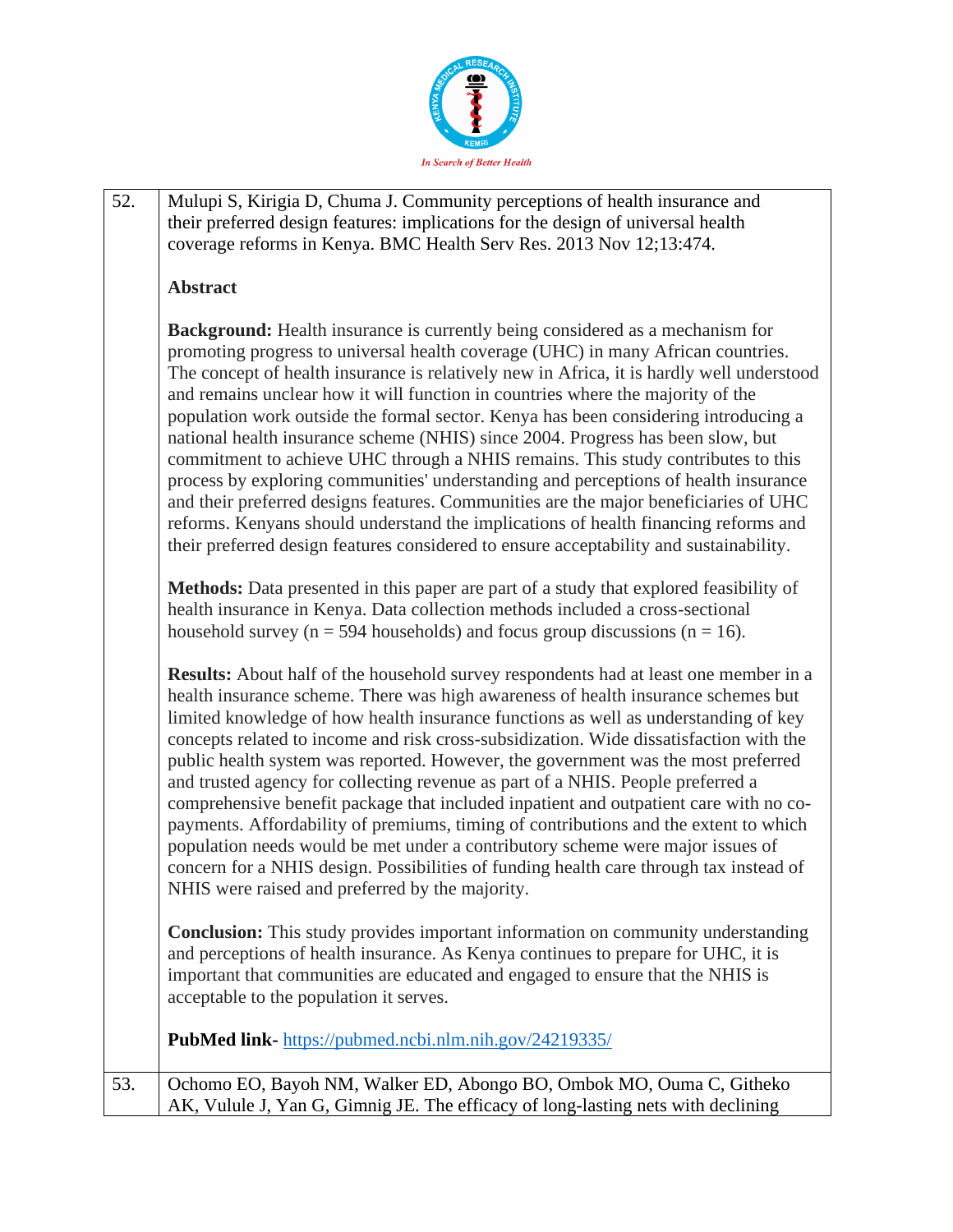

physical integrity may be compromised in areas with high levels of pyrethroid resistance. Malar J. 2013 Oct 24;12:368.

### **Abstract**

**Background:** Long-lasting insecticide-treated mosquito nets (LLINs) are a primary malaria prevention strategy in sub-Saharan Africa. However, emergence of insecticide resistance threatens the effectiveness of LLINs.

**Methods:** Cross-sectional surveys of LLINs were conducted in houses of seven and four villages in Gem and Bungoma Districts in western Kenya, respectively. Condition (number and area of holes in the nets), number and species of mosquitoes resting inside them, and insecticidal activity of nets were quantified. Mosquitoes collected inside nets were allowed to lay eggs and progeny tested for susceptibility to deltamethrin and permethrin, pyrethoids commonly deployed in LLINs in western Kenya.

**Results:** In Gem, 83.3% of nets were less than three years old and 32.4% had at least one hole of any size; while in Bungoma, 92% were less than three years old and 48% had at least one hole. No anopheline and five Culex spp. mosquitoes were found resting inside nets in Gem regardless of the number and size of holes, while 552 Anopheles gambiae s.l., five Anopheles funestus s.l. and 137 Culex spp. were in nets in Bungoma. The number of mosquitoes resting inside nets increased with hole areas >50 cm in Bungoma. In WHO resistance assays, f1 offspring of samples collected in nets in Bungoma were 94 and 65% resistant to deltamethrin and permethrin, respectively. Nets from Bungoma retained strong activity against a susceptible laboratory strain, but not against f1 offspring of field-collected An. gambiae s.s. All An. gambiae s.s. samples collected in nets were homozygous for the kdr genotype L1014S.

**Conclusions:** In areas with pyrethroid resistant vectors, LLINs with modest hole areas permit mosquito entry and feeding, providing little protection against the vectors. LLIN formulations develop large holes within three years of use, diminishing their presupposed lifetime effectiveness.

**PubMed link**- <https://pubmed.ncbi.nlm.nih.gov/24156715/>

54. Molyneux S, Njue M, Boga M, Akello L, Olupot-Olupot P, Engoru C, Kiguli S, Maitland K. 'The words will pass with the blowing wind': staff and parent views of the deferred consent process, with prior assent, used in an emergency fluids trial in two African hospitals. PLoS One. 2013;8(2):e54894

**Abstract**

**Objective:** To document and explore the views and experiences of key stakeholders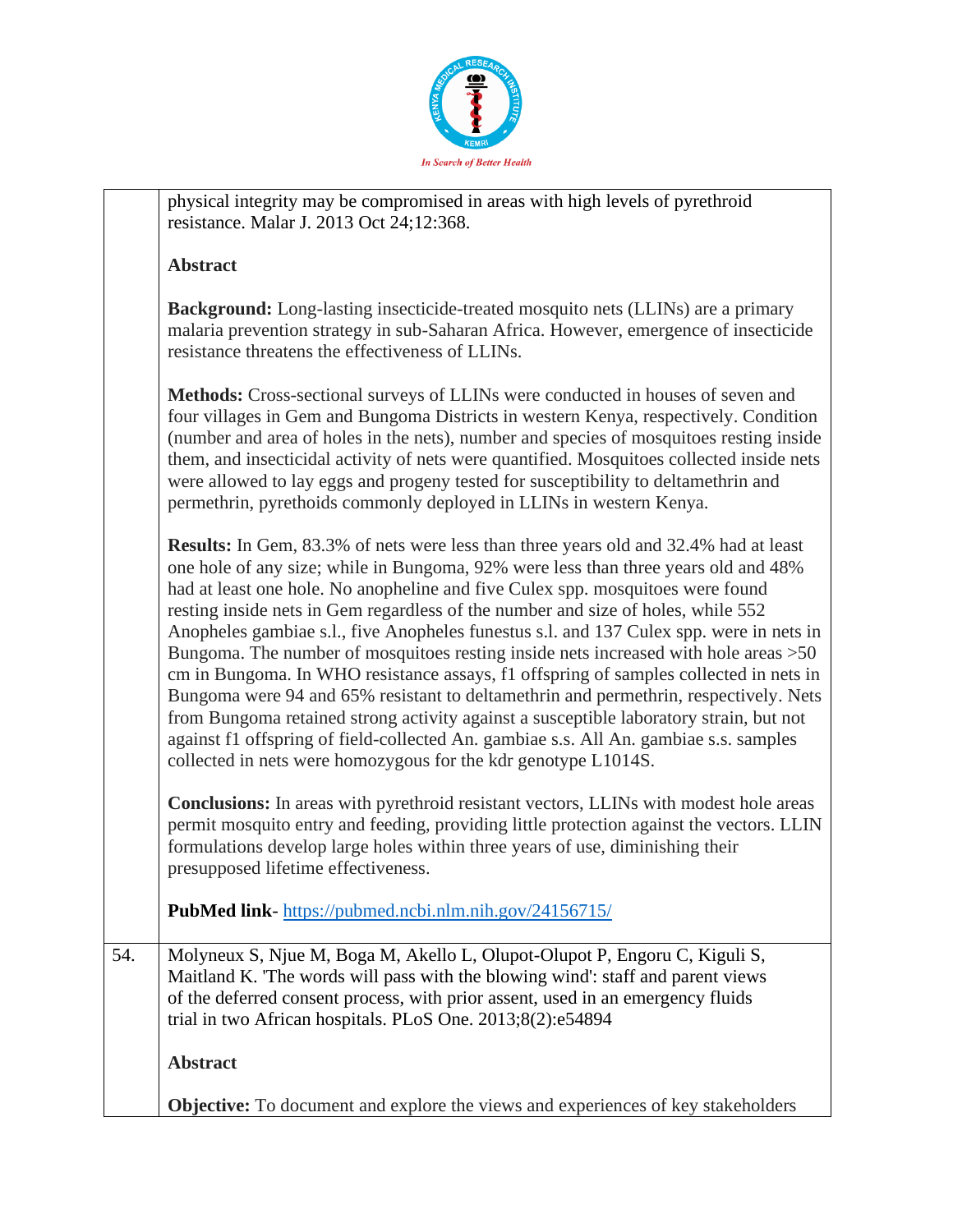

|     | regarding the consent procedures of an emergency research clinical trial examining<br>immediate fluid resuscitation strategies, and to discuss the implications for similar<br>trials in future.                                                                                                                                                                                                                                                                                                                                                                                                                                                                                                                                                                                                                                                                                                                                                                                                                                                                                                                                                                                                                                                                                                                                                                                                                                                                                                                                                                                                         |
|-----|----------------------------------------------------------------------------------------------------------------------------------------------------------------------------------------------------------------------------------------------------------------------------------------------------------------------------------------------------------------------------------------------------------------------------------------------------------------------------------------------------------------------------------------------------------------------------------------------------------------------------------------------------------------------------------------------------------------------------------------------------------------------------------------------------------------------------------------------------------------------------------------------------------------------------------------------------------------------------------------------------------------------------------------------------------------------------------------------------------------------------------------------------------------------------------------------------------------------------------------------------------------------------------------------------------------------------------------------------------------------------------------------------------------------------------------------------------------------------------------------------------------------------------------------------------------------------------------------------------|
|     | Methods: A social science sub-study of the FEAST (Fluid Expansion As Supportive<br>Therapy) trial. Interviews were held with trial team members ( $n = 30$ ), health workers<br>$(n = 15)$ and parents $(n = 51)$ from two purposively selected hospitals in Soroti,<br>Uganda, and Kilifi, Kenya.                                                                                                                                                                                                                                                                                                                                                                                                                                                                                                                                                                                                                                                                                                                                                                                                                                                                                                                                                                                                                                                                                                                                                                                                                                                                                                       |
|     | Findings: Overall, deferred consent with prior assent was seen by staff and parents as<br>having the potential to protect the interests of both patients and researchers, and to<br>avoid delays in starting treatment. An important challenge is that the validity of verbal<br>assent is undermined when inadequate initial information is poorly understood. This<br>concern needs to be balanced against the possibility that full prior consent on<br>admission potentially causes harm through introducing delays. Full prior consent also<br>potentially imposes worries on parents that clinicians are uncertain about how to<br>proceed and that clinicians want to absolve themselves of any responsibility for the<br>child's outcome (some parents' interpretation of the need for signed consent).<br>Voluntariness is clearly compromised for both verbal assent and full prior consent in a<br>context of such vulnerability and stress. Further challenges in obtaining verbal assent<br>were: what to do in the absence of the household decision-maker (often the father); and<br>how medical staff handle parents not giving a clear agreement or refusal.<br><b>Conclusion:</b> While the challenges identified are faced in all research in low-income<br>settings, they are magnified for emergency trials by the urgency of decision making<br>and treatment needs. Consent options will need to be tailored to particular studies and<br>settings, and might best be informed by consultation with staff members and<br>community representatives using a deliberative approach. |
|     | PubMed link-https://pubmed.ncbi.nlm.nih.gov/23408950/                                                                                                                                                                                                                                                                                                                                                                                                                                                                                                                                                                                                                                                                                                                                                                                                                                                                                                                                                                                                                                                                                                                                                                                                                                                                                                                                                                                                                                                                                                                                                    |
| 55. | Wafula F, Molyneux C, Mackintosh M, Goodman C. Protecting the public or<br>setting the bar too high? Understanding the causes and consequences of<br>regulatory actions of front-line regulators and specialized drug shop operators<br>in Kenya. Soc Sci Med. 2013 Nov; 97(100): 220-7.                                                                                                                                                                                                                                                                                                                                                                                                                                                                                                                                                                                                                                                                                                                                                                                                                                                                                                                                                                                                                                                                                                                                                                                                                                                                                                                 |
|     | <b>Abstract</b>                                                                                                                                                                                                                                                                                                                                                                                                                                                                                                                                                                                                                                                                                                                                                                                                                                                                                                                                                                                                                                                                                                                                                                                                                                                                                                                                                                                                                                                                                                                                                                                          |
|     | Garlic (Allium sativum L. fam. Alliaceae) is one of the most researched and best-<br>selling herbal products on the market. For centuries it was used as a traditional remedy<br>for most health-related disorders. Also, it is widely used as a food ingredient--spice and<br>aphrodisiac. Garlic's properties result from a combination of variety biologically active                                                                                                                                                                                                                                                                                                                                                                                                                                                                                                                                                                                                                                                                                                                                                                                                                                                                                                                                                                                                                                                                                                                                                                                                                                 |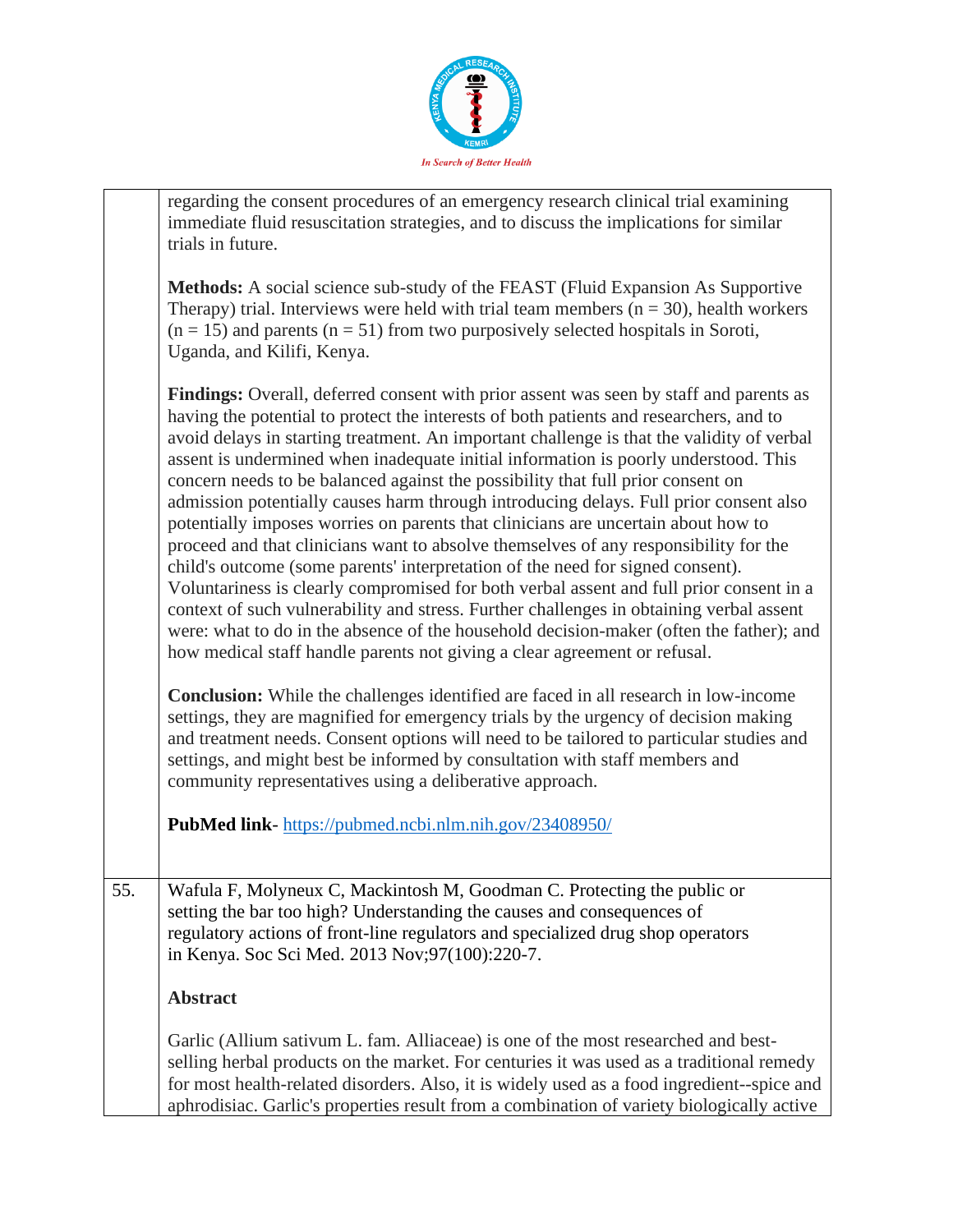

|     | substances which all together are responsible for its curative effect. The compounds<br>contained in garlic synergistically influence each other so that they can have different<br>effects. The active ingredients of garlic include enzymes (e.g. alliinase), sulfur-<br>containing compounds such as alliin and compounds produced enzymatically from<br>alliin (e.g. allicin). There is a lot of variation among garlic products sold for medicinal<br>purposes. The concentration of Allicin (main active ingredient) and the source of<br>garlic's distinctive odor depend on processing method. Allicin is unstable, and changes<br>into a different chemicals rather quickly. It's documented that products obtained even<br>without allicin such as aged garlic extract (AGE), have a clear and significant<br>biological effect in immune system improvement, treatment of cardiovascular diseases,<br>cancer, liver and other areas. Some products have a coating (enteric coating) to protect<br>them against attack by stomach acids. Clinically, garlic has been evaluated for a<br>number of purposes, including treatment of hypertension, hypercholesterolemia,<br>diabetes, rheumatoid arthritis, cold or the prevention of atherosclerosis and the<br>development of tumors. Many available publications indicates possible antibacterial,<br>anti-hypertensive and anti-thrombotic properties of garlic. Due to the chemical<br>complexity of garlic and the use of different processing methods we obtain<br>formulations with varying degrees of efficacy and safety.<br>PubMed link-https://pubmed.ncbi.nlm.nih.gov/24964572/ |
|-----|------------------------------------------------------------------------------------------------------------------------------------------------------------------------------------------------------------------------------------------------------------------------------------------------------------------------------------------------------------------------------------------------------------------------------------------------------------------------------------------------------------------------------------------------------------------------------------------------------------------------------------------------------------------------------------------------------------------------------------------------------------------------------------------------------------------------------------------------------------------------------------------------------------------------------------------------------------------------------------------------------------------------------------------------------------------------------------------------------------------------------------------------------------------------------------------------------------------------------------------------------------------------------------------------------------------------------------------------------------------------------------------------------------------------------------------------------------------------------------------------------------------------------------------------------------------------------------------------------------------------------------------------------|
|     |                                                                                                                                                                                                                                                                                                                                                                                                                                                                                                                                                                                                                                                                                                                                                                                                                                                                                                                                                                                                                                                                                                                                                                                                                                                                                                                                                                                                                                                                                                                                                                                                                                                      |
| 56. | van der Elst EM, Gichuru E, Omar A, Kanungi J, Duby Z, Midoun M, Shangani S,<br>Graham SM, Smith AD, Sanders EJ, Operario D. Experiences of Kenyan healthcare<br>workers providing services to men who have sex with men: qualitative findings<br>from a sensitivity training programme. J Int AIDS Soc. 2013 Dec 2;16 Suppl<br>3(4Suppl 3):18741                                                                                                                                                                                                                                                                                                                                                                                                                                                                                                                                                                                                                                                                                                                                                                                                                                                                                                                                                                                                                                                                                                                                                                                                                                                                                                    |
|     | <b>Abstract</b>                                                                                                                                                                                                                                                                                                                                                                                                                                                                                                                                                                                                                                                                                                                                                                                                                                                                                                                                                                                                                                                                                                                                                                                                                                                                                                                                                                                                                                                                                                                                                                                                                                      |
|     | <b>Introduction:</b> Men who have sex with men (MSM) in Kenya are at high risk for HIV<br>and may experience prejudiced treatment in health settings due to stigma. An on-line<br>computer-facilitated MSM sensitivity programme was conducted to educate healthcare<br>workers (HCWs) about the health issues and needs of MSM patients.                                                                                                                                                                                                                                                                                                                                                                                                                                                                                                                                                                                                                                                                                                                                                                                                                                                                                                                                                                                                                                                                                                                                                                                                                                                                                                            |
|     | Methods: Seventy-four HCWs from 49 ART-providing health facilities in the Kenyan<br>Coast were recruited through purposive sampling to undergo a two-day MSM<br>sensitivity training. We conducted eight focus group discussions (FGDs) with<br>programme participants prior to and three months after completing the training<br>programme. Discussions aimed to characterize HCWs' challenges in serving MSM<br>patients and impacts of programme participation on HCWs' personal attitudes and<br>professional capacities.                                                                                                                                                                                                                                                                                                                                                                                                                                                                                                                                                                                                                                                                                                                                                                                                                                                                                                                                                                                                                                                                                                                        |
|     | <b>Results:</b> Before participating in the training programme, HCWs described secondary                                                                                                                                                                                                                                                                                                                                                                                                                                                                                                                                                                                                                                                                                                                                                                                                                                                                                                                                                                                                                                                                                                                                                                                                                                                                                                                                                                                                                                                                                                                                                             |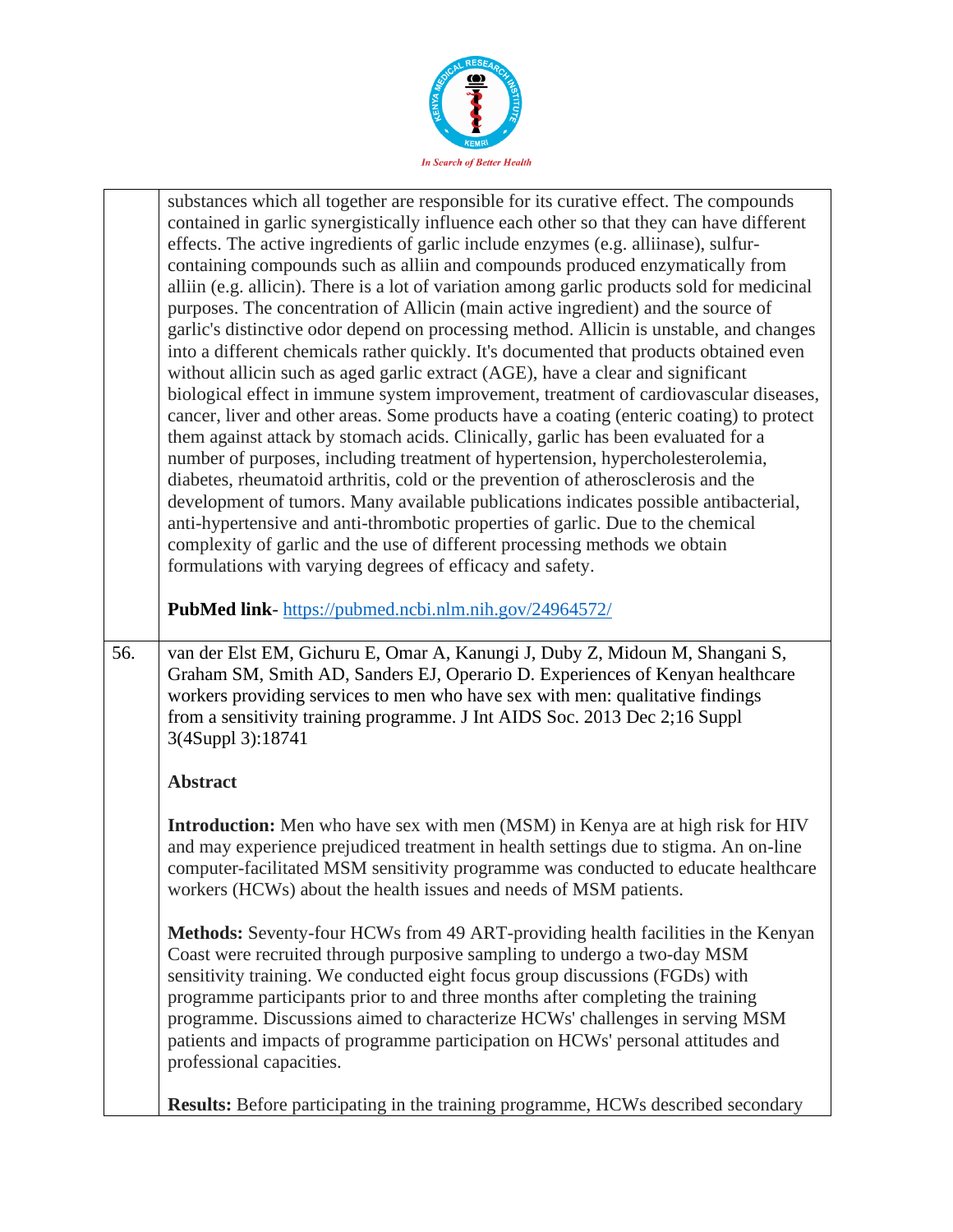

|     | stigma, lack of professional education about MSM, and personal and social prejudices<br>as barriers to serving MSM clients. After completing the programme, HCWs expressed<br>greater acknowledgement of MSM patients in their clinics, endorsed the need to treat<br>MSM patients with high professional standards and demonstrated sophisticated<br>awareness of the social and behavioural risks for HIV among MSM.                                                                                                                                                                                                                                                                                                                                                    |
|-----|---------------------------------------------------------------------------------------------------------------------------------------------------------------------------------------------------------------------------------------------------------------------------------------------------------------------------------------------------------------------------------------------------------------------------------------------------------------------------------------------------------------------------------------------------------------------------------------------------------------------------------------------------------------------------------------------------------------------------------------------------------------------------|
|     | <b>Conclusions:</b> Findings provide support for this approach to improving health services<br>for MSM patients. Further efforts are needed to broaden the reach of this training in<br>other areas, address identified barriers to HCW participation and evaluate programme<br>effects on patient and HCW outcomes using rigorous methodology.                                                                                                                                                                                                                                                                                                                                                                                                                           |
|     | PubMed link-https://pubmed.ncbi.nlm.nih.gov/24321109/                                                                                                                                                                                                                                                                                                                                                                                                                                                                                                                                                                                                                                                                                                                     |
| 57. | Okello G, Jones C, Bonareri M, Ndegwa SN, McHaro C, Kengo J, Kinyua K,<br>Dubeck MM, Halliday KE, Jukes MC, Molyneux S, Brooker SJ. Challenges for<br>consent and community engagement in the conduct of cluster randomized trial among<br>school children in low income settings: experiences from Kenya. Trials. 2013 May<br>16;14:142.                                                                                                                                                                                                                                                                                                                                                                                                                                 |
|     | <b>Abstract</b>                                                                                                                                                                                                                                                                                                                                                                                                                                                                                                                                                                                                                                                                                                                                                           |
|     | <b>Background:</b> There are a number of practical and ethical issues raised in school-based<br>health research, particularly those related to obtaining consent from parents and assent<br>from children. One approach to developing, strengthening, and supporting appropriate<br>consent and assent processes is through community engagement. To date, much of the<br>literature on community engagement in biomedical research has concentrated on<br>community- or hospital-based research, with little documentation, if any, of community<br>engagement in school-based health research. In this paper we discuss our experiences<br>of consent, assent and community engagement in implementing a large school-based<br>cluster randomized trial in rural Kenya. |
|     | Methods: Data collected as part of a qualitative study investigating the acceptability of<br>the main trial, focus group discussions with field staff, observations of practice and<br>authors' experiences are used to: 1) highlight the challenges faced in obtaining<br>assent/consent; and 2) strategies taken to try to both protect participant rights<br>(including to refuse and to withdraw) and ensure the success of the trial.                                                                                                                                                                                                                                                                                                                                |
|     | Results: Early meetings with national, district and local level stakeholders were<br>important in establishing their co-operation and support for the project. Despite this<br>support, both practical and ethical challenges were encountered during consenting and<br>assenting procedures. Our strategy for addressing these challenges focused on<br>improving communication and understanding of the trial, and maintaining dialogue                                                                                                                                                                                                                                                                                                                                 |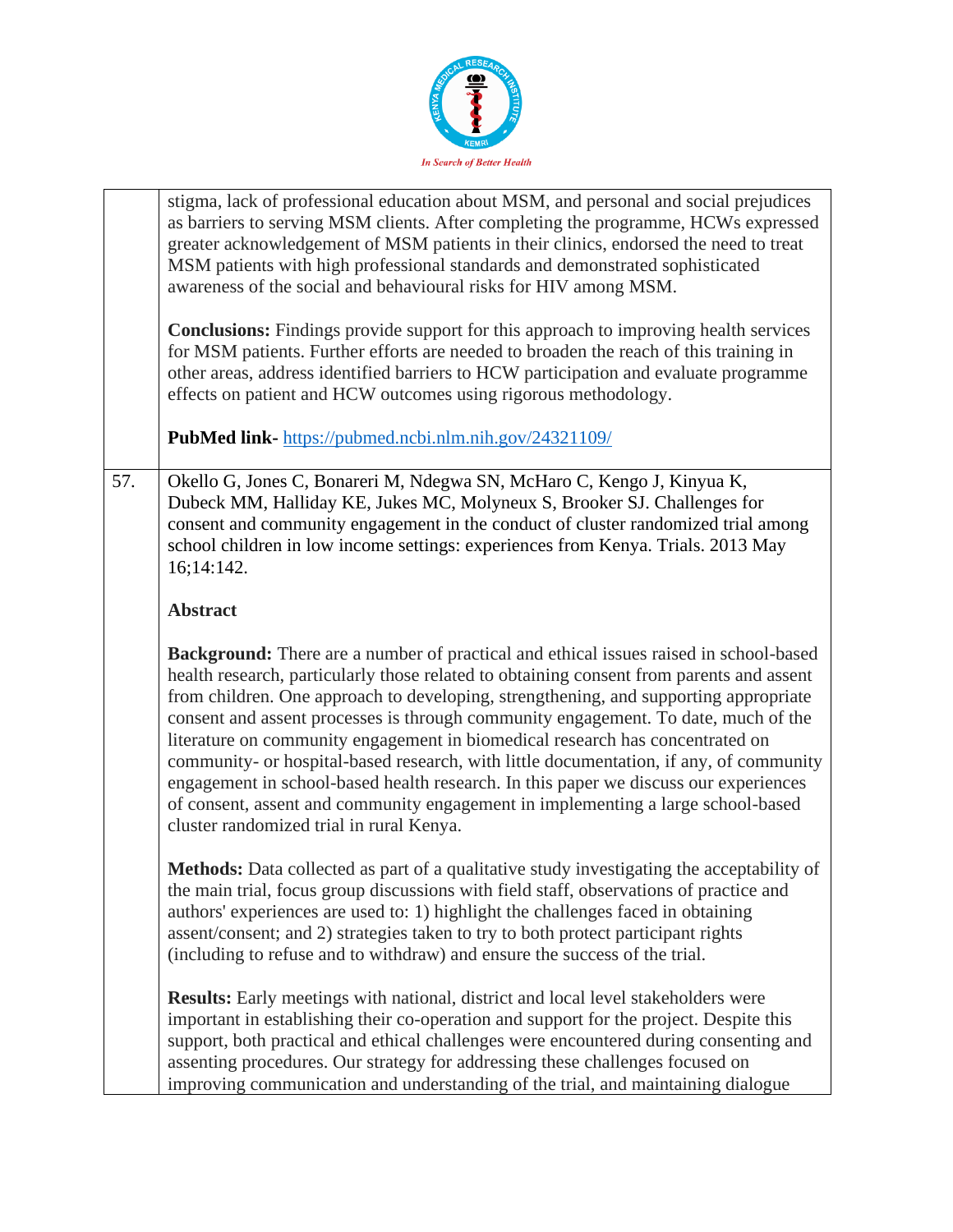

|     | with all the relevant stakeholders throughout the study period.                                                                                                                                                                                                                                                                                                                                                                                                                                                                                                                                                                                                                                                                                                                                                                                                                                                                                                                                                                                                    |
|-----|--------------------------------------------------------------------------------------------------------------------------------------------------------------------------------------------------------------------------------------------------------------------------------------------------------------------------------------------------------------------------------------------------------------------------------------------------------------------------------------------------------------------------------------------------------------------------------------------------------------------------------------------------------------------------------------------------------------------------------------------------------------------------------------------------------------------------------------------------------------------------------------------------------------------------------------------------------------------------------------------------------------------------------------------------------------------|
|     | <b>Conclusions:</b> A range of stakeholders within and beyond schools play a key role in<br>school based health trials. Community entry and information dissemination strategies<br>need careful planning from the outset, and with on-going consultation and feedback<br>mechanisms established in order to identify and address concerns as they arise. We<br>believe our experiences, and the ethical and practical issues and dilemmas encountered,<br>will be of interest for others planning to conduct school-based research in Africa.                                                                                                                                                                                                                                                                                                                                                                                                                                                                                                                     |
|     | PubMed link-https://pubmed.ncbi.nlm.nih.gov/23680181/                                                                                                                                                                                                                                                                                                                                                                                                                                                                                                                                                                                                                                                                                                                                                                                                                                                                                                                                                                                                              |
| 58. | Kedenge SV, Kangwana BP, Waweru EW, Nyandigisi AJ, Pandit J, Brooker SJ,<br>Snow RW, Goodman CA. Understanding the impact of subsidizing artemisinin-based<br>combination therapies (ACTs) in the retail sector--results from focus group<br>discussions in rural Kenya. PLoS One. 2013;8(1):e54371                                                                                                                                                                                                                                                                                                                                                                                                                                                                                                                                                                                                                                                                                                                                                                |
|     | <b>Abstract</b>                                                                                                                                                                                                                                                                                                                                                                                                                                                                                                                                                                                                                                                                                                                                                                                                                                                                                                                                                                                                                                                    |
|     | Background: There is considerable interest in the potential of private sector subsidies<br>to increase availability and affordability of artemisinin-based combination therapies<br>(ACTs) for malaria treatment. A cluster randomized trial of such subsidies was<br>conducted in 3 districts in Kenya, comprising provision of subsidized packs of<br>paediatric ACT to retail outlets, training of retail staff, and community awareness<br>activities. The results demonstrated a substantial increase in ACT availability and<br>coverage, though patient counselling and adherence were suboptimal. We conducted a<br>qualitative study in order to understand why these successes and limitations occurred.                                                                                                                                                                                                                                                                                                                                                 |
|     | Methodology/principal findings: Eighteen focus group discussions were conducted, 9<br>with retailers and 9 with caregivers, to document experiences with the intervention.<br>Respondents were positive about intervention components, praising the focused retailer<br>training, affordable pricing, strong promotional activities, dispensing job aids, and<br>consumer friendly packaging, which are likely to have contributed to the positive<br>access and coverage outcomes observed. However, many retailers still did not stock<br>ACT, due to insufficient supplies, lack of capital and staff turnover. Advice to<br>caregivers was poor due to insufficient time, and poor recall of instructions. Adherence<br>by caregivers to dosing guidelines was sub-optimal, because of a wish to save tablets<br>for other episodes, doses being required at night, stopping treatment when the child felt<br>better, and the number and bitter taste of the tablets. Caregivers used a number of<br>strategies to obtain paediatric ACT for older age groups. |
|     | <b>Conclusions/significance:</b> This study has highlighted that important components of a<br>successful ACT subsidy intervention are regular retailer training, affordable pricing, a<br>reliable supply chain and community mobilization emphasizing patient adherence and                                                                                                                                                                                                                                                                                                                                                                                                                                                                                                                                                                                                                                                                                                                                                                                       |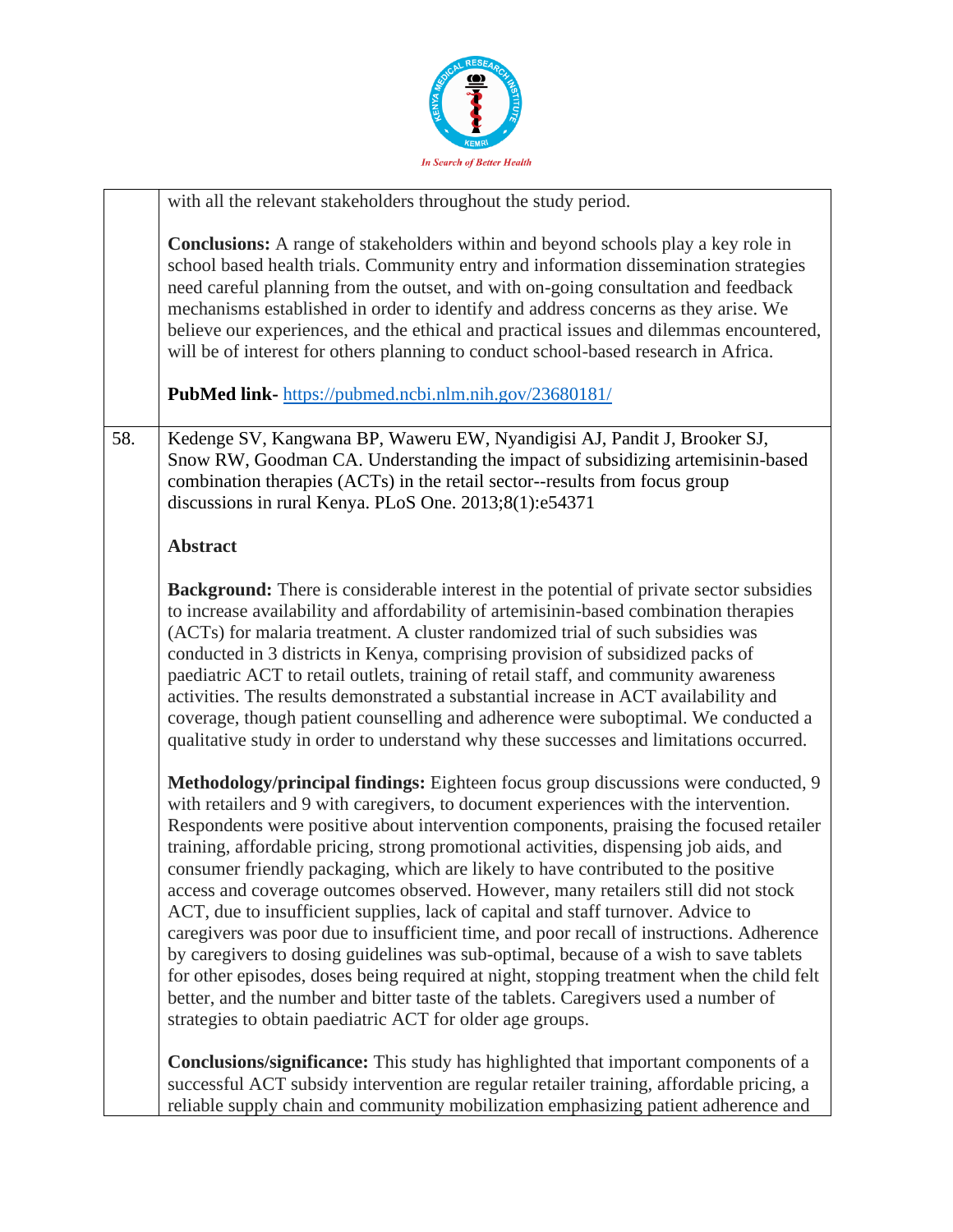

|     | when to seek further care.                                                                                                                                                                                                                                                                                                                                                                                                                                                                                                                                                                                                                                                                                                                                                                                                                                                                                                                                                                                                                                                           |
|-----|--------------------------------------------------------------------------------------------------------------------------------------------------------------------------------------------------------------------------------------------------------------------------------------------------------------------------------------------------------------------------------------------------------------------------------------------------------------------------------------------------------------------------------------------------------------------------------------------------------------------------------------------------------------------------------------------------------------------------------------------------------------------------------------------------------------------------------------------------------------------------------------------------------------------------------------------------------------------------------------------------------------------------------------------------------------------------------------|
|     | PubMed link-https://pubmed.ncbi.nlm.nih.gov/23342143/                                                                                                                                                                                                                                                                                                                                                                                                                                                                                                                                                                                                                                                                                                                                                                                                                                                                                                                                                                                                                                |
| 59. | Oria PA, Arunga G, Lebo E, Wong JM, Emukule G, Muthoka P, Otieno N, Mutonga<br>D, Breiman RF, Katz MA. Assessing parents' knowledge and attitudes towards<br>seasonal influenza vaccination of children before and after a seasonal influenza<br>vaccination effectiveness study in low-income urban and rural Kenya, 2010-2011.<br>BMC Public Health. 2013 Apr 25;13:391.                                                                                                                                                                                                                                                                                                                                                                                                                                                                                                                                                                                                                                                                                                           |
|     | <b>Abstract</b>                                                                                                                                                                                                                                                                                                                                                                                                                                                                                                                                                                                                                                                                                                                                                                                                                                                                                                                                                                                                                                                                      |
|     | <b>Background:</b> Influenza vaccine is rarely used in Kenya, and little is known about<br>attitudes towards the vaccine. From June-September 2010, free seasonal influenza<br>vaccine was offered to children between 6 months and 10 years old in two Population-<br>Based Infectious Disease Surveillance (PBIDS) sites. This survey assessed attitudes<br>about influenza, uptake of the vaccine and experiences with childhood influenza<br>vaccination.                                                                                                                                                                                                                                                                                                                                                                                                                                                                                                                                                                                                                        |
|     | <b>Methods:</b> We administered a questionnaire and held focus group discussions with<br>parents of children of enrollment age in the two sites before and after first year of the<br>vaccine campaign. For pre-vaccination focus group discussions, we randomly selected<br>mothers and fathers who had an eligible child from the PBIDS database to participate.<br>For the post-vaccination focus group discussions we stratified parents whose children<br>were eligible for vaccination into fully vaccinated, partially vaccinated and non-<br>vaccinated groups.                                                                                                                                                                                                                                                                                                                                                                                                                                                                                                              |
|     | <b>Results:</b> Overall, 5284 and 5755 people completed pre and post-vaccination<br>questionnaires, respectively, in Kibera and Lwak. From pre-vaccination questionnaire<br>results, among parents who were planning on vaccinating their children, 2219 (77.6%)<br>in Kibera and 1780 (89.6%) in Lwak said the main reason was to protect the children<br>from seasonal influenza. In the pre-vaccination discussions, no parent had heard of the<br>seasonal influenza vaccine. At the end of the vaccine campaign, of 18,652 eligible<br>children, 5,817 (31.2%) were fully vaccinated, $2,073$ (11.1%) were partially vaccinated<br>and, 10,762 (57.7%) were not vaccinated. In focus group discussions, parents who<br>declined vaccine were concerned about vaccine safety or believed seasonal influenza<br>illness was not severe enough to warrant vaccination. Parents who declined the vaccine<br>were mainly too busy $[251(25%)$ in Kibera and 95 (10.5%) in Lwak], or their child was<br>away during the vaccination period [199(19.8%) in Kibera; 94(10.4%) in Lwak]. |
|     | <b>Conclusion:</b> If influenza vaccine were to be introduced more broadly in Kenya,<br>effective health messaging will be needed on vaccine side effects and frequency and                                                                                                                                                                                                                                                                                                                                                                                                                                                                                                                                                                                                                                                                                                                                                                                                                                                                                                          |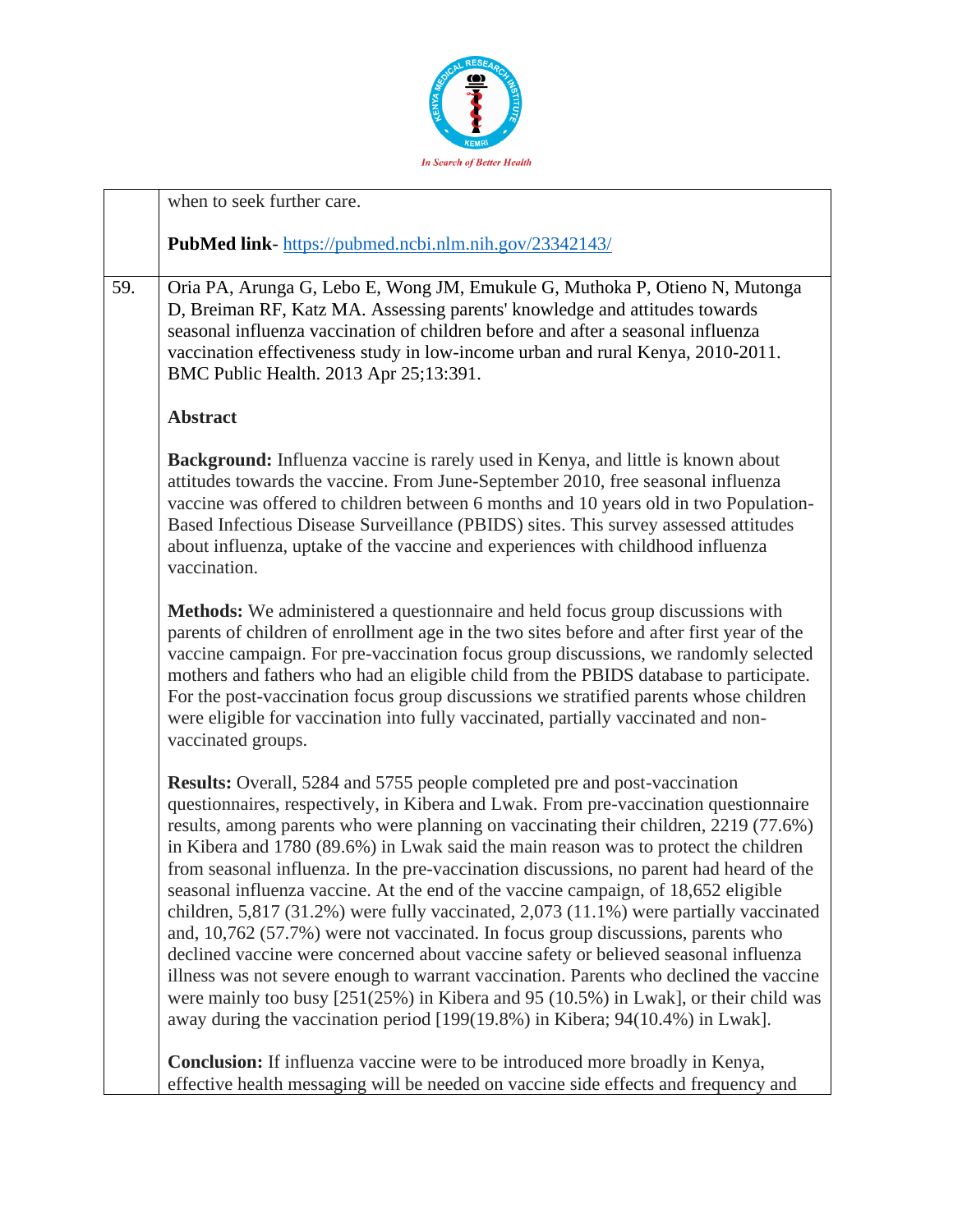

potential severity of influenza infection. **PubMed link**- <https://pubmed.ncbi.nlm.nih.gov/23617891/> 60. Kitsao-Wekulo PK, Holding PA, Taylor HG, Kvalsvig JD, Connolly KJ. Determinants of variability in motor performance in middle childhood: a crosssectional study of balance and motor co-ordination skills. BMC Psychol. 2013 Dec 17;1(1):29 **Abstract Background:** Physical activity is a key component of exploration and development. Poor motor proficiency, by limiting participation in physical and social activities, can therefore contribute to poor psychological and social development. The current study examined the correlates of motor performance in a setting where no locally validated measures of motor skills previously existed. The development of an appropriate assessment schedule is important to avoid the potential misclassification of children's motor performance. **Methods:** A cross-sectional study was conducted among a predominantly rural population. Boys ( $N = 148$ ) and girls ( $N = 160$ ) aged between 8 and 11 years were randomly selected from five schools within Kilifi District in Kenya. Four tests of static and dynamic balance and four tests of motor coordination and manual dexterity were developed through a 4-step systematic adaptation procedure. Independent samples ttests, correlational, univariate and regression analyses were applied to examine associations between background variables and motor scores. **Results:** The battery of tests demonstrated acceptable reliability and validity. Variability in motor performance was significantly associated with a number of background characteristics measured at the child, (gender, nutritional status and school exposure) household (household resources) and neighbourhood levels (area of residence). The strongest effect sizes were related to nutritional status and school exposure. **Conclusions:** The current study provides preliminary evidence of motor performance from a typically developing rural population within an age range that has not been previously studied. As well as being culturally appropriate, the developed tests were reliable, valid and sensitive to biological and environmental correlates. Further, the use of composite scores seems to strengthen the magnitude of differences seen among groups.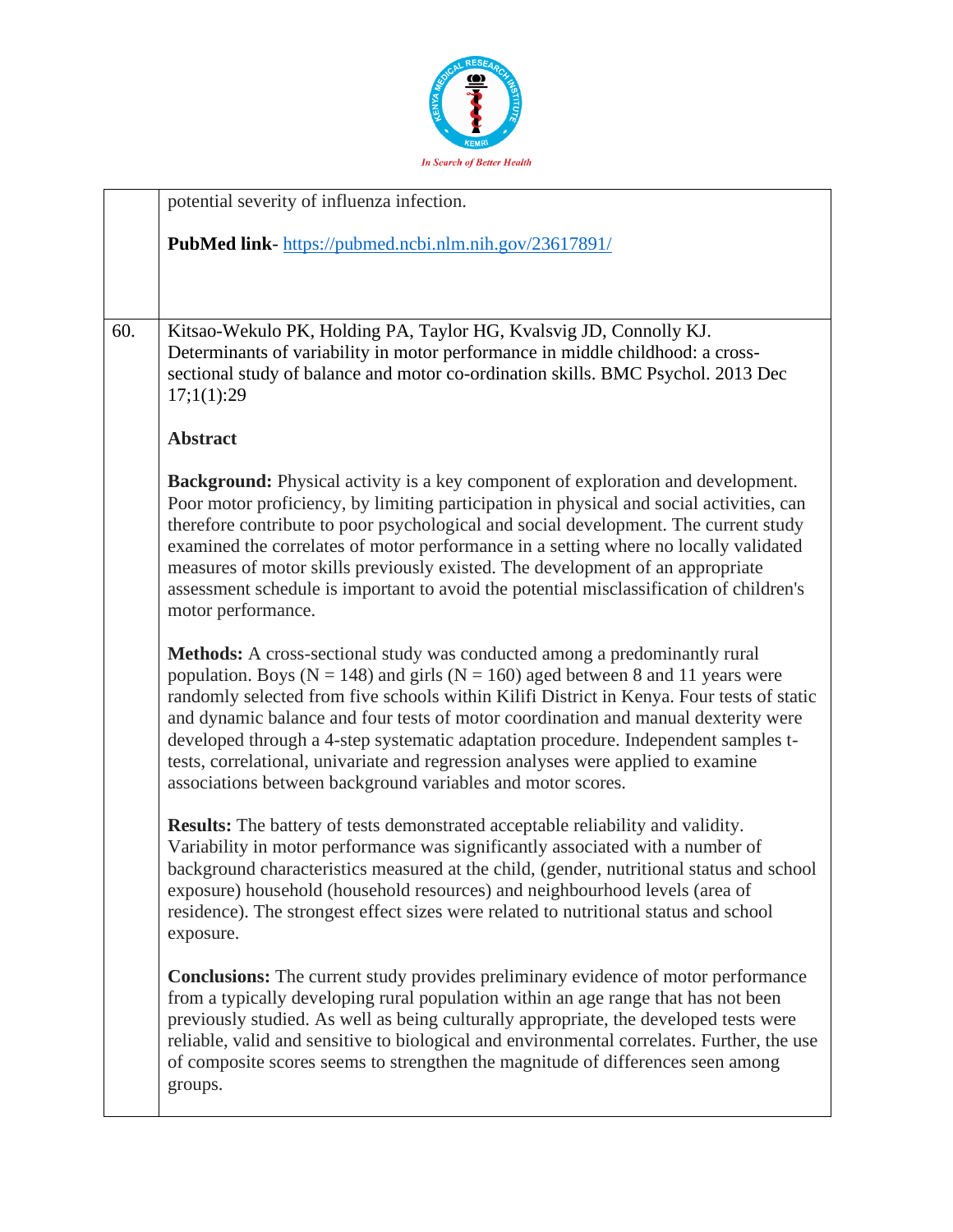

|     | PubMed link-https://pubmed.ncbi.nlm.nih.gov/25566377/                                                                                                                                                                                                                                                                                                                                                                                                                                                                                                                                                                                                                                                                                                                                                                                                                                                                                                                      |
|-----|----------------------------------------------------------------------------------------------------------------------------------------------------------------------------------------------------------------------------------------------------------------------------------------------------------------------------------------------------------------------------------------------------------------------------------------------------------------------------------------------------------------------------------------------------------------------------------------------------------------------------------------------------------------------------------------------------------------------------------------------------------------------------------------------------------------------------------------------------------------------------------------------------------------------------------------------------------------------------|
|     |                                                                                                                                                                                                                                                                                                                                                                                                                                                                                                                                                                                                                                                                                                                                                                                                                                                                                                                                                                            |
| 61. | Kwena ZA, Camlin CS, Shisanya CA, Mwanzo I, Bukusi EA. Short-term mobility<br>and the risk of HIV infection among married couples in the fishing communities<br>along Lake Victoria, Kenya. PLoS One. 2013;8(1):e54523                                                                                                                                                                                                                                                                                                                                                                                                                                                                                                                                                                                                                                                                                                                                                     |
|     | <b>Abstract</b>                                                                                                                                                                                                                                                                                                                                                                                                                                                                                                                                                                                                                                                                                                                                                                                                                                                                                                                                                            |
|     | <b>Objective:</b> Mobility has long been associated with high HIV prevalence. We sought to<br>assess sex differences in the relationship between mobility and risk for HIV infection<br>among married couples in the fishing communities.                                                                                                                                                                                                                                                                                                                                                                                                                                                                                                                                                                                                                                                                                                                                  |
|     | Methods: We conducted 1090 gender-matched interviews and rapid HIV testing with<br>545 couples proportionally representing all the different sizes of the fish-landing<br>beaches in Kisumu County. We contacted a random sample of fishermen as our index<br>participants and asked them to enroll in the study together with their spouses. The<br>consenting couples were separated into different private rooms for concurrent<br>interviews and thereafter reunited for couple rapid HIV counselling and testing. In<br>addition to socio-economic and behavioural data, we collected information on<br>overnight travels and divided couples in 4 groups as follows both partners not mobile,<br>both partners mobile, only woman mobile, and only man mobile. Other than<br>descriptive statistics, we used $X(2)$ and U tests to compare groups of variables and<br>multivariate logistic regression to measure association between mobility and HIV<br>infection. |
|     | <b>Results:</b> We found significant differences in the number of trips women travelled in<br>the preceding month (mean 4.6, SD 7.1) compared to men (mean 3.3, SD 4.9; $p<0.01$ )<br>and when the women did travel, they were more likely to spend more days away from<br>home than their male partners (mean 5.2 [SD 7.2] versus 3.4 SD 5.6; $p = 0.01$ ). With<br>an HIV prevalence of 22.7% in women compared to 20.9% among men, mobile<br>women who had non-mobile spouses had 2.1 times the likelihood of HIV infection<br>compared to individuals in couples where both partners were non-mobile.                                                                                                                                                                                                                                                                                                                                                                  |
|     | <b>Conclusion:</b> The mobility of fishermen's spouses is associated with HIV infection that<br>is not evident among fishermen themselves. Therefore, interventions in this community<br>could be a combination of sex-specific programming that targets women and combined<br>programming for couples.                                                                                                                                                                                                                                                                                                                                                                                                                                                                                                                                                                                                                                                                    |
|     | PubMed link-https://pubmed.ncbi.nlm.nih.gov/23336005/                                                                                                                                                                                                                                                                                                                                                                                                                                                                                                                                                                                                                                                                                                                                                                                                                                                                                                                      |
|     |                                                                                                                                                                                                                                                                                                                                                                                                                                                                                                                                                                                                                                                                                                                                                                                                                                                                                                                                                                            |
| 62. | Abubakar A, Holding P, Van Baar A, Newton CR, Van de Vijver FJ, Espy KA. The                                                                                                                                                                                                                                                                                                                                                                                                                                                                                                                                                                                                                                                                                                                                                                                                                                                                                               |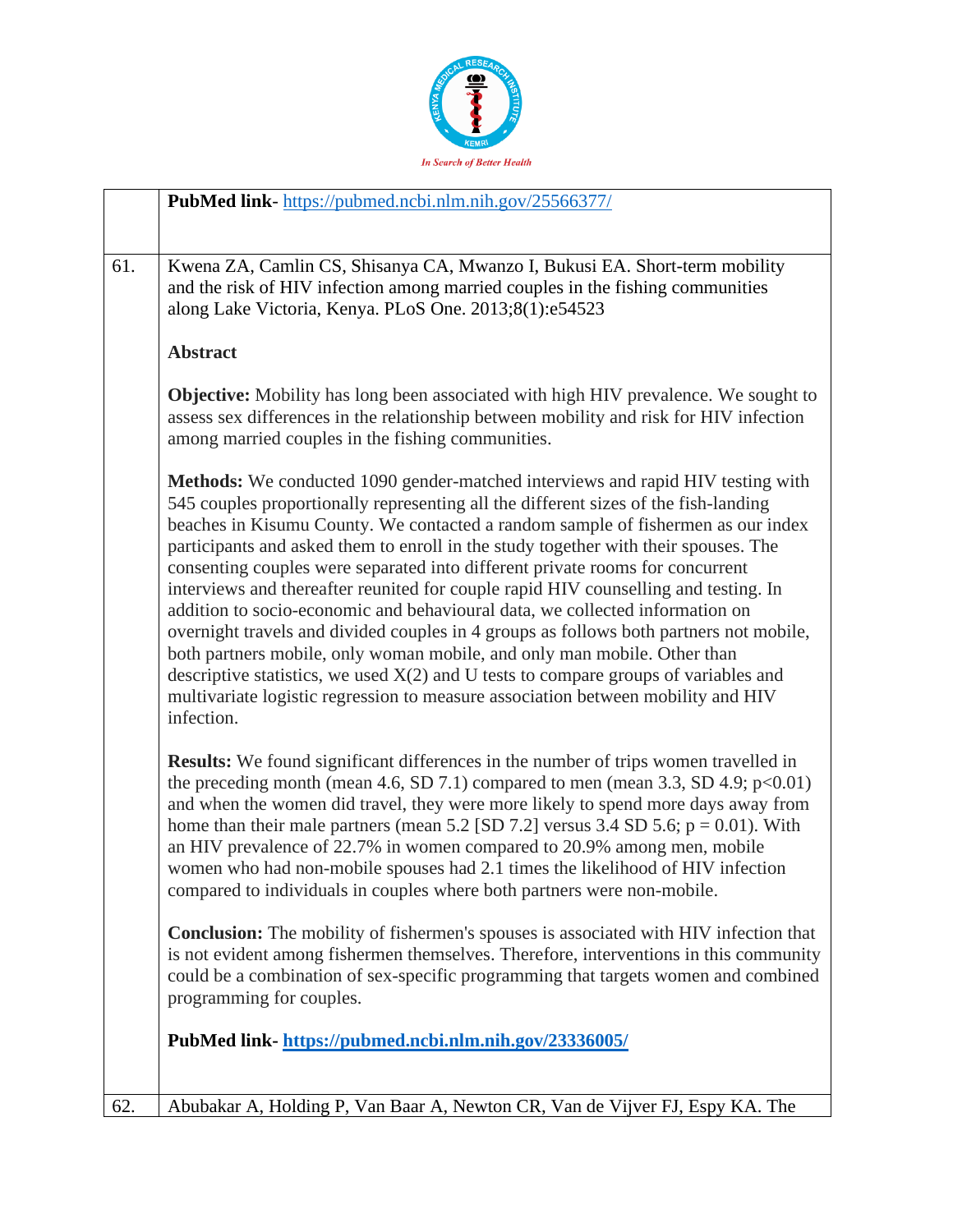

|     | performance of children prenatally exposed to HIV on the A-not-B task in Kilifi,<br>Kenya: a preliminary study. Int J Environ Res Public Health. 2013 Sep<br>4;10(9):4132-42                                                                                                                                                                                                                                                                                                                                                                                                                                                                                                                                                                                                                                                                                                                                                                                                                                                                            |
|-----|---------------------------------------------------------------------------------------------------------------------------------------------------------------------------------------------------------------------------------------------------------------------------------------------------------------------------------------------------------------------------------------------------------------------------------------------------------------------------------------------------------------------------------------------------------------------------------------------------------------------------------------------------------------------------------------------------------------------------------------------------------------------------------------------------------------------------------------------------------------------------------------------------------------------------------------------------------------------------------------------------------------------------------------------------------|
|     | <b>Abstract</b>                                                                                                                                                                                                                                                                                                                                                                                                                                                                                                                                                                                                                                                                                                                                                                                                                                                                                                                                                                                                                                         |
|     | The aim of the study was to investigate early executive functioning in young children<br>from 6-35 months of age. The study involved 319 randomly selected children from the<br>community, 17 HIV exposed but uninfected children and 31 HIV infected ARV-naive<br>children. A variation of the A-not-B task was used. While there were no group<br>differences in total correct, perseverative errors, nor maximum error run, a significant<br>percentage of children were unable to complete the task as a consequence of the<br>children becoming overtly distressed or refusing to continue. In a multivariate analysis<br>we observed that the significant predictors of non-completion were HIV exposure (both<br>infected and exposed) and being under 24 months of age. These patterns of results<br>indicate that future work with a broader array of tasks need to look at the association of<br>HIV and EF tasks and potential contribution of factors such as emotion regulation,<br>persistence and motivation on performance on EF tasks. |
|     | PubMed link-https://pubmed.ncbi.nlm.nih.gov/24008985/                                                                                                                                                                                                                                                                                                                                                                                                                                                                                                                                                                                                                                                                                                                                                                                                                                                                                                                                                                                                   |
| 63. | Okombo J, Kiara SM, Abdirahman A, Mwai L, Ohuma E, Borrmann S, Nzila A, Ward<br>S. Antimalarial activity of isoquine against Kenyan Plasmodium falciparum<br>clinical isolates and association with polymorphisms in pfcrt and pfmdr1 genes.<br>J Antimicrob Chemother. 2013 Apr; 68 (4):786-8.                                                                                                                                                                                                                                                                                                                                                                                                                                                                                                                                                                                                                                                                                                                                                         |
|     | <b>Abstract</b>                                                                                                                                                                                                                                                                                                                                                                                                                                                                                                                                                                                                                                                                                                                                                                                                                                                                                                                                                                                                                                         |
|     | <b>Background:</b> The use of amodiaquine in prophylaxis is associated with serious<br>toxicity, resulting from its metabolic conversion into a reactive quinone-imine<br>metabolite by the hepatic cytochrome P450. To circumvent this toxicity, several<br>amodiaquine analogues that lack the potential to form a quinone-imine derivative,<br>while retaining antimalarial activity, have been designed. Isoquine is one of these<br>promising molecules that has already reached Phase I clinical trials in humans.                                                                                                                                                                                                                                                                                                                                                                                                                                                                                                                                |
|     | Methods: We analysed the in vitro activity of isoquine against 62 Plasmodium<br>falciparum isolates collected in Kenya and the association of this activity with<br>polymorphisms in pfcrt and pfmdr1 genes.                                                                                                                                                                                                                                                                                                                                                                                                                                                                                                                                                                                                                                                                                                                                                                                                                                            |
|     | <b>Results:</b> The median concentration of isoquine that inhibited 50% of parasite growth<br>(IC50) was 9 nM, compared with 56 nM chloroquine, 8 nM amodiaquine, 10 nM<br>desethylamodiaquine, 69 nM lumefantrine and 1 nM dihydroartemisinin. Isoquine                                                                                                                                                                                                                                                                                                                                                                                                                                                                                                                                                                                                                                                                                                                                                                                                |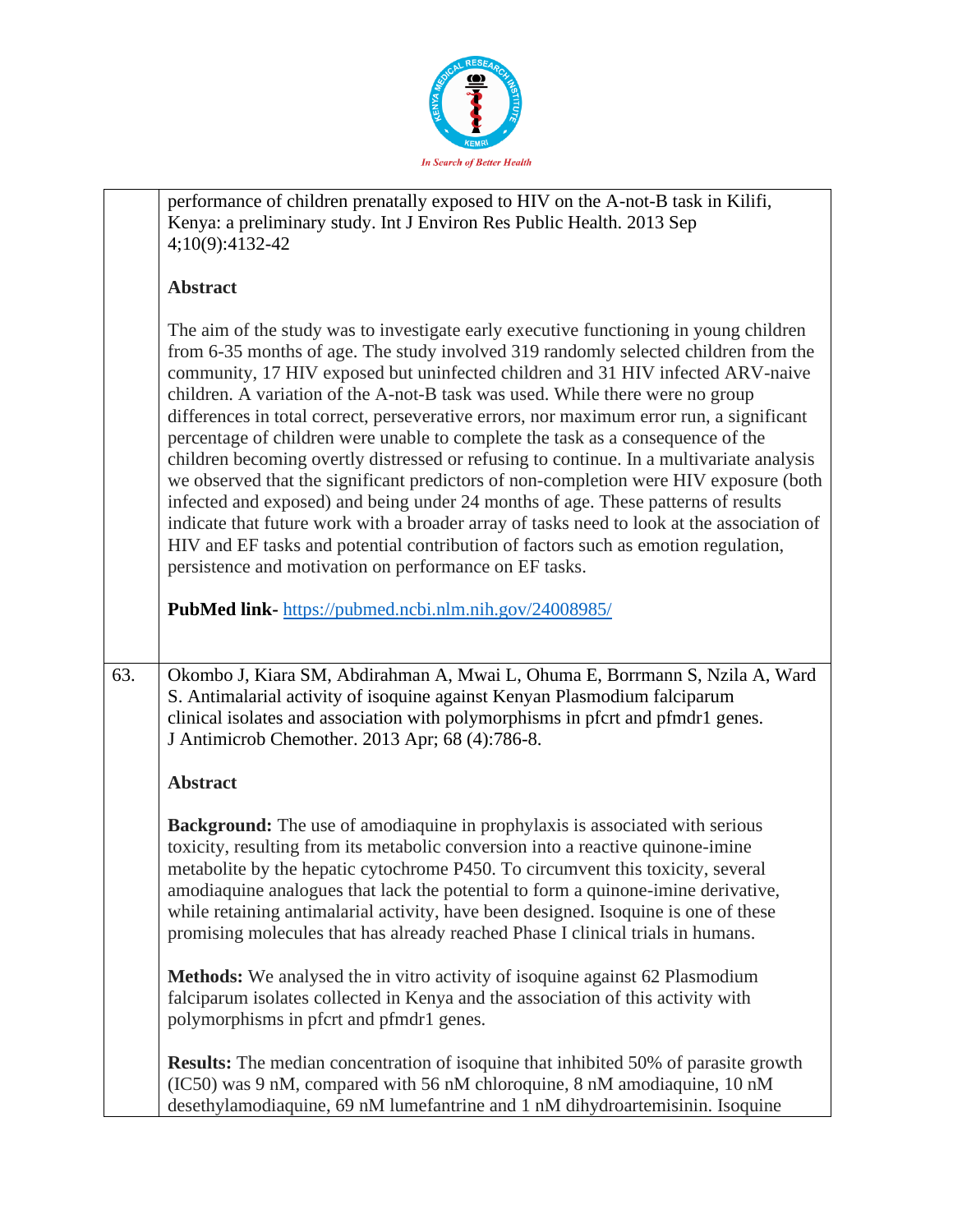

|     | activity was correlated with polymorphisms in pfcrt at codon 76, but not in pfmdr1 at<br>codon 86.<br><b>Conclusions:</b> The high activity of isoquine against field isolates, including<br>chloroquine-resistant isolates, with $IC50 < 10$ nM, warrants its further development as<br>an antimalarial.<br>PubMed link-https://pubmed.ncbi.nlm.nih.gov/23169890/                                                                                                                                                                                                                                                                                                                                                                                                                                                                                                                                                                                                                                                                                                                                                                                                                                                                                                                                                                                                                                                                                                                                                                                                                                                                                                                                                                                                                                                                                                                                                                                                                                           |
|-----|--------------------------------------------------------------------------------------------------------------------------------------------------------------------------------------------------------------------------------------------------------------------------------------------------------------------------------------------------------------------------------------------------------------------------------------------------------------------------------------------------------------------------------------------------------------------------------------------------------------------------------------------------------------------------------------------------------------------------------------------------------------------------------------------------------------------------------------------------------------------------------------------------------------------------------------------------------------------------------------------------------------------------------------------------------------------------------------------------------------------------------------------------------------------------------------------------------------------------------------------------------------------------------------------------------------------------------------------------------------------------------------------------------------------------------------------------------------------------------------------------------------------------------------------------------------------------------------------------------------------------------------------------------------------------------------------------------------------------------------------------------------------------------------------------------------------------------------------------------------------------------------------------------------------------------------------------------------------------------------------------------------|
| 64. | Mpinga EK, Kandolo T, Verloo H, Bukonda NK, Kandala NB, Chastonay P.<br>Traditional/alternative medicines and the right to health: Key elements for a<br>Convention on global health. Health Hum Rights. 2013 Jun 14;15 (1):E44-57. PMID:<br>25006089.<br><b>Abstract</b><br>Little has been done to investigate and promote the importance of non-conventional<br>medicines (NCMs) in the realization of the right to health, yet all over the world people<br>regularly resort to NCMs to secure healing or to prevent or mitigate the occurrence of a<br>wide range of morbidities. This study aims to elucidate the theoretical framework of<br>the role of NCMs in realizing the right to health, to identify the potential manifestations<br>and causes of violations of the right to health in their practice, and to propose the<br>practice of NCMs that could be included in a Framework Convention on Global<br>Health. We use both the documentary analysis and the violation of rights approaches.<br>Through a non-directive review of the literature, we have tried to clarify the concepts<br>and uniqueness of NCMs. We have also tried to unveil the challenges facing NCMs in<br>a context where conventional medicines assume extensive power. The human rights<br>approach has enabled us to bring to light the potential challenges to the rights of the<br>various stakeholders that NCMs create. We argue that NCMs can contribute to<br>realizing the right to health through their availability, accessibility, acceptability, and<br>relative quality. The Framework Convention on Global Health could contribute to the<br>effective realization of this right by integrating basic principles to ensure the<br>recognition, protection, promotion, and conservation of NCMs-at least of those NCMs<br>that have shown evidence of efficacy-as well as catalyzing increased international<br>cooperation in this area.<br>PubMed link- https://pubmed.ncbi.nlm.nih.gov/25006089/ |
| 65. | Madiega PA, Jones G, Prince RJ, Geissler PW. 'She's my sister-in-law, my<br>visitor, my friend' -- challenges of staff identity in home follow-up in an HIV<br>trial in Western Kenya. Dev World Bioeth. 2013 Apr;13 (1):21-9.                                                                                                                                                                                                                                                                                                                                                                                                                                                                                                                                                                                                                                                                                                                                                                                                                                                                                                                                                                                                                                                                                                                                                                                                                                                                                                                                                                                                                                                                                                                                                                                                                                                                                                                                                                               |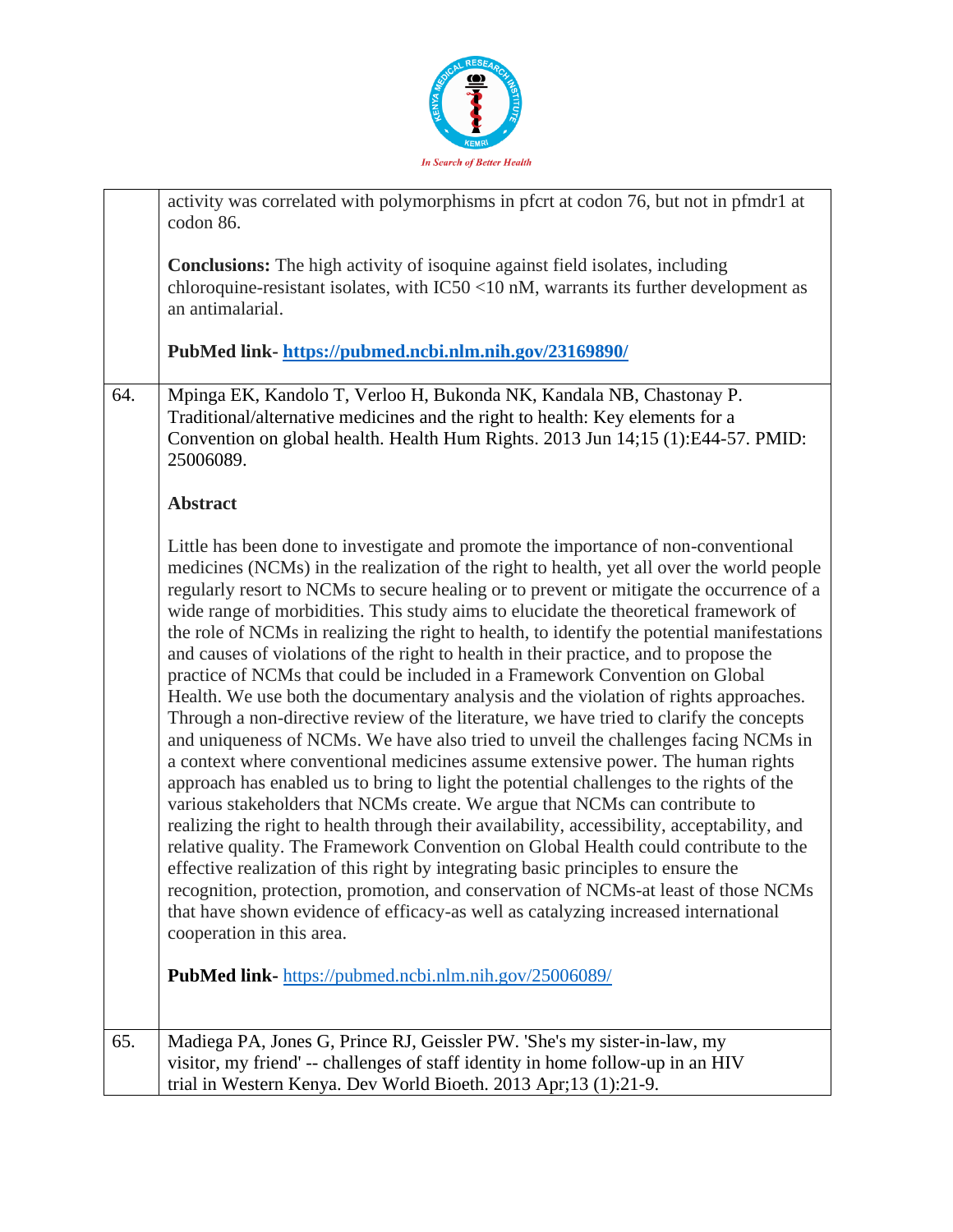

# **Abstract**

|     | Identities ascribed to research staff in face-to-face encounters with participants have<br>been raised as key ethical challenge in transnational health research. 'Misattributed'<br>identities that do not just deviate from researchers' self-image, but obscure unequivocal<br>aspects of researcher identity - e.g. that they are researchers - are a case of such ethical<br>problem. Yet, the reasonable expectation of unconcealed identity can conflict with<br>another ethical premise: confidentiality; this poses challenges to staff visiting<br>participants at home. We explore these around a case study of 'follow-up' staff,<br>observed during an ethnographic study of a Kenyan HIV 'trial community', which<br>included participant observation, conversations, and interviews with staff ( $n = 79$ ) and<br>participants ( $n = 89$ ). We found that because of the need to maintain confidentiality and<br>because of some suspicions towards researchers, research staff drew upon alternative<br>identities - presenting themselves to non-participants as relatives or friends, rather than<br>as researchers. Several staff experienced this as necessary but uncomfortable.<br>Simultaneously, staff and participants forged close relations in line with their fictional<br>identities, which however also posed challenges because they entailed personal<br>responsibilities that were difficult to live up to, due to limited resources, and the trial's<br>limited duration. Similar challenges may arise in transnational HIV treatment<br>programmes and should be explored further in that context.<br>PubMed link- https://pubmed.ncbi.nlm.nih.gov/23521821/ |
|-----|---------------------------------------------------------------------------------------------------------------------------------------------------------------------------------------------------------------------------------------------------------------------------------------------------------------------------------------------------------------------------------------------------------------------------------------------------------------------------------------------------------------------------------------------------------------------------------------------------------------------------------------------------------------------------------------------------------------------------------------------------------------------------------------------------------------------------------------------------------------------------------------------------------------------------------------------------------------------------------------------------------------------------------------------------------------------------------------------------------------------------------------------------------------------------------------------------------------------------------------------------------------------------------------------------------------------------------------------------------------------------------------------------------------------------------------------------------------------------------------------------------------------------------------------------------------------------------------------------------------------------------------------------------------------------------------------------|
| 66. | Gikonyo C, Kamuya D, Mbete B, Njuguna P, Olotu A, Bejon P, Marsh V, Molyneux                                                                                                                                                                                                                                                                                                                                                                                                                                                                                                                                                                                                                                                                                                                                                                                                                                                                                                                                                                                                                                                                                                                                                                                                                                                                                                                                                                                                                                                                                                                                                                                                                      |
|     | S. Feedback of research findings for vaccine trials: experiences from two<br>malaria vaccine trials involving healthy children on the Kenyan Coast. Dev World<br>Bioeth. 2013 Apr; 13 (1):48-56.                                                                                                                                                                                                                                                                                                                                                                                                                                                                                                                                                                                                                                                                                                                                                                                                                                                                                                                                                                                                                                                                                                                                                                                                                                                                                                                                                                                                                                                                                                  |
|     | <b>Abstract</b>                                                                                                                                                                                                                                                                                                                                                                                                                                                                                                                                                                                                                                                                                                                                                                                                                                                                                                                                                                                                                                                                                                                                                                                                                                                                                                                                                                                                                                                                                                                                                                                                                                                                                   |
|     | Internationally, calls for feedback of findings to be made an 'ethical imperative' or<br>mandatory have been met with both strong support and opposition. Challenges include<br>differences in issues by type of study and context, disentangling between aggregate and<br>individual study results, and inadequate empirical evidence on which to draw. In this<br>paper we present data from observations and interviews with key stakeholders involved<br>in feeding back aggregate study findings for two Phase II malaria vaccine trials among<br>children under the age of 5 years old on the Kenyan Coast. In our setting, feeding back<br>of aggregate findings was an appreciated set of activities. The inclusion of individual<br>results was important from the point of view of both participants and researchers, to<br>reassure participants of trial safety, and to ensure that positive results were not over-<br>interpreted and that individual level issues around blinding and control were clarified.<br>Feedback sessions also offered an opportunity to re-evaluate and re-negotiate trial                                                                                                                                                                                                                                                                                                                                                                                                                                                                                                                                                                                |